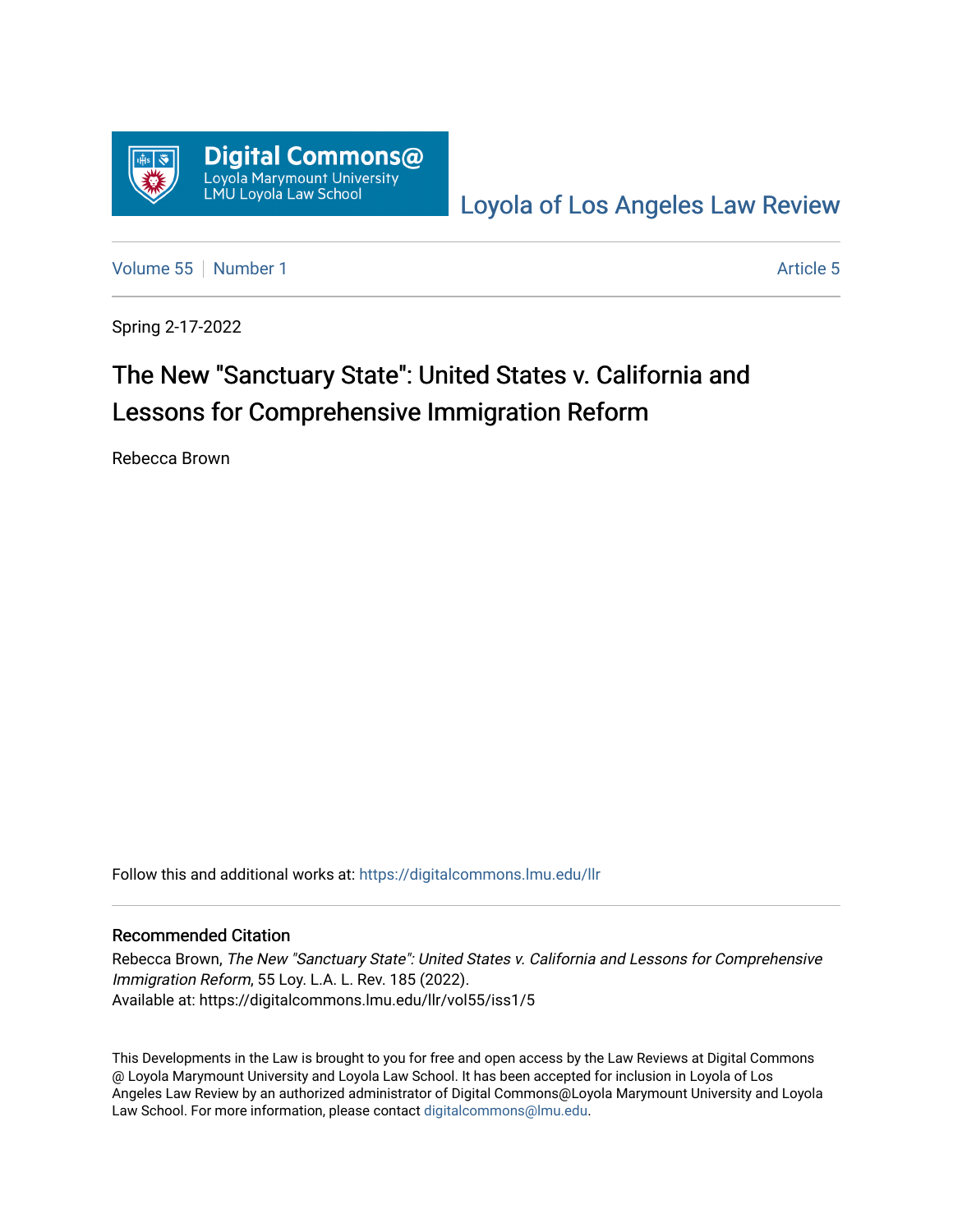## **THE NEW "SANCTUARY STATE":** *UNITED STATES V. CALIFORNIA* **AND LESSONS FOR COMPREHENSIVE IMMIGRATION REFORM**

*Rebecca Brown*\*

 *The Trump Administration waged war on so-called "sanctuary" policies. The Administration targeted localities and states that refused to subscribe to the Administration's enforcement goals. The battle was most potent in the fight with California, culminating in the federal case* United States v. California *over California's recently enacted "sanctuary laws." The fight brought questions of federalism, separation of powers and national identity to the forefront of legal and political debate. This Note examines the historical underpinnings of sanctuary policies, California's transition from sanctuary cities to sanctuary state, and recommendations for immigration reform.*

<sup>\*</sup> J.D. Candidate, May 2022, Loyola Law School, Los Angeles; B.A. International Relations, Franklin University Switzerland, May 2011. This Note is dedicated to Anne Pilsbury, the *heroes sin capas* at Central American Legal Assistance, and the brave immigrants who inspired it. Thanks to the editors and staff of the *Loyola of Los Angeles Law Review* for their help in editing this Note. Thanks, also, to Dean Kathleen Kim for her unwavering guidance and support. Lastly, thanks to Cecile, Paul, and Susan Glasner for their sacrifices and immigrant stories that first sparked this journey.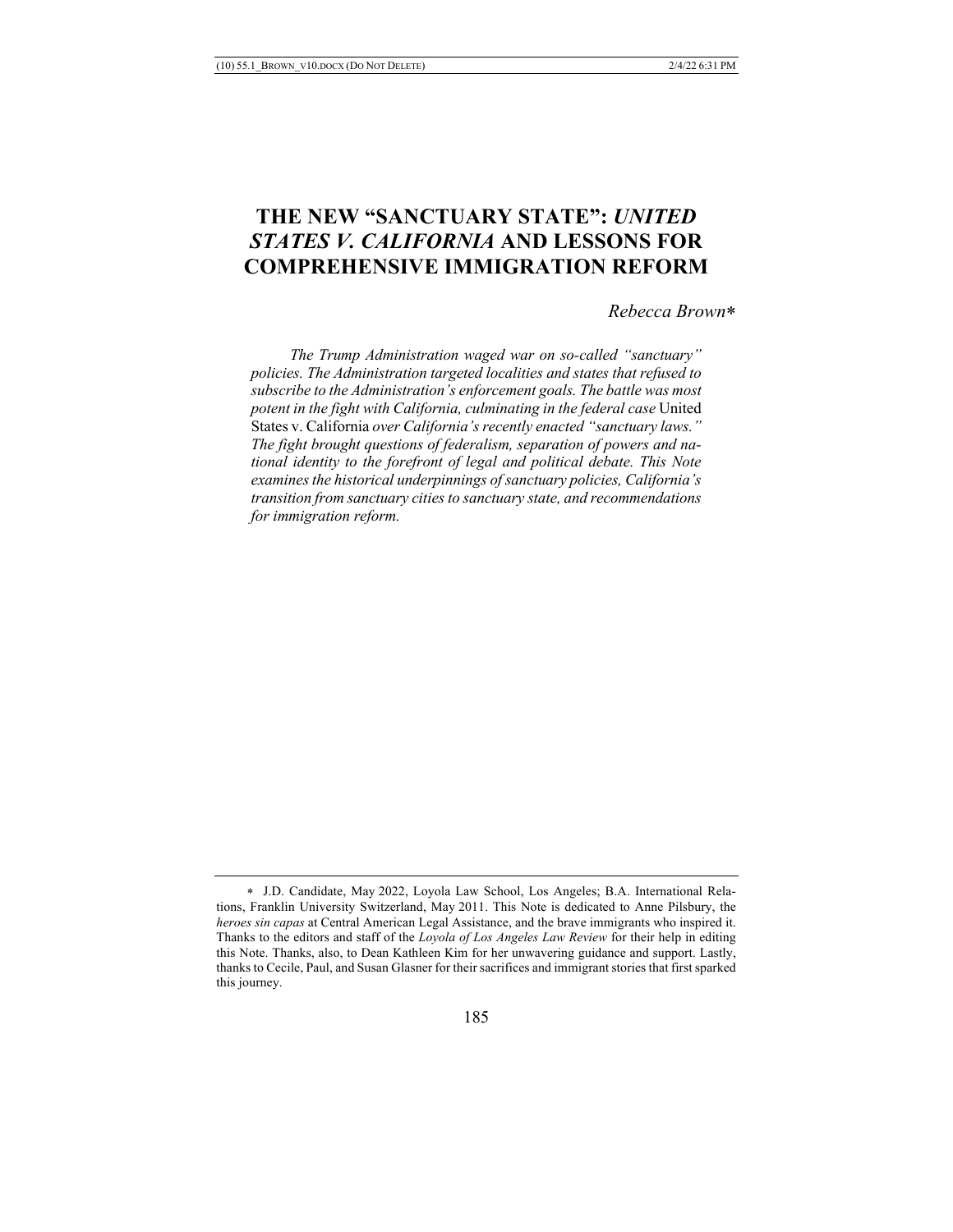| A. Sanctuary Is a Closely Held Normative Value,           |  |
|-----------------------------------------------------------|--|
| Rising from Ancient Tradition and                         |  |
|                                                           |  |
| B. The Undocumented Immigrant Is a                        |  |
|                                                           |  |
| C. The 1980s Sanctuary Movement: Moral and Legal          |  |
|                                                           |  |
| 1. The War on Communism: Reagan's Involvement             |  |
| in Central America Caused the Political and               |  |
| Humanitarian Immigration Issues Faced Today 196           |  |
| 2. IRCA Extends Federal Immigration Enforcement           |  |
|                                                           |  |
| D. The War on Drugs Continued: Clinton Strengthens        |  |
| the Tie Between Criminal and Immigration                  |  |
| Enforcement: IRAIRA and Crimmigration  201                |  |
| E. The War on Terror: 9/11 Drastically Changed the        |  |
| Immigration System and Lessened Due Process for           |  |
|                                                           |  |
| F. Who's in Charge?: Obama Reacts to Public Outcry        |  |
| over Immigration Policies, Demonstrates the               |  |
| Unfettered Power of the Executive Branch over             |  |
| Immigration, and the States Respond  204                  |  |
|                                                           |  |
| 2. How Much Power Does the Executive Have?:               |  |
|                                                           |  |
| G. Trump's War on Immigrants Transforms the               |  |
|                                                           |  |
| 1. The Caravan: Framing Immigration as a Crisis 209       |  |
| 2. Identity Politics: Framing Immigrants                  |  |
|                                                           |  |
| III. FEDERALISM, THE ANTICOMMANDEERING RULE AND           |  |
|                                                           |  |
| IV. UNITED STATES V. CALIFORNIA CONFIRMED CALIFORNIA AS A |  |
|                                                           |  |
|                                                           |  |
| A. Sanctuary Policies Are Part of the National Identity   |  |
|                                                           |  |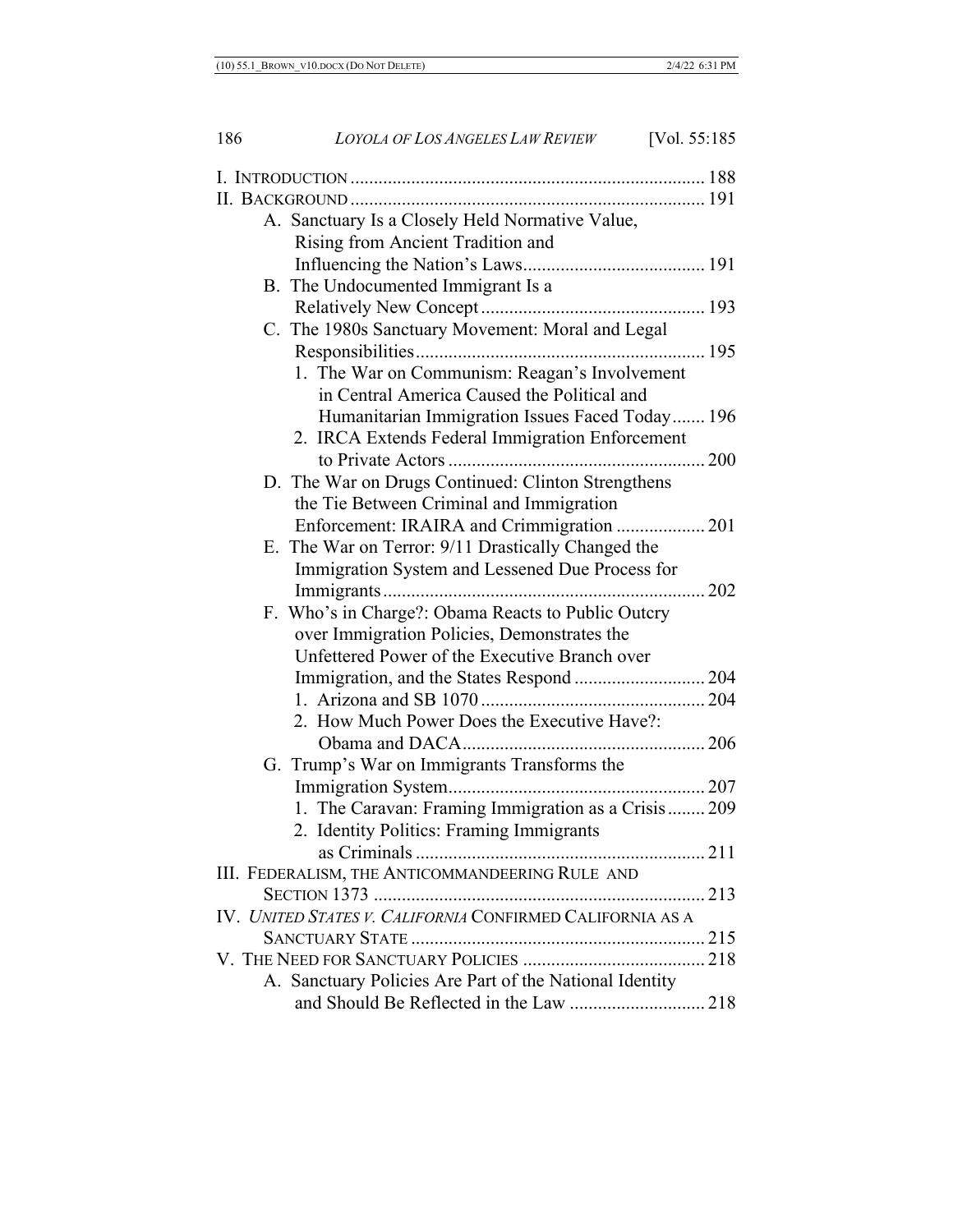| B. Sanctuary Policies Do Not Increase Unauthorized      |  |
|---------------------------------------------------------|--|
|                                                         |  |
| C. Sanctuary Policies Are Good for the Economy 220      |  |
| D. Sanctuary Policies Are Good for Law Enforcement  220 |  |
| E. There Is a Constitutional Duty to Broaden Sanctuary  |  |
| Policies on the National Level: Race and the            |  |
|                                                         |  |
| VI. SANCTUARY POLICIES MUST INFORM COMPREHENSIVE        |  |
|                                                         |  |
|                                                         |  |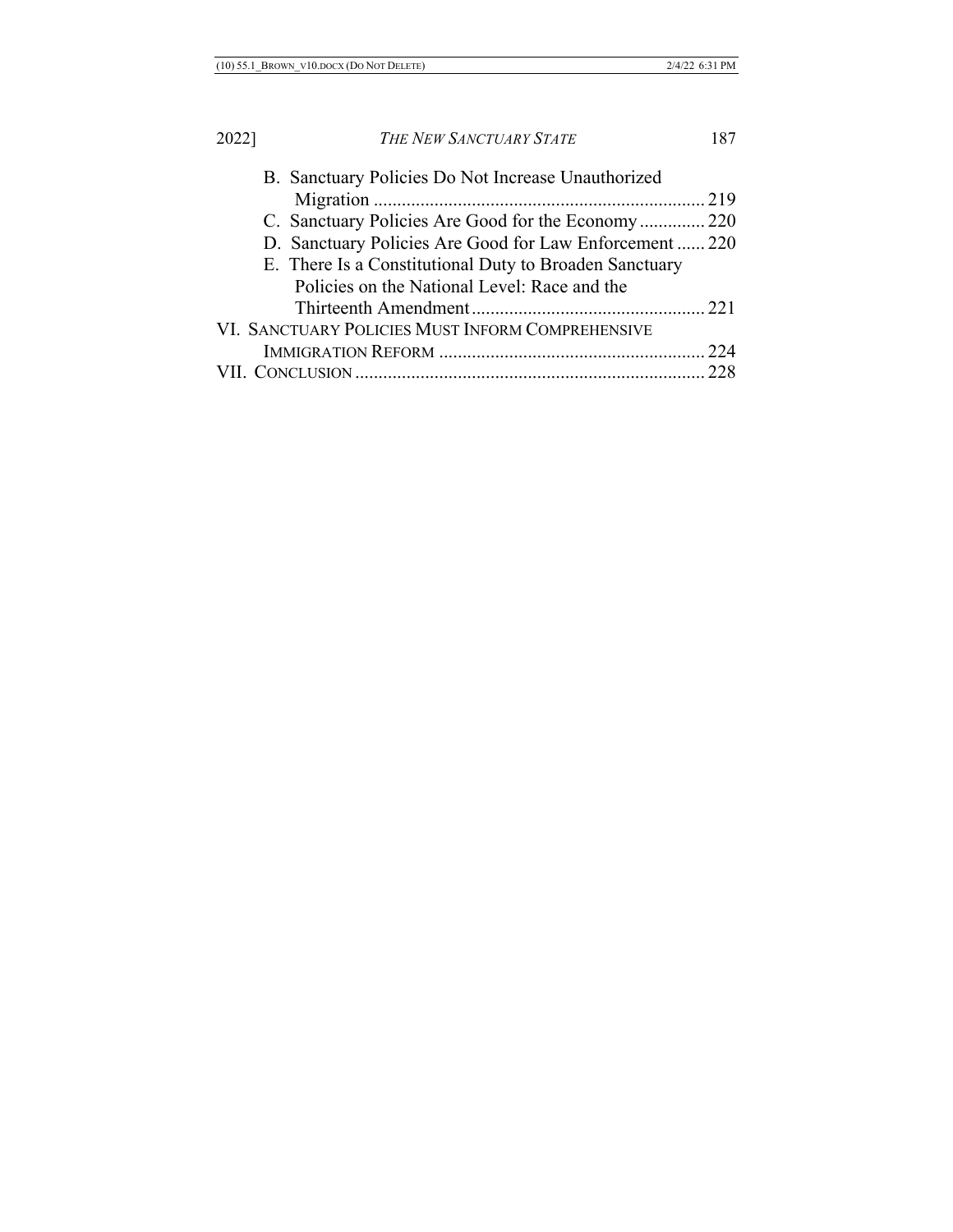#### I. INTRODUCTION

In December 2018, two versions of the American immigrant story splashed across the front page of national newspapers. First Lady Melania Trump, a Slovenian immigrant granted a rare visa, celebrated the holiday season in the White House among red Christmas trees.<sup>1</sup> Meanwhile, news of the death of seven-year-old Guatemalan Jakelin Caal Maquin shocked the national conscious. Jakelin crossed the U.S.- Mexico border just two days prior, and while in U.S. custody died from dehydration and shock.2 The immigrant experience can end as an American dream or an American nightmare.

Like the dichotomous experiences of Jakelin and Melania, different states' policies towards immigrants have polar effects. The United States is divided into a checkerboard of immigration policies: in one state a traffic stop leads to deportation, while across the state border the encounter ends with a ticket.<sup>3</sup> The deepening divide over immigration policies has led to questions over America's identity, the power of the executive branch, and federalism.

Over the last fifteen years, Congress has been unable to enact comprehensive immigration reform, "even though it regularly picks at it with a reform here and a reform there."4 Efforts over the years have focused on immigration enforcement or certain groups of immigrants, rather than broad reform.<sup>5</sup> The Trump Administration's various executive actions—including the "Muslim ban," "zero tolerance policy," and "Buy American Hire American," shone a bright light on the malleability of immigration law and the President's broad power over it. While what Trump accomplished in his immigration platform can

<sup>1.</sup> Ashley Hoffman, *Melania Trump's Christmas Decorations Gave the Internet the Most Wonderful Memes of the Year*, TIME (Nov. 28, 2017, 2:36 PM), https://time.com/5039367/melaniatrump-white-house-christmas-decorations-meme/ [https://perma.cc/J6TT-JGCF].

<sup>2.</sup> Nick Miroff & Robert Moore, *7-Year-Old Migrant Girl Taken into Border Patrol Custody Dies of Dehydration, Exhaustion*, WASH. POST (Dec. 13, 2018), https://www.washingtonpost.com/world/national-security/7-year-old-migrant-girl-taken-into-border-patrol-custodydies-of-dehydration-exhaustion/2018/12/13/8909e356-ff03-11e8-862a-b6a6f3ce8199\_story.html [https://perma.cc/F4FS-H73M]; Amira Vera, *Autopsy Determines 7-Year-Old Guatemalan Girl Died From Sepsis While in US Custody*, CNN (Mar. 30, 2019, 12:12 AM), https://www.cnn.com/2019/03/29/us/guatemala-jakelin-caal-maquin-autopsy/index.html [https://perma.cc/LM4B-C6RB].

<sup>3</sup>*. See* Tanvi Misra, *Another Consequence of Traffic Stops: Deportation*, BLOOMBERG (June 9, 2021, 4:27 AM), https://www.bloomberg.com/news/articles/2021-06-09/another-consequence-of-traffic-stops-deportation [https://perma.cc/ZD86-BPC5].

<sup>4.</sup> Kevin R. Johnson, *Ten Guiding Principles for Truly Comprehensive Immigration Reform: A Blueprint*, 55 WAYNE L. REV. 1599, 1602 (2009).

<sup>5</sup>*. Id.*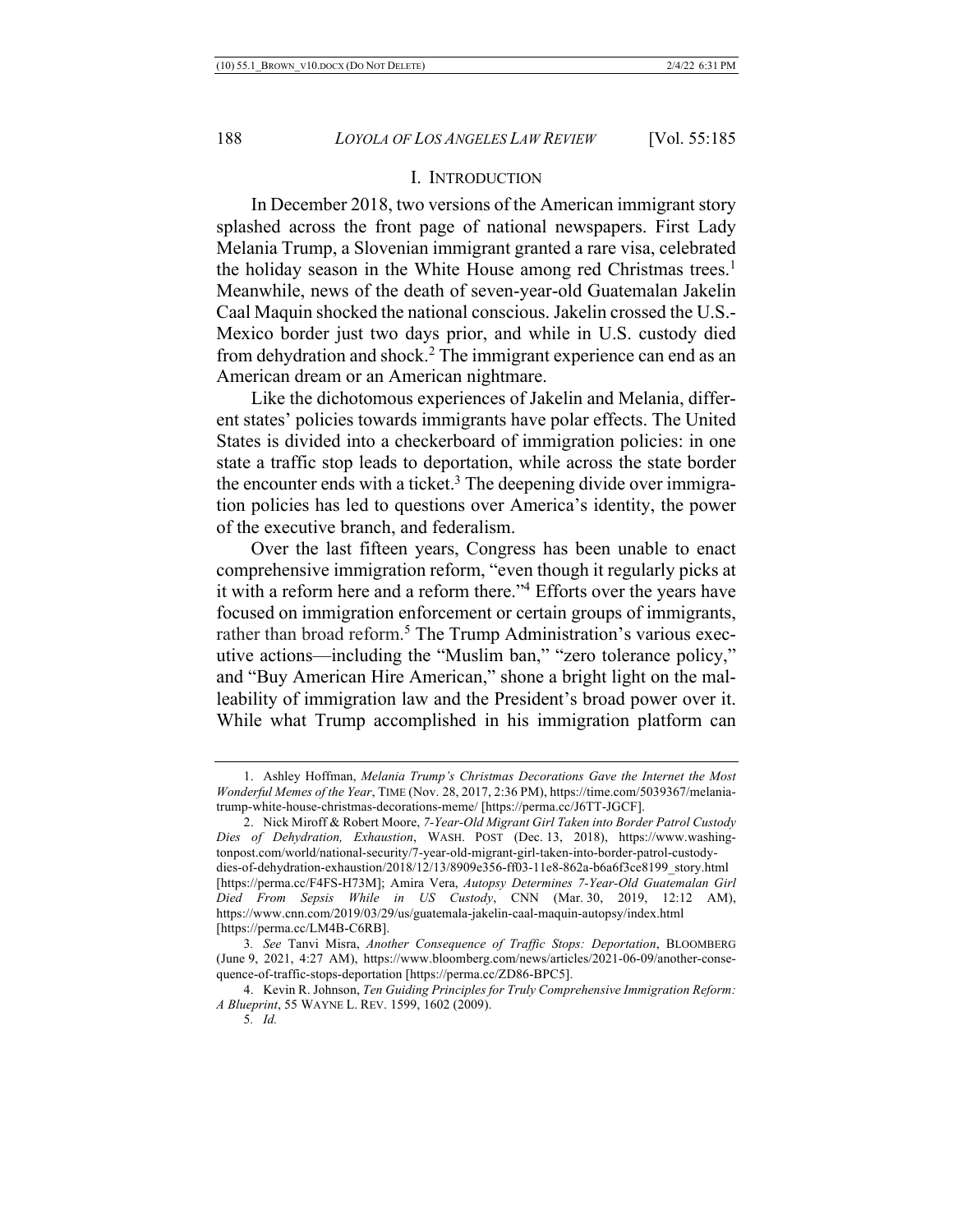largely be undone with the stroke of a pen, $6$  thousands of immigrants are boomeranged in and out of quasi-legal status.

One particularly potent fight over federalism and immigration law is over "sanctuary" policies.<sup>7</sup> The Trump administration repeatedly sued the states over sanctuary policies.<sup>8</sup> California has been at the center of this tension between the federal government and the states, most recently in *United States v. California.*<sup>9</sup>

California recently enacted three sanctuary laws to protect immigrants from federal immigration authorities: Assembly Bill (AB) 450, AB 103 and Senate Bill (SB) 54. AB 450 prohibits private employers from providing consent to immigration agents to enter private areas of employment.<sup>10</sup> AB 103 provided for inspection of detention facilities.11 SB 54 prohibits California law enforcement agencies from inquiring about an arrestee's immigration status and bars them from acting as an arm of immigration enforcement.12 The United States sought a preliminary injunction to stop the state from enacting certain provisions of the three sanctuary laws, claiming they violated the Supremacy Clause.13 The District Court found that the United States was unlikely to succeed on the merits of many of its claims and denied its motion for a preliminary injunction.<sup>14</sup> The government appealed, and the Ninth Circuit affirmed in part, reversed in part, remanded, and

<sup>6.</sup> Biden undid many of Trump's executive actions only ten days into the presidency. Paul Leblanc, *Biden Has Signed 42 Executive Actions Since Taking Office. Here's What Each Does*, CNN POLITICS (Jan. 29, 2021, 6:07 PM), https://www.cnn.com/2021/01/29/politics/biden-executive-orders-climate-health-care-coronavirus-immigration/index.html [https://perma.cc/W2EQ-24RV].

<sup>7.</sup> For the purposes of this Note, "sanctuary" policies are those that limit state and local cooperation with federal immigration authorities. The most common "sanctuary" policy is one that does not assist federal immigration enforcement by holding people beyond their criminal charge release date to allow for immigration authorities to pick the person up based on immigration detainers.

<sup>8.</sup> Stef W. Kight, *Trump Has Declared War on Sanctuary Cites*, AXIOS (Feb. 19, 2020), https://www.axios.com/trump-immigration-lawsuit-subpoena-sanctuary-cities-697da83f-a8d8- 4377-b42c-16840e8b6aa6.html [https://perma.cc/62W4-UKDS].

<sup>9.</sup> 921 F.3d 865 (9th Cir. 2019), *cert. denied*, 141 S. Ct. 124 (2020).

<sup>10.</sup> Assemb. B. 450, 2017 Leg., 2017–2018 Reg. Sess. (Cal. 2017); CAL. GOV'T CODE § 7285.1(a) (West 2019).

<sup>11.</sup> Assemb. B. 103, 2017 Leg., 2017–2018 Reg. Sess. (Cal. 2017); CAL. GOV'T CODE § 12532(a).

<sup>12.</sup> S.B. 54, 2017 Leg., 2017–2018 Reg. Sess. (Cal. 2017); CAL. GOV'T CODE § 7284.6 (West 2019).

<sup>13.</sup> United States v. California, 314 F. Supp. 3d 1077, 1085 (E.D. Cal. 2018), *aff'd in part, rev'd in part*, 921 F.3d 865 (9th Cir. 2019).

<sup>14</sup>*. Id.* at 1111.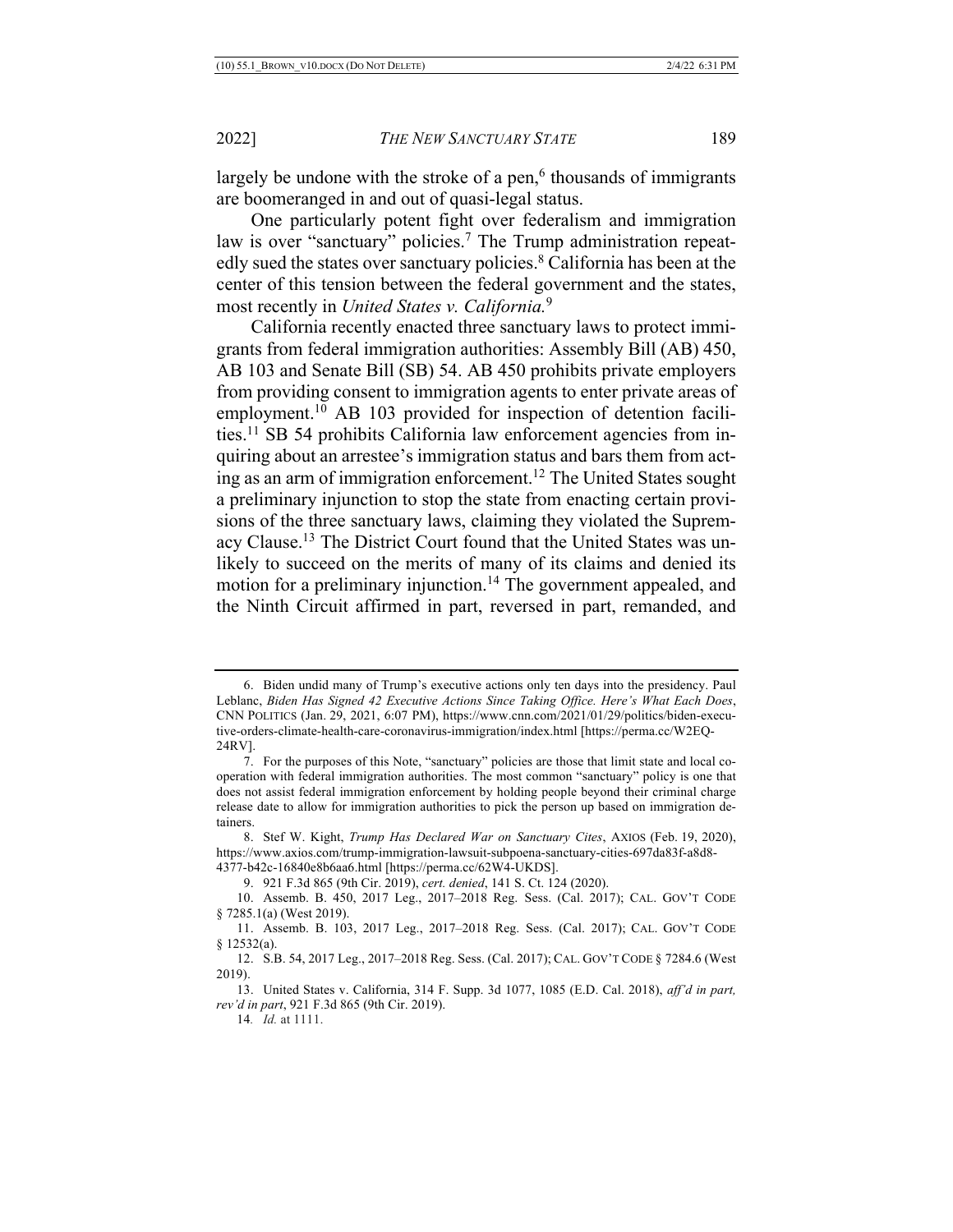dismissed in part.15 The Supreme Court denied certiorari last summer.16 With that decision, California became the nation's first "sanctuary state."<sup>17</sup>

The power to regulate immigration is exclusively federal.<sup>18</sup> However, state and local governments play important roles in enforcing the nation's immigration laws. The degree that state and local governments play is one of constant debate. Sanctuary policies seek to limit that federal role through local laws, ordinances, regulations, resolutions, or other practices "either by refusing to or prohibiting agencies from complying with ICE detainers,<sup>19</sup> imposing unreasonable conditions on detainer acceptance, denying ICE access to interview incarcerated aliens, <sup>20</sup> or otherwise impeding communication or information exchanges between their personnel and federal immigration officers."21

This Note will outline California's transition from host to individual sanctuary cities to "sanctuary state" by examining *United States v. California* and will argue that sanctuary policies should inform comprehensive immigration reform. Comprehensive immigration reform would "marry increased border enforcement with legalization for [undocumented] immigrants and the ability to bring in future workers needed by the U.S. labor market. . . . [It] would touch virtually every

18. U.S. CONST. art. I, § 8, cl. 4; Huyen Pham, *The Constitutional Right Not to Cooperate? Local Sovereignty and the Federal Immigration Power*, 74 U. CIN. L. REV. 1373, 1381 (2006) (also suggesting the power could derive from the Foreign Affairs Clauses, the Commerce Clause, and the nation's inherent power as a sovereign). *See also* THE FEDERALIST NO. 3 (John Jay) (observing that federal power would be necessary in part because "bordering States . . . under the impulse of sudden irritation, and a quick sense of apparent interest or injury" might take action that would undermine foreign relations).

19. A detainer is a notice from ICE to another law enforcement agency that "ICE intends to assume custody of an alien and includes information on the alien's previous criminal history, immigration violations, and potential threat to public safety or security." Jessica M. Vaughan & Bryan Griffith, *Map: Sanctuary Cities, Counties, and States*, CTR. FOR IMMIGR. STUD., https://cis.org/Map-Sanctuary-Cities-Counties-and-States [https://perma.cc/TV5D-AXNK] (last updated Mar. 22, 2021).

<sup>15</sup>*. United States v. California*, 921 F.3d at 894–95, 878 n.5.

<sup>16.</sup> Amy Howe, *Court Turns Down Government's "Sanctuary State" Petition*, SCOTUSBLOG (June 15, 2020, 3:32 PM), https://www.scotusblog.com/2020/06/court-turns-down-governmentssanctuary-state-petition/ [https://perma.cc/M9DE-YXYY].

<sup>17.</sup> Jazmine Ulloa, *California Becomes 'Sanctuary State' in Rebuke of Trump Immigration Policy*, L.A. TIMES (Oct. 5, 2017, 11:01 AM), https://www.latimes.com/politics/la-pol-ca-browncalifornia-sanctuary-state-bill-20171005-story.html [https://perma.cc/H8Z9-S9SP].

<sup>20.</sup> The word "alien" is a legal term of art in the Immigration and Nationality Act. Where "alien" is used, it is a direct reference to the legal use of alien. Otherwise, throughout the article the term "non-citizens" is used to refer to immigrants who have not naturalized and "undocumented immigrants" to refer to those without lawful immigration status.

<sup>21.</sup> Vaughan & Griffith, *supra* note 19.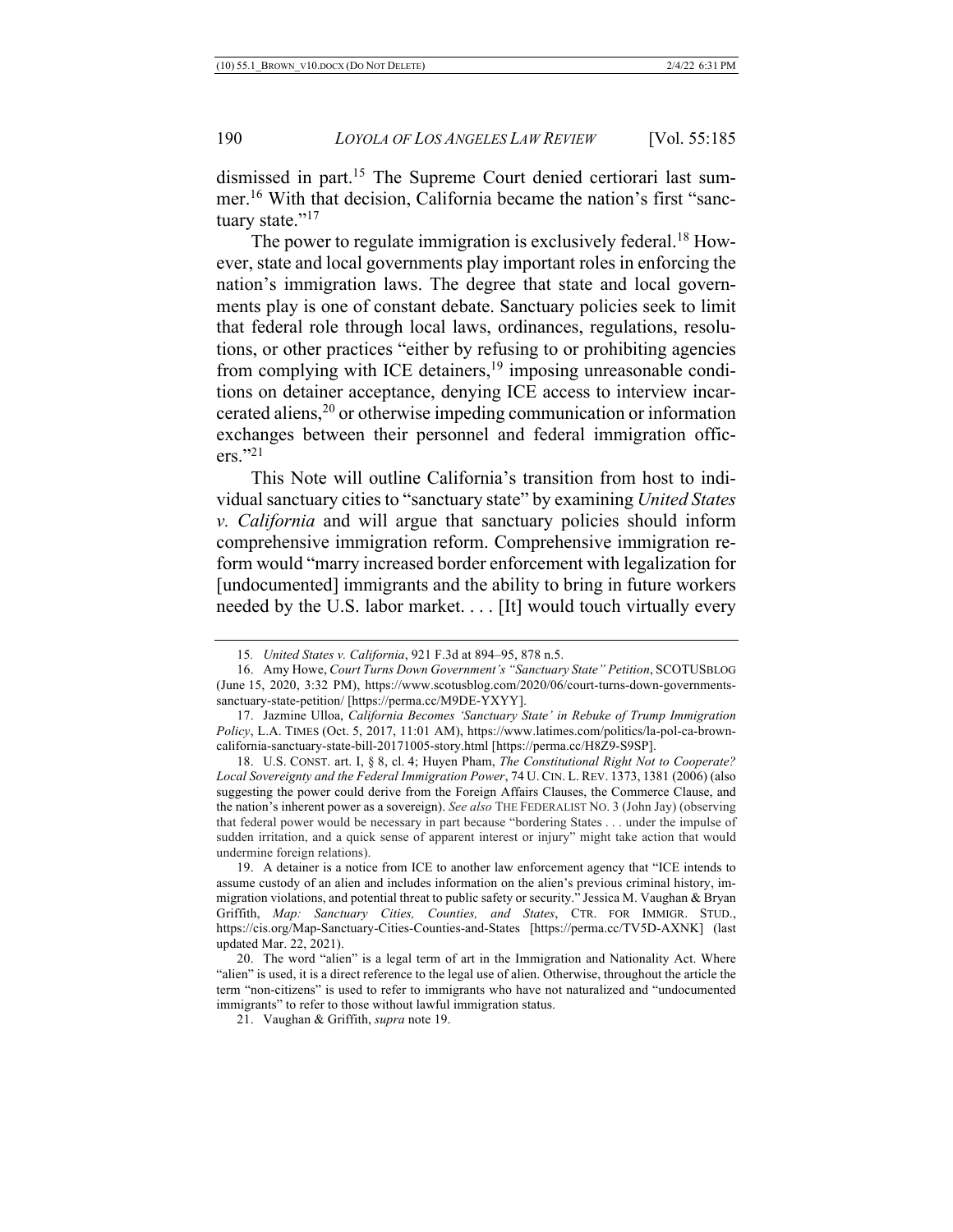facet of the U.S. immigration system."22 Comprehensive immigration reform should consider balancing humanitarian and regulatory norms and state and federal interests, therefore mindful of sanctuary policy goals. Part II will discuss the national political and legal immigration background that influenced California's policy change. Part III will analyze California's transition from sanctuary cities to sanctuary state. Part IV will discuss the arguments for and against sanctuary policies, and the validity of each. Part V argues that the sanctuary policies California has enacted should inform comprehensive immigration reform. Lastly, this Note offers specific recommendations for comprehensive immigration reform that reflect sanctuary policies including repealing sections of the current law, increasing access to counsel for undocumented immigrants, and decreasing barriers to asylum.

#### II. BACKGROUND

## *A. Sanctuary Is a Closely Held Normative Value, Rising from Ancient Tradition and Influencing the Nation's Laws*

In examining sanctuary policies in particular and immigration laws in general, the famous Justice Holmes quote "a page of history is worth a volume of logic" proves true.<sup>23</sup> The nation's immigration laws are the hodgepodge product of historical, political, economic, and normative forces. The term "sanctuary cities" derives its name from the Sanctuary Movement that occurred thirty years ago.<sup>24</sup> The Sanctuary Movement was a grassroots effort that sheltered Central American refugees from federal immigration authorities in churches and other houses of worship in the  $1980s<sup>25</sup>$  The Movement provided legal services, left water in the desert for travelers, social services, and evasion from the long arm of the federal government.<sup>26</sup>

<sup>22</sup>*. Comprehensive Immigration Reform*, MIGRATION POL'Y INST., https://www.migrationpolicy.org/topics/comprehensive-immigration-reform [https://perma.cc/AEQ9-9KGG] (last visited Dec. 14, 2021).

<sup>23.</sup> New York Tr. Co. v. Eisner, 256 U.S. 345, 349 (1921).

<sup>24.</sup> Loren Collingwood & Benjamin Gonzalez O'Brien, *A History of Sanctuary Cities in the United States*, TEEN VOGUE (Nov. 27, 2019), https://www.teenvogue.com/story/sanctuary-citieshistory-united-states [https://perma.cc/DZ2B-BC5P].

<sup>25.</sup> IGNATIUS BAU, THIS GROUND IS HOLY: CHURCH SANCTUARY AND CENTRAL AMERICAN REFUGEES 10–12 (1985).

<sup>26.</sup> *Id.* at 12–13.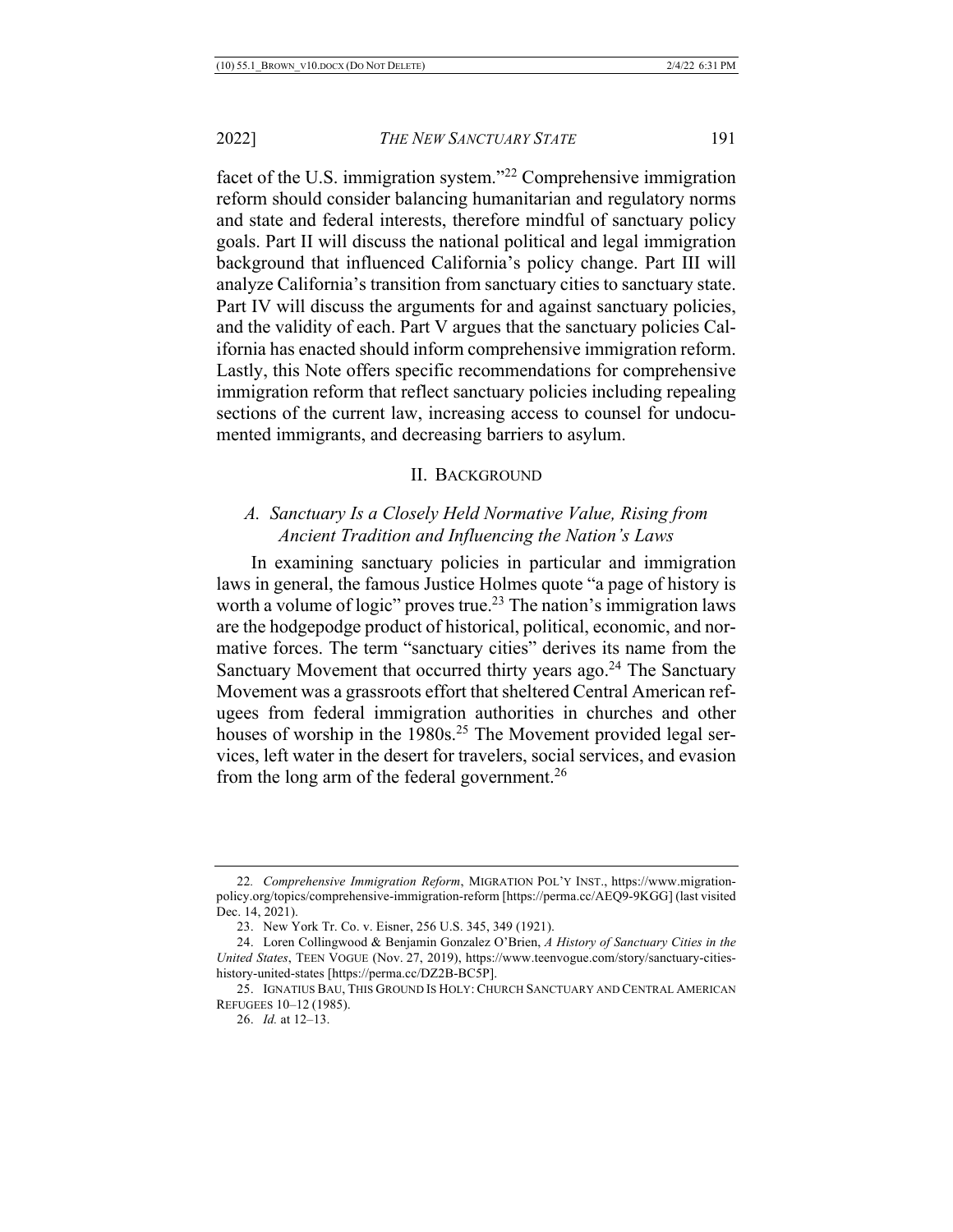Yet, the concept of sanctuary has deep moral origins stretching back millennia.<sup>27</sup> Pre-seventeenth century England, ancient Greece and Rome, pre-colonized Polynesia, and Hanseatic Germany all employed versions of sanctuary policies.28 There are numerous references to sanctuary in the Judeo-Christian Bible. For example, the Bible mentions at least six Levitical "Cities of Refuge" and that Moses established three sanctuary cities for unintentional killers.<sup>29</sup>

Likewise, the normative value of being hospitable to strangers runs deep through human history. The Greeks held sacred the moral notion of *xenia* (hospitality).30 For example, the myth of Baucis and Philemon tells of an elderly couple rewarded in death for providing hospitality to a deity that came to their door as a stranger, while the rest of the town that denied the stranger hospitality was burned to the ground.31 The Judeo-Christian Bible contains numerous parables and commands relating to the treatment of "ger" or "gur," which translates to "stranger," "newcomer," or "alien."32 For instance, the Book of Deuteronomy contains provisions for treating "strangers" with active support.<sup>33</sup> And, of course, the Israelites were strangers in Egypt, and in the New Testament, Jesus is the stranger.<sup>34</sup>

In the United States, sanctuary has long been a part of the country's moral and political fiber. For one, the Pilgrims came to the colonies seeking refuge from religious and political persecution,  $3<sup>5</sup>$  and the myth that they were welcomed and provided for in a strange new land is celebrated each year with the Thanksgiving holiday.<sup>36</sup> In the 19th century, runaway slaves were given sanctuary along the Underground Railroad, at risk of arrest and a return to bondage. However, in contrast

<sup>27</sup>*. Exodus* 21:12–15; Sophie H. Pirie, *The Origins of a Political Trial: The Sanctuary Movement and Political Justice*, 2 YALE J.L. & HUMS. 381, 388 (1990).

<sup>28.</sup> Pirie, *supra* note 27, at 388.

<sup>29</sup>*. Deuteronomy* 4:41–43.

<sup>30.</sup> John Panteleimon Manoussakis, *The Stranger in the Polis: Hospitality in Greek Myth*, *in* PHENOMENOLOGIES OF THE STRANGER: BETWEEN HOSTILITY AND HOSPITALITY 274, 283 (Richard Kearney & Kascha Semonovitch eds., 2011).

<sup>31.</sup> OVID, METAMORPHOSES: A NEW VERSE TRANSLATION 323–28 (David Raeburn trans., 2004).

<sup>32</sup>*. Ger*, BIBLE STUDY TOOLS, https://www.biblestudytools.com/lexicons/hebrew/nas/ger .html [https://perma.cc/MRS5-TPUX].

<sup>33</sup>*. Deuteronomy* 10:19; *see Deuteronomy* 24:14–22.

<sup>34</sup>*. Matthew* 25:31–40.

<sup>35</sup>*. History of the Pilgrims*, GEN. SOC'Y OF MAYFLOWER DESCENDANTS, https://themayflow ersociety.org/history/ [https://perma.cc/3G3U-BDRX].

<sup>36.</sup> Claire Bugos, *The Myths of the Thanksgiving Story and the Lasting Damage They Imbue*, SMITHSONIAN MAG. (Nov. 26, 2019), https://www.smithsonianmag.com/history/thanksgivingmyth-and-what-we-should-be-teaching-kids-180973655/ [https://perma.cc/6RF5-GYDX].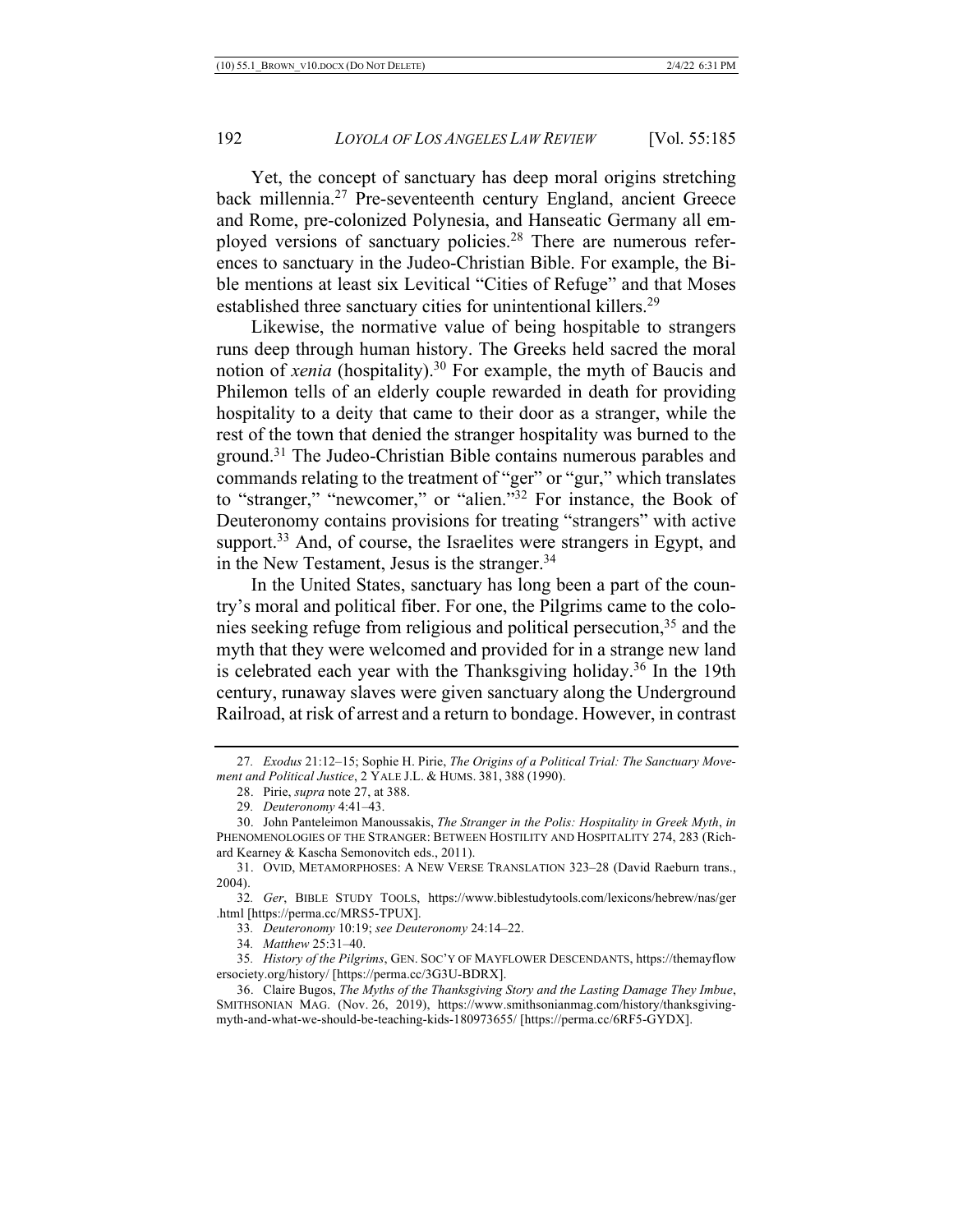with that history and ethos, it remains a federal felony today to hide, harbor, or shield any alien "not lawfully entitled to reside within the United States."37

## *B. The Undocumented Immigrant Is a Relatively New Concept*

Article I, Section 8, Clause 4 of the U.S. Constitution gives the federal government power over immigration and naturalization.38 The first immigration statute was passed in 1790 and made naturalization an option only for "free white persons."39 The Fourteenth Amendment in 1866 granted citizenship to former slaves and states that "[a]ll persons born or naturalized in the United States . . . are citizens of the United States."40 Yet, the question of who was a U.S. citizen remained racially motivated and perpetuated a caste system based on race. In the Supreme Court's landmark 1898 decision *United States v. Wong Kim Ark*, <sup>41</sup> the question before the Court was whether a child born on U.S. soil to Chinese immigrant parents was in fact a U.S. citizen.<sup>42</sup> The Court ultimately interpreted the Citizenship Clause of the Fourteenth Amendment to grant citizenship to children born on U.S. soil to parents of foreign nationality.43

Beginning in the 1920s, restrictions on immigration created the category of the "illegal alien"44: "someone whose inclusion in the nation was 'simultaneously a social reality and a legal impossibility.'"45 Despite a significant influx of East Asian immigration in the 19th and early 20th centuries, the naturalization laws had not yet been amended to include Asians.46 In fact, naturalization laws at the time focused on allowing only white immigrants to become citizens.<sup>47</sup>

- 40. U.S. CONST. amend. XIV, § 1.
- 41. 169 U.S. 649 (1898).
- 42*. Id.* at 653.

44. The term "illegal alien" is misleading and reflects the false blending of criminality and immigration in public discourse.

45. Kerry Abrams, 25 L. & HIST. REV. 428, 428 (2007) (reviewing MAE M. NGAI, IMPOSSIBLE SUBJECTS: ILLEGAL ALIENS AND THE MAKING OF MODERN AMERICA (2004)).

46. MOTOMURA, *supra* note 39, at 34–37.

47. *Immigration and the History of "White People Only" Laws*, BOUNDLESS (Sept. 7, 2017), https://www.boundless.com/blog/immigration-whites-only/ [https://perma.cc/53C2-Z2YA].

<sup>37.</sup> BAU, *supra* note 25, at 3; 8 U.S.C. § 1324 (2018).

<sup>38.</sup> Ping v. United States, 130 U.S. 581, 603–04 (1889).

<sup>39.</sup> HIROSHI MOTOMURA, IMMIGRATION OUTSIDE THE LAW 34 (2014).

<sup>43</sup>*. Id.* at 705; *see* Gabriel J. Chin, *The* Plessy *Myth: Justice Harlan and the Chinese Cases*, 82 IOWA L. REV. 151, 159, 169 (1996); *see also* JACK CHEN, THE CHINESE OF AMERICA (1981) (providing an in-depth history of Chinese migration to the United States). *See generally*  MOTOMURA,*supra* note 39, at 34–37 (providing historical overview of the unauthorized population of the United States).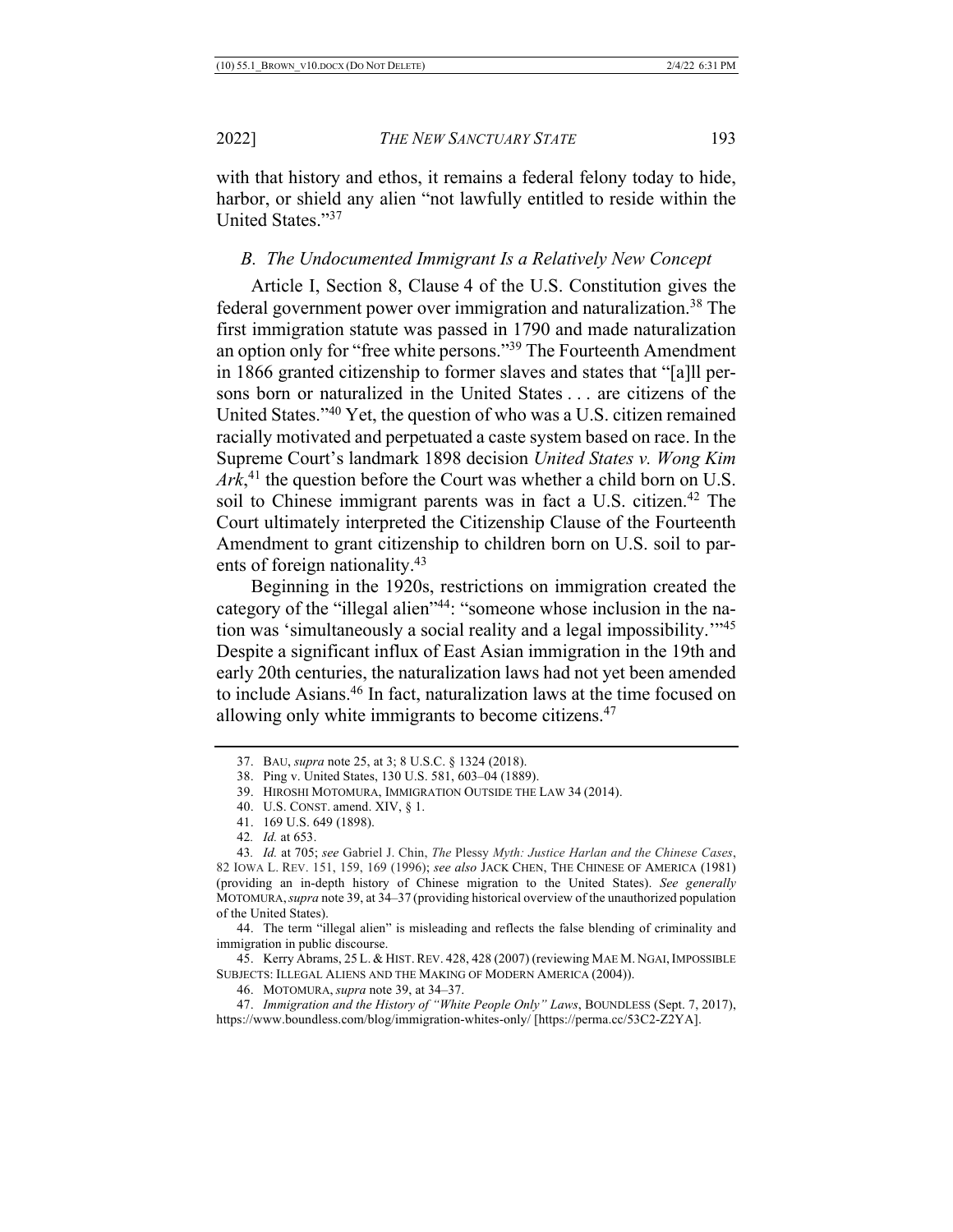Who qualified as "white" was a Kafkaesque legal question. In 1922, the U.S. Supreme Court heard the case of Takao Ozawa.<sup>48</sup> Mr. Ozawa was a Japanese national who had lived in the United States for more than 20 years and sought to nationalize under the Nationalization Act of 1906.<sup>49</sup> The Act only allowed "free white persons" and "aliens" of African nativity and  $\ldots$  persons of African descent" to naturalize.<sup>50</sup> Mr. Ozawa argued that he was white and therefore eligible to naturalize.<sup>51</sup> The Court disagreed.<sup>52</sup> The Court unanimously held that "white" did not mean skin color, but "Caucasian," and concluded the Japanese were not Caucasian.<sup>53</sup> "No matter which route a borderline applicant took to gain acceptance, the caste system shape-shifted to keep the upper caste pure by its own terms."<sup>54</sup> Two years later, the legislature continued the emphasis on white immigrants. The 1924 Johnson-Reed Act first enacted national quotas aimed at keeping the United States predominately white, with an emphasis on immigrants from northern and western European stock.<sup>55</sup>

In response to anti-Mexican sentiment and job scarcity caused by the Great Depression, Mexican nationals living in the U.S. and U.S. citizens of Mexican descent were "repatriated" in the 1930s, causing further labor shortage.56 The 1940s saw the advent of the *bracero* program, an agricultural guest worker program designed to reverse the 1930s Mexican repatriation and solve anticipated labor shortages caused by World War II.57 The *bracero* program arguably filled the

57. The 1965 Hart-Cellar Act abolished the quota system. Abrams, *supra* note 45, at 429.

<sup>48.</sup> Ozawa v. United States, 260 U.S. 178 (1922).

<sup>49</sup>*. Id.* at 189–90.

<sup>50</sup>*. Id.* at 190.

<sup>51</sup>*. Id.* at 182.

<sup>52</sup>*. Id.* at 198.

<sup>53</sup>*. Id.*

<sup>54.</sup> Isabel Wilkerson, *America's Enduring Caste System*, N.Y. TIMES MAG. (Jan. 21, 2021), https://www.nytimes.com/2020/07/01/magazine/isabel-wilkerson-caste.html [https://perma.cc/ FKY2-PQKW].

<sup>55.</sup> Anna Diamond, *The 1924 Law that Slammed the Door on Immigrants and the Politicians Who Pushed It Back Open*, SMITHSONIAN MAG. (May 19, 2020), https://www.smithsonianmag.com/history/1924-law-slammed-door-immigrants-and-politicians-who-pushed-it-back-

open-180974910/ [https://perma.cc/9YDP-HPZB]; *see also* Karen E. Bravo, *Exploring the Analogy Between Modern Trafficking in Humans and the Trans-Atlantic Slave Trade*, 25 B.U. INT'L L.J. 207, 241–42 (2007) (analyzing immigration patterns that maintain a racial hierarchy).

<sup>56.</sup> An estimated 60 percent of the over one million people forcibly removed to Mexico were U.S. citizens. Terry Gross, *America's Forgotten History of Mexican-American 'Repatriation*,*'* NPR (Sept. 10, 2015, 1:11 PM), https://www.npr.org/2015/09/10/439114563/americas-forgotten-history-of-mexican-american-repatriation [https://perma.cc/8MBH-WM2S]; Kevin R. Johnson, *Trump's Latinx Repatriation*, 66 UCLA L. REV. 1444, 1456–60 (2019).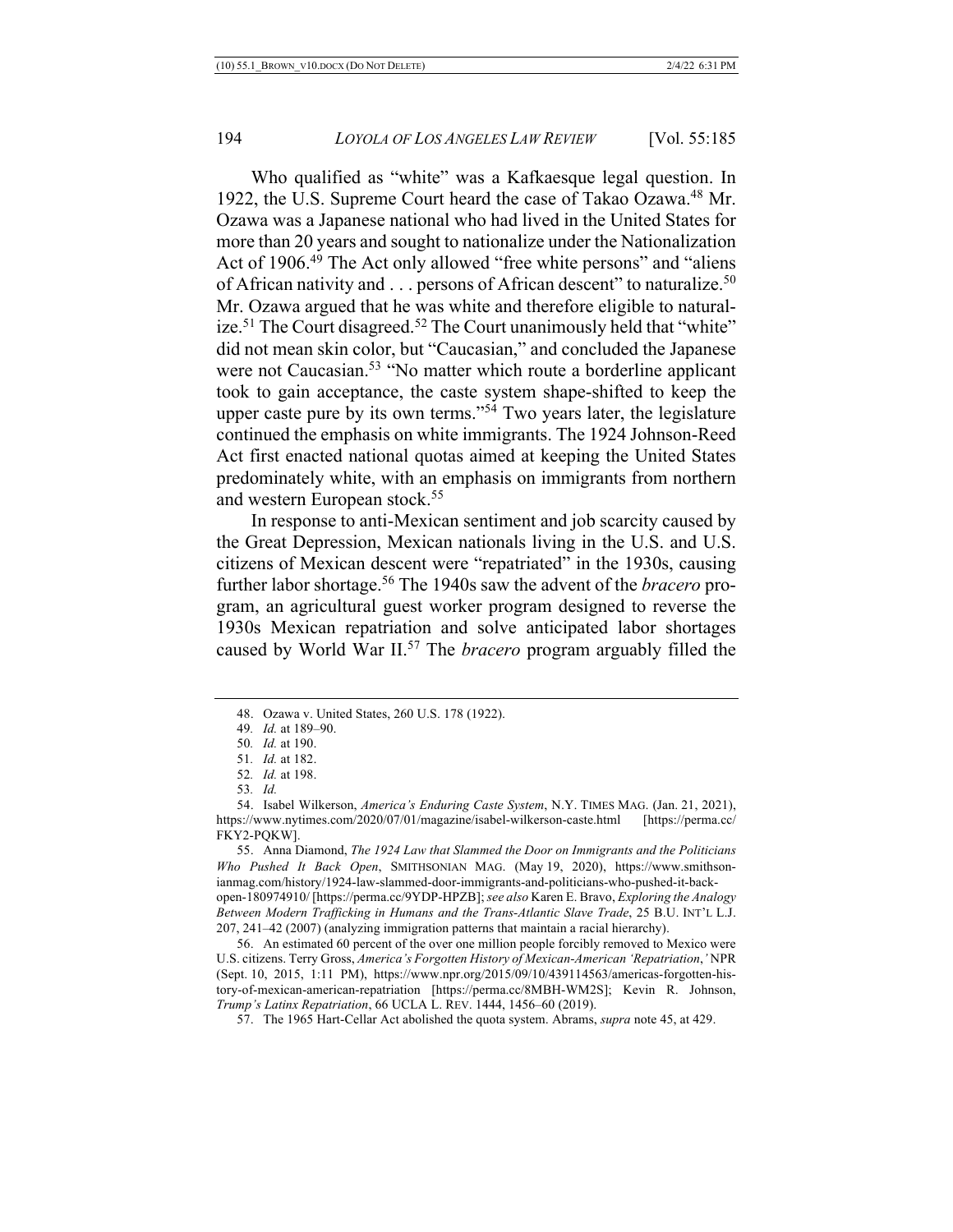same economic need that slaves, coolies, and convicts served in decades past.58 However, *braceros* were "theoretically 'free'."59 The *bracero* program also included safeguards for workers, but in reality ended with exploitation and eventually wage deprivation for farm workers in the coming decades.60 When the *braceros* quit working under the program, they then became "illegal aliens."61

## *C. The 1980s Sanctuary Movement: Moral and Legal Responsibilities*<sup>62</sup>

While for many present-day Americans the ancient values of sanctuary and hospitality still ring true, the debate over sanctuary policies has been divided along the lines of legalism and liberalism. This battle first came to the political forefront in the United States over the civil strife in Central America in the 1980s. During the 1970s and 1980s, the small nations of Central America were engulfed in civil wars. Death squads raged across El Salvador and Guatemala, killing thousands, disappearing hundreds, and displacing millions.63 Meanwhile, in another hemisphere, Vietnamese people flooded onto Southeast Asian shores in search of refuge from oppression.<sup>64</sup> In response to public sympathy,<sup>65</sup> President Jimmy Carter signed the Refugee Act

<sup>58</sup>*. Id.*

<sup>59</sup>*. Id.*

<sup>60.</sup> *About*, BRACERO HIST. ARCHIVE, http://braceroarchive.org/about [https://perma.cc/68U5- V4T7].

<sup>61.</sup> Abrams, *supra* note 45, at 429. *See generally* KITTY CALAVITA, INSIDE THE STATE: THE BRACERO PROGRAM, IMMIGRATION, AND THE I.N.S. (Quid Pro Books 2010) (providing a historical analysis of the *bracero* program). Ultimately, the successful push in 1964 by the farmworker movement ended the *bracero* program and "its perceived abuse and exploitation of workers." MOTOMURA, *supra* note 39, at 221.

<sup>62.</sup> In 1982, the Reverend John Fife wrote to Attorney General William French Smith to inform him that his church would violate the law against harboring aliens to counter the "immoral, as well as illegal" administration of immigration laws. *Pirie*, supra note 27 at 399. Reverend Fife's language is reminiscent of Martin Luther King, Jr.'s quote, "One has not only a legal but a moral responsibility to obey just laws. Conversely, one has a moral responsibility to disobey unjust laws." Martin Luther King, Jr., *Letter from Birmingham Jail*, 26 U.C. DAVIS L. REV. 835, 840 (1993).

<sup>63.</sup> Cecilia Menjívar & Andrea Gómez Cervantes, *El Salvador: Civil War, Natural Disasters, and Gang Violence Drive Migration*, MIGRATION POL'Y INST. (Aug. 29, 2018), https://www.mig rationpolicy.org/article/el-salvador-civil-war-natural-disasters-and-gang-violence-drive-migration [https://perma.cc/69Q5-XT55]; *Timeline: Guatemala's Brutal Civil War*, PBS NEWSHOUR (Mar. 7, 2011, 12:00 AM), https://www.pbs.org/newshour/health/latin\_america-jan-june11-time line\_03-07 [https://perma.cc/CS6S-KQ3M].

<sup>64</sup>*. 500 Refugees from Vietnam Land at 2 Asian Ports*, N.Y. TIMES, June 11, 1980, at A14.

<sup>65.</sup> Kenton Clymer, *Jimmy Carter, Human Rights, and Cambodia*, 27 DIPLOMATIC HIST. 245, 264 (2003).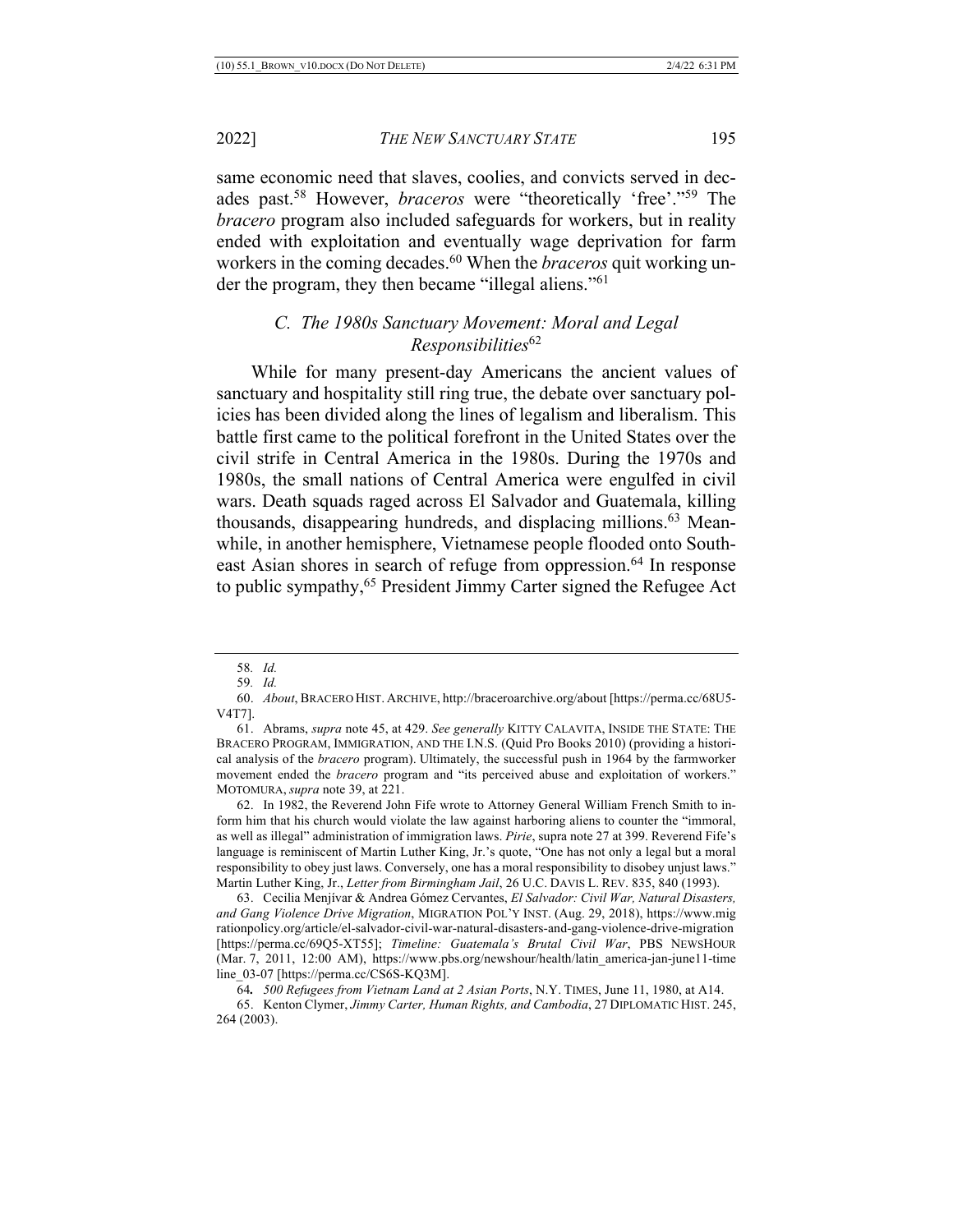of 1980.<sup>66</sup> The Refugee Act raised the annual ceiling for the number of refugees and changed the definition of "refugee" to a person with a "well-founded fear of persecution" in accordance with United Nations protocols.<sup>67</sup> Over the course of the summer of that same year, thirteen migrants died of dehydration attempting to cross the U.S.-Mexico border.68 Then, in December 1980, four American churchwomen were unearthed from shallow graves in El Salvador.<sup>69</sup> Their deaths brought national attention to the plight of war-torn Central America and ignited religious institutions to act.

## 1. The War on Communism: Reagan's Involvement in Central America Caused the Political and Humanitarian Immigration Issues Faced Today

Amidst the front-page headlines of the murder of the four churchwomen, the new Reagan Administration insisted that the thousands crossing the southern border were "economic migrants" fleeing poverty, not refugees fleeing oppression or political persecution.<sup>70</sup> It was later revealed that the Reagan Administration was aware of the human rights abuses in Central America and acted contrary to international and domestic law.71 The Reagan Administration justified its

<sup>66.</sup> Refugee Act of 1980, Pub. L. No. 96-212, 94 Stat. 102 (codified in scattered sections of 8 U.S.C.); *see also* Rachel E. Rosenbloom, *Beyond Severity: A New View of Crimmigration*, 22 LEWIS & CLARK L. REV. 663, 681–82 (2018) (providing a historical overview of the period leading up to the Refugee Act).

<sup>67.</sup> S*ee, e.g.*, H.R. REP. NO. 96-608, at 18 (1979) (reaffirming Congress's intent to "conform the language of [section 243, the deportation withholding section of the INA,] to the Convention [on the status of Refugees], . . . so that U.S. statutory law clearly reflects our legal obligations under international agreements").

<sup>68.</sup> Al Senia, *13 Smuggled Salvadorans Found Dead in U.S. Desert*, WASH. POST (July 7, 1980), https://www.washingtonpost.com/archive/politics/1980/07/07/13-smuggled-salvadoransfound-dead-in-us-desert/06e736ff-07bd-4cc2-8695-374f839278ea/ [https://perma.cc/7VGP-SJ2P].

<sup>69.</sup> Raymond Bonner, *The Diplomat and the Killer*, THE ATLANTIC (Feb. 11, 2016), https://www.theatlantic.com/international/archive/2016/02/el-salvador-churchwomen-murders/ 460320/ [https://perma.cc/H98A-QUTV]; Belisario Betancur (Chairman of the Comm'n on the Truth for El Salvador), *From Madness to Hope: The 12-Year War in El Salvador*, U.N. DOC. S/25500, at 29 (Apr. 1, 1993).

<sup>70.</sup> However, Nicaraguans, fleeing a communist government, were immigrants worthy of refugee status. Susan Gzesh, *Central Americans and Asylum Policy in the Reagan Era*, MIGRATION POL'Y INST. (Apr. 1, 2006), https://www.migrationpolicy.org/article/central-americans-and-asyl um-policy-reagan-era [https://perma.cc/L79M-4P93].

<sup>71.</sup> John M. Goshko, *Reagan Administration Accused of Lies on El Salvador*, WASH. POST (Mar. 17, 1993), https://www.washingtonpost.com/archive/politics/1993/03/17/reagan-administrat ion-accused-of-lies-on-el-salvador/857e23c3-c709-4fc7-868b-08ff210ccad0/ [https://perma.cc/3A 6T-JMW7]; Michael Ross, *Democrats Seek Probe of U.S.-Salvador Ties:Congress: The U.N.'s Report Has Reignited Lawmakers' Debate About Washington's Support of Salvadoran*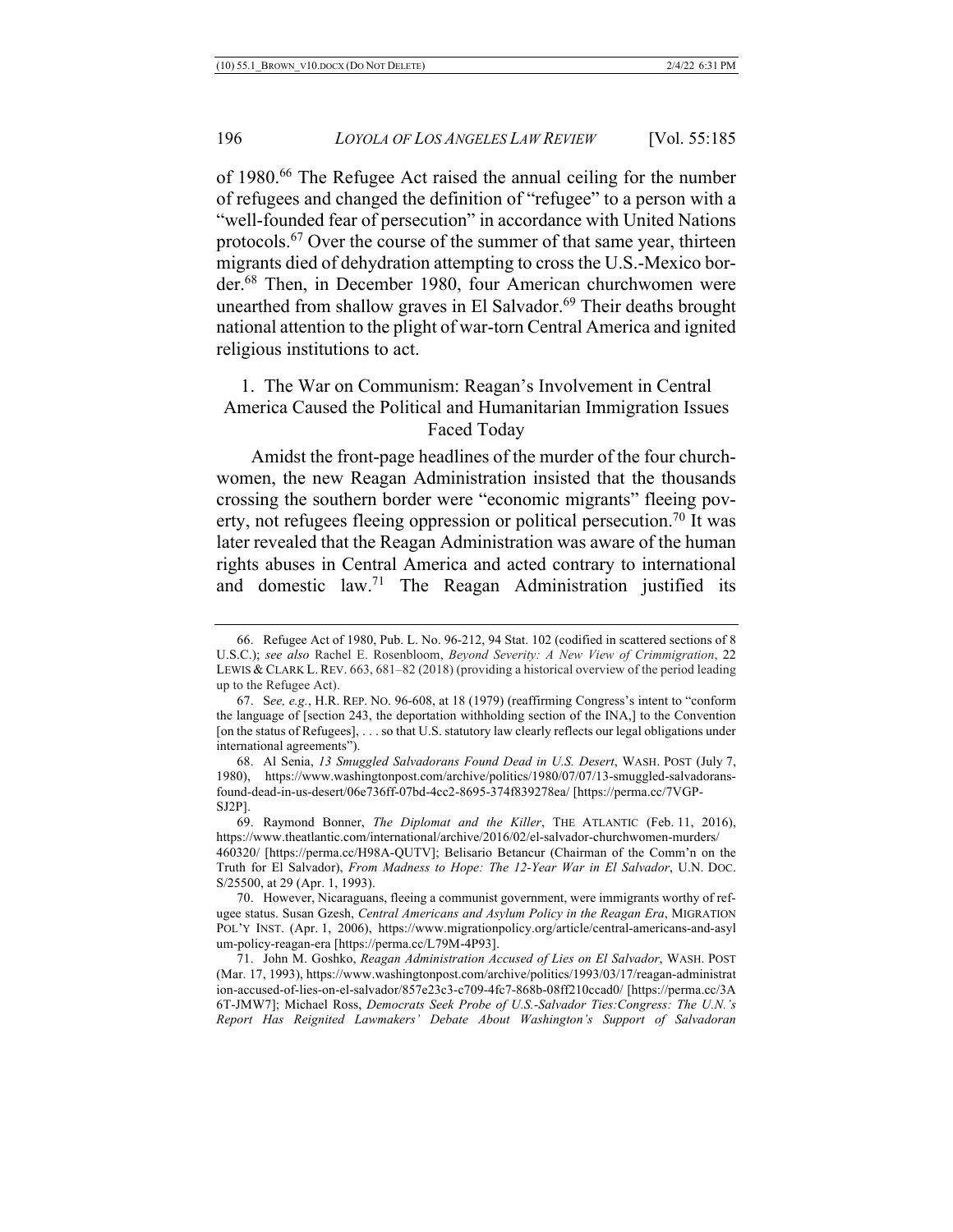involvement to push back on encroaching communism in Central America because of its geographic proximity.<sup>72</sup> At the time, Reagan told Congress that "El Salvador is nearer to Texas than Texas is to Massachusetts,"<sup>73</sup> as justification for ignoring the humanitarian crisis on America's doorstep.

Out of the human rights abuses in Central America, and the American government's funneling of funds to the leaders that caused those abuses,74 the Sanctuary Movement was born. Between 1981 and 1990, an estimated one million Salvadorans and Guatemalans fled their homelands and clandestinely entered the United States.<sup>75</sup> The vast majority of asylum claims by these refugees were denied.<sup>76</sup> The asylum approval rate for Salvadoran and Guatemalan asylum cases in 1984 was under 3 percent.<sup>77</sup> That same year, the approval rate for Iranians was 60 percent.<sup>78</sup> "Lawyers representing refugees [were] co-opted into spending vast amounts of effort debating technicalities rather than fighting for an expanded definition of political refugee or for a determination process that would give the promise of political asylum more substantive reality."<sup>79</sup>

In response to and in defiance of the federal government's immigration policies, houses of religious worship offered housing to Central American refugees, and even assisted migrants to cross the

*Government*, L.A. TIMES (Mar. 19, 1993, 12:00 AM), https://www.latimes.com/archives/la-xpm-1993-03-19-mn-12863-story.html [https://perma.cc/T8EC-X6YF].

<sup>72</sup>*. President Reagan's Address on Central America to Joint Session of Congress*, N.Y. TIMES (Apr. 28, 1983), https://www.nytimes.com/1983/04/28/world/president-reagan-s-address-on-centr al-america-to-joint-session-of-congress.html [https://perma.cc/EY2T-J5CF].

<sup>73</sup>*. Id.*

<sup>74.</sup> See, e.g., *Iran-Contra Affair*, BRITANNICA, https://www.britannica.com/event/Iran-Contra-Affair [https://perma.cc/HH82-WR2W] ("In the early 1980s the U.S. government provided military aid and financial support for the warring Nicaraguan opponents of the Sandinista regime, the contras, whom Reagan referred to as 'the moral equal' of the Founding Fathers of the United States."); Ross, *supra* note 71 (reporting that Congress sent \$6 billion to the Salvadoran government during the country's bloody civil war).

<sup>75.</sup> Gzesh, *supra* note 70.

<sup>76.</sup> *Id.* The harsh denial rate led to the settlement agreement in *American Baptist Churches v. Thornburgh*, 760 F. Supp. 796 (N.D. Cal. 1991), and to Temporary Protected Status in 1991 and the 1997 Nicaraguan and Central American Relief Act. Immigration Act of 1990, Pub. L. No. 101- 649, 104 Stat. 4978, 5030–36 (codified as amended in 8 U.S.C. § 1245a); Nicaraguan Adjustment and Central American Relief Act, Pub. L. No. 105-100, 111 Stat. 2193 (1997) (codified as amended in 8 U.S.C. §§ 1101, 1255).

<sup>77.</sup> Gzesh, *supra* note 70.

<sup>78.</sup> *Id.*

<sup>79.</sup> Pirie, *supra* note 27, at 392. While this quote is in the past tense, it rings true today.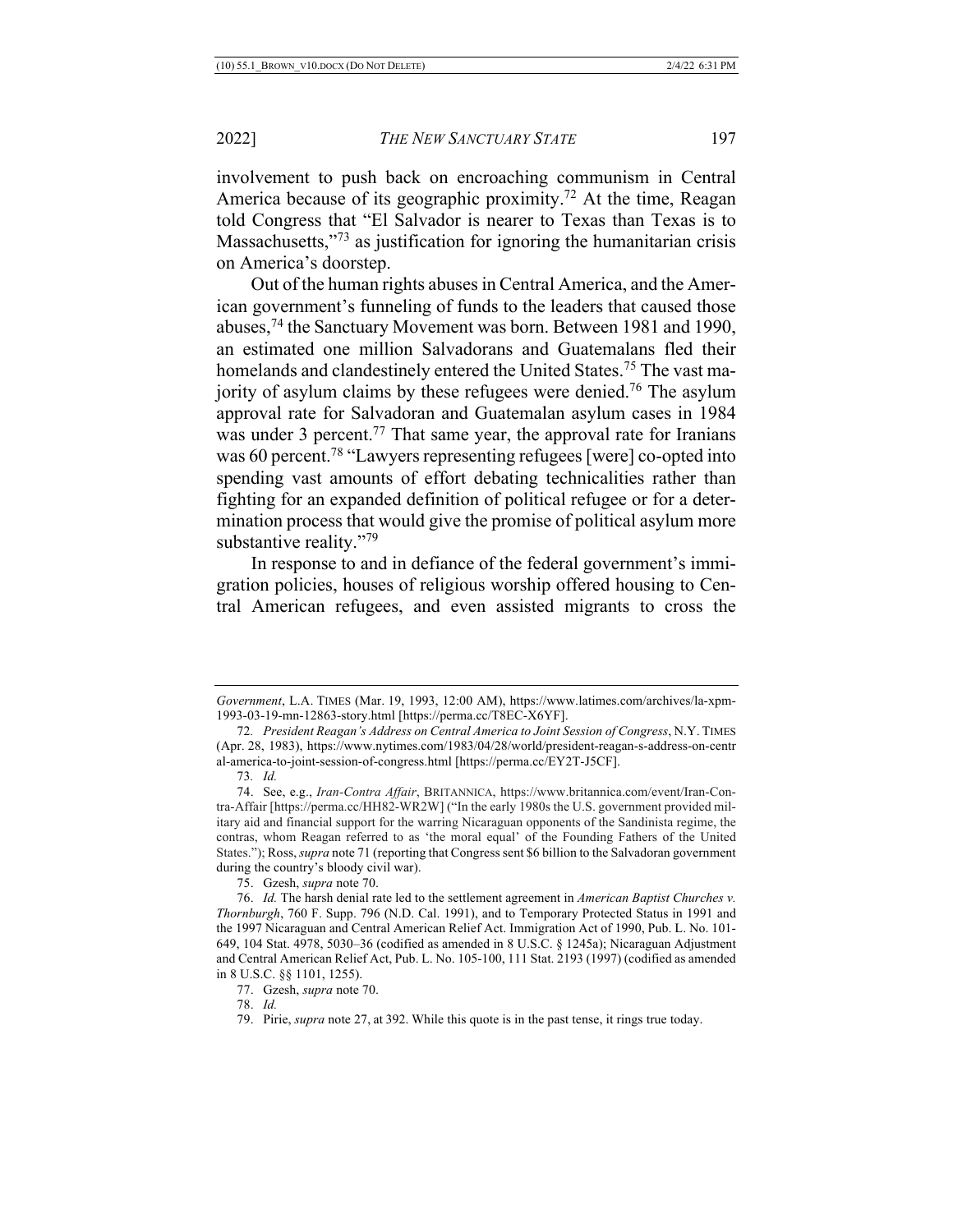border.<sup>80</sup> Ministers, priests, rabbis, imams, and many religious lay people built a grassroots network to support the refugees. They then enlisted attorneys to assist with the refugees' immigration claims.<sup>81</sup> While they saw their efforts as complying with divine law, they recognized the need for advocates for man-made law. Still, the leaders of the Sanctuary Movement framed the cause as a moral, rather than political impetus.82 One of the founders of the Movement, Reverend John M. Fife, said at the time, "Sometimes you cannot love both God and the civil authority. Sometimes you have to make a choice."83 While the Movement had spiritual and religious roots, the Movement was wholeheartedly political.<sup>84</sup> Public support of the Movement soon gained hold because the activists framed the issue as a humanitarian and moral cause. $85$  By the mid-1980s, over 150 congregations openly defied the federal government by offering humanitarian and legal assistance to Central American refugees.<sup>86</sup> Another thousand congregations of all faiths endorsed the practice. $87$  Colleges and universities soon followed suit.<sup>88</sup> Then cities did, too.<sup>89</sup>

The Reagan Administration responded to the Sanctuary Movement by arresting and prosecuting its leaders.<sup>90</sup> Like the government's

90. Pirie, *supra* note 27, at 407.

<sup>80.</sup> This "underground railroad" was "anything but underground." Sanctuary workers displayed signs viewable to the public and the authorities that they were transporting and housing unauthorized immigrants. *Id.* at 398–99.

<sup>81.</sup> BAU, *supra* note 25, at 13

<sup>82</sup>*. See* LOREN COLLINGWOOD & BENJAMIN GONZALEZ O'BRIEN, SANCTUARY CITIES: THE POLITICS OF REFUGE 10 (2019).

<sup>83.</sup> Clyde Haberman, *Trump and the Battle Over Sanctuary in America*, N.Y. TIMES (Mar. 5, 2017), https://www.nytimes.com/2017/03/05/us/sanctuary-cities-movement-1980s-political-asylum.html [https://perma.cc/PXN2-3V5S].

<sup>84</sup>*. See* Pirie, *supra* note 27, at 395.

<sup>85</sup>*. See id.* at 413*.*

<sup>86.</sup> Gzesh, *supra* note 70.

<sup>87</sup>*. Id.*

<sup>88.</sup> BAU, *supra* note 25, at 12 n. 8.

<sup>89.</sup> On June 7, 1983, Madison, Wisconsin, passed the first sanctuary city proclamation in response to the Sanctuary Movement, officially commending churches in the city that were offering sanctuary to undocumented Central Americans. Benjamin Gonzalez O'Brien et al., *The Politics of Refuge: Sanctuary Cities, Crime, and Undocumented Immigration*, 55 URB. AFF. REV. 3, 4 (2019). In 1985, the Madison city council officially declared the entire city a sanctuary for Central Americans fleeing violence in El Salvador and Guatemala. *Id.* By 1987, 440 cities across the United States had declared themselves sanctuary cities. Judith McDaniel, *The Sanctuary Movement, Then and Now*, RELIGION & POLS. (Feb. 21, 2017), https://religionandpolitics.org/2017/02/21/the-sanctuarymovement-then-and-now/ [https://perma.cc/L6US-H8V5]. California led the nation in the total number of sanctuary sites, with 149 sanctuary sites by 1987. COLLINGWOOD & GONZALEZ O'BRIEN, *supra* note 82, at 24.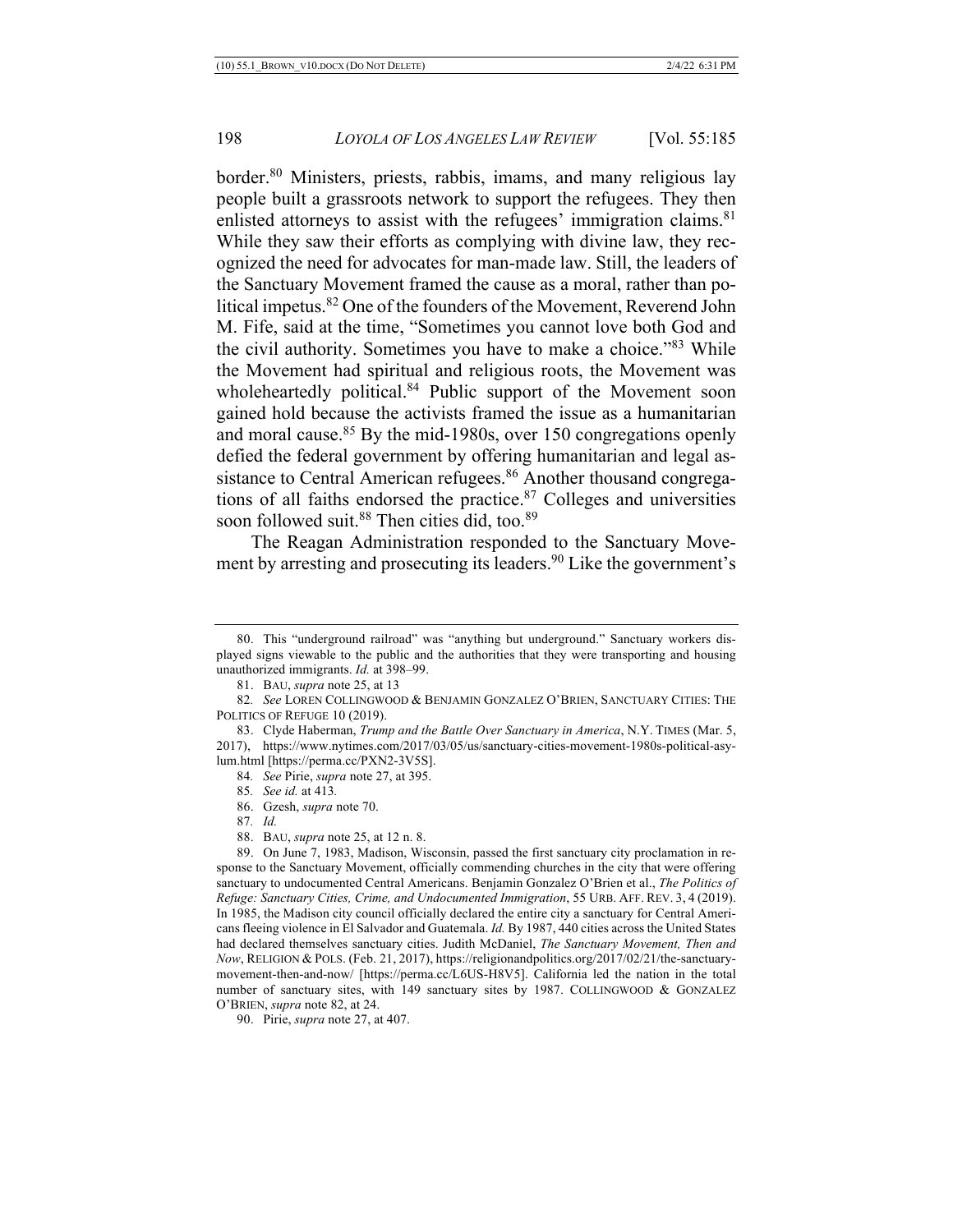actions during COINTELPRO $91$  just a few years prior, the Reagan Administration organized infiltration and surveillance of the Sanctuary Movement to build its case against it.<sup>92</sup> The government authorized an undercover investigation, named "Operation Sojourner," to bug church services and Bible services and infiltrate Sanctuary worker meetings.<sup>93</sup> The government then brought suit against leaders of the Sanctuary Movement alleging they committed conspiracy to violate immigration law.<sup>94</sup> Eight of the eleven defendants were found guilty in *United States v. Aguilar*. 95

Much of the government's case against the Sanctuary leaders in *Aguilar* relied on the court's grant of its motion in limine to exclude the defendants' defenses or claims that they were acting morally and that their conduct was not criminal.<sup>96</sup> Specifically, the motion asked to

exclude defense arguments that the Refugee Act of 1980 or any international treaty confers refugee status on any of the undocumented people named in the indictment; that defendants' conduct was justified by their religious faith; that defendants had any good motives or beliefs that negated criminal intent; and that necessity compelled defendants to act as they did.<sup>97</sup>

The court's grant of the motion stripped the defendants of any argument that may have justified or explained the leaders' actions and arguably violated their constitutional rights.98 The arrest and prosecution of the Sanctuary leaders showed the public that resistance to federal

94. Colbert, *supra* note 92, at 6.

<sup>91.</sup> "COINTELPRO" is short for the Counterintelligence Program conducted by the FBI starting in the 1950s and sanctioned by Director J. Edgar Hoover. It was a series of illegal covert actions by the FBI to infiltrate and disrupt domestic political organizations, including the anti-Vietnam War and civil rights movements. *See* S. REP. NO. 94-755, at 10–11 (1976).

<sup>92.</sup> Douglas L. Colbert, *The Motion in Limine: Trial Without Jury—A Government's Weapon Against the Sanctuary Movement*, 15 HOFSTRA L. REV. 5, 44 (1986); Barbara Bezdek, *Religious Outlaws: Narratives of Legality and the Politics of Citizen Interpretation*, 62 TENN. L. REV. 899, 946–49 (1995).

<sup>93.</sup> Bezdek, *supra* note 92, at 902–03.

<sup>95.</sup> United States v. Aguilar, 883 F.2d 662, 709 (9th Cir. 1989). The defendants were found guilty of conspiracy to violate section 1324(a) of the Immigration Act of 1990, which provides criminal penalties for bringing in and harboring aliens. Colbert, *supra* note 92, at 6 & n.1.

<sup>96.</sup> Colbert, *supra* note 92, at 8

<sup>97.</sup> Bezdek, *supra* note 92, at 951.

<sup>98.</sup> Colbert, *supra* note 92, at 6–7; *see also* Pirie, *supra* note 27, at 410 (a motion in limine is "unusual for the prosecuting side to use in the United States–except in 'political trials'").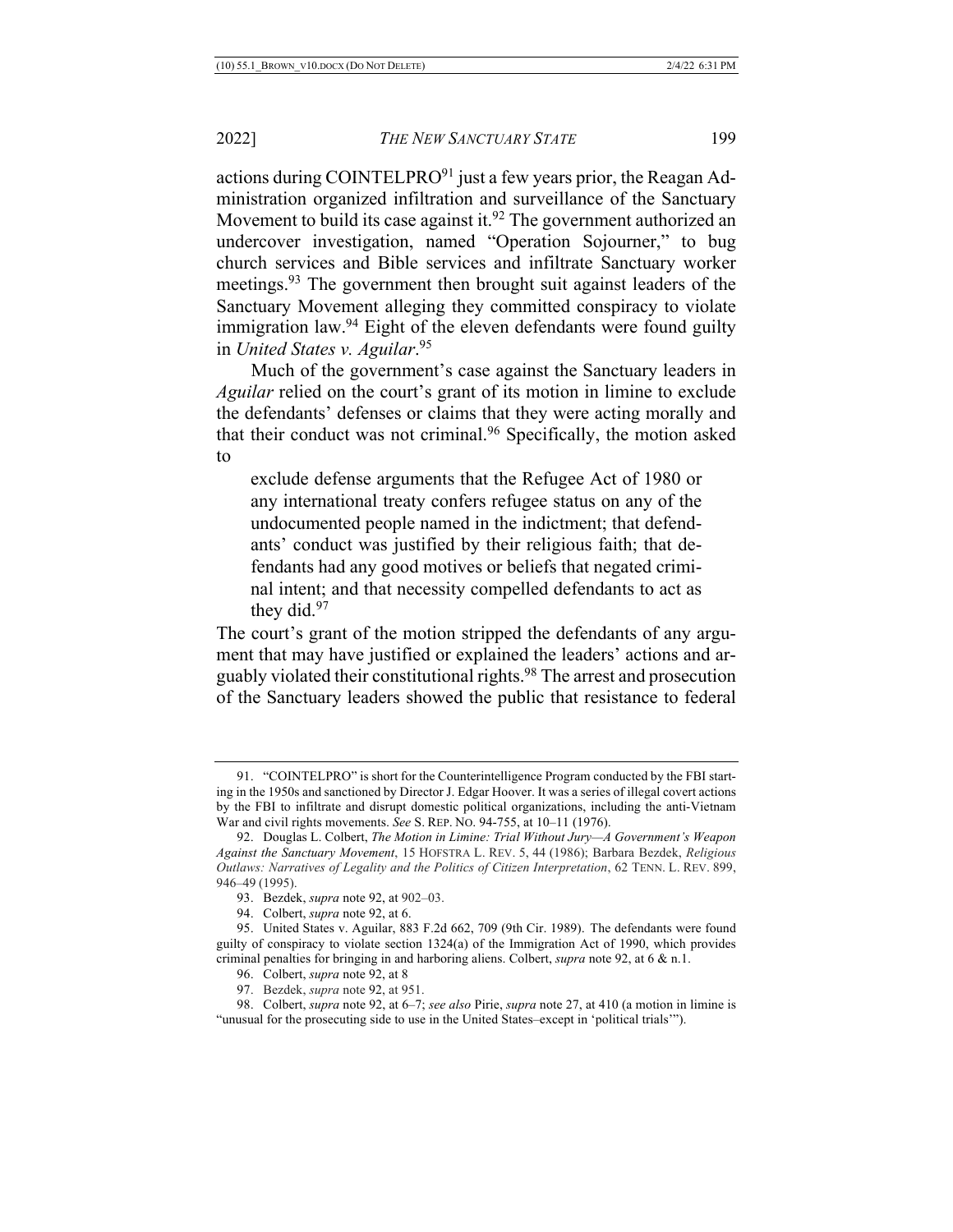immigration enforcement would not be tolerated. That stance would soon be codified.

## 2. IRCA Extends Federal Immigration Enforcement to Private Actors

In 1986, Congress passed the Immigration Reform and Control Act (IRCA), making it illegal for the first time to knowingly hire undocumented immigrants and establishing civil and monetary penalties for employers who hired undocumented immigrants.<sup>99</sup> IRCA effectively deputized employers as immigration agents, "transferring immigration-enforcement functions to the workplace."<sup>100</sup> As a consequence, some employers hire undocumented immigrants and then threaten to report them to immigration authorities if they demand better working conditions.<sup>101</sup> Thus, undocumented workers are caught in a Catch-22: work in unacceptable conditions, or be deported. Dean Kathleen Kim explains:

[E]ven when employers do not engage in abusive conduct, IRCA's de facto deputization of employers as immigration enforcers creates an implicit coercive choice set for undocumented workers: comply with exploitation or reject and risk deportation. In this way, undocumented workers may be structurally coerced—our immigration laws maintain a general atmosphere of coercion, causing undocumented workers to submit to unfair labor practices.<sup>102</sup>

IRCA also granted amnesty to 2.7 million immigrants,<sup>103</sup> and led to an influx of legal immigration.<sup>104</sup> Additionally, against the backdrop of the War on Drugs, the Criminal Alien Program was created "to identify, arrest, and deport 'priority' noncitizens encountered in federal, state, and local prisons and jails."105 As a result, many of the

<sup>99.</sup> Kathleen Kim, *The Coercion of Trafficked Workers*, 96 IOWA L. REV. 409, 471 (2011). 100*. Id.*

<sup>101</sup>*. Id.*

<sup>102</sup>*. Id.* at 472.

<sup>103.</sup> Emily Badger, *What Happened to the Millions of Immigrants Granted Legal Status Under Ronald Reagan?*, WASH. POST (Nov. 26, 2014), https://www.washingtonpost.com/news/wonk/wp/ 2014/11/26/what-happened-to-the-millions-of-immigrants-granted-legal-status-under-ronaldreagan/ [https://perma.cc/7SRY-JNHU].

<sup>104.</sup> Douglas S. Massey & Karen A. Pren, *Unintended Consequences of US Immigration Policy: Explaining the Post-1965 Surge from Latin America*, 38 POPULATION & DEV. REV. 1, 10–11 (2012).

<sup>105.</sup> Christopher N. Lasch et al., *Understanding "Sanctuary Cities*,*"* 59 B.C. L. REV. 1703, 1724 (2018).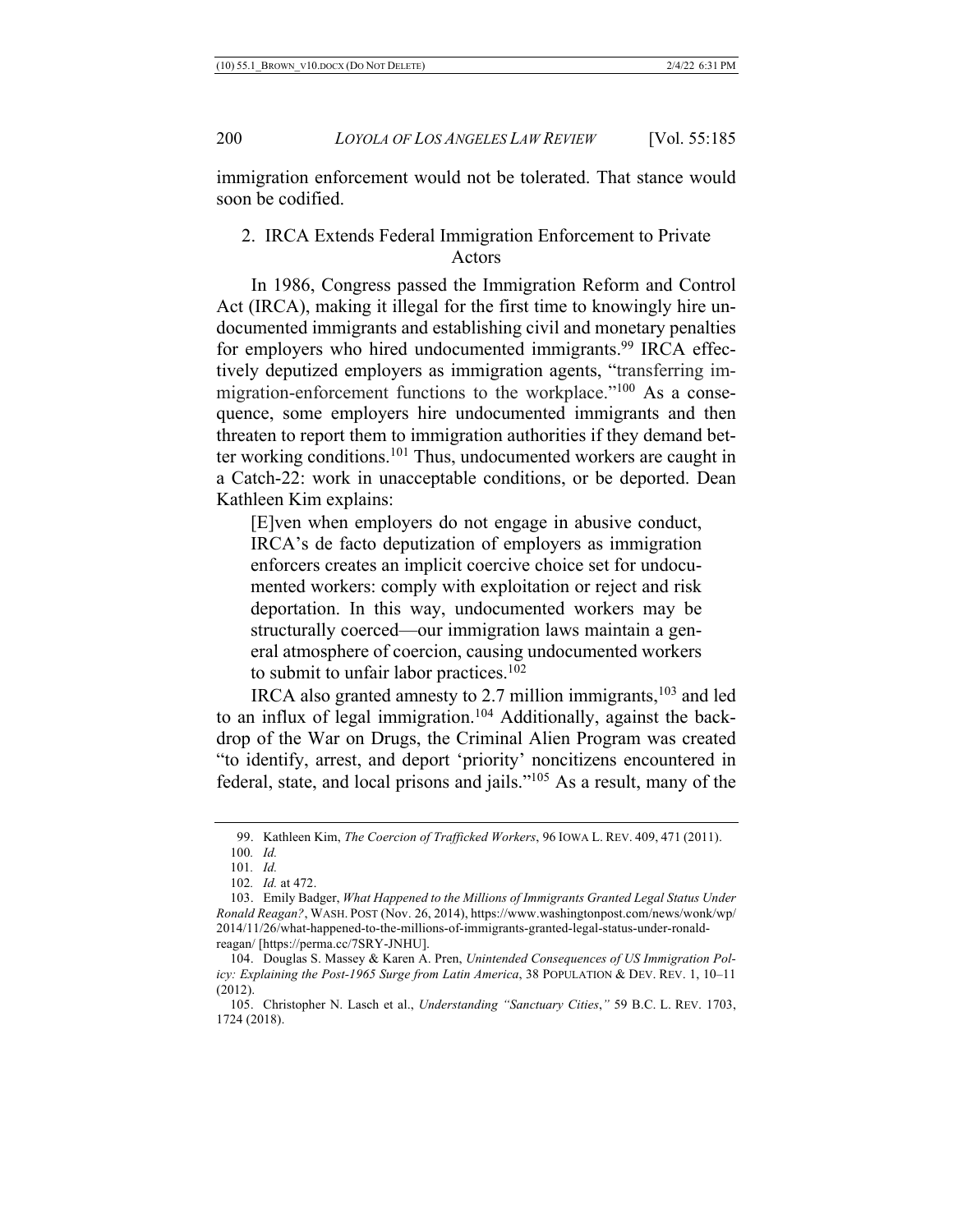2022] *THE NEW SANCTUARY STATE* 201

Salvadorans who arrived to the United States as impoverished youth seeking refuge from the violent civil war and later joined criminal gangs in the U.S.<sup>106</sup> were deported back to El Salvador.<sup>107</sup> Politically, IRCA was heralded as striking a balance between humanitarian concerns for undocumented people already within the nation's borders while meeting enforcement goals.

## *D. The War on Drugs Continued: Clinton Strengthens the Tie Between Criminal and Immigration Enforcement: IRAIRA and Crimmigration*

The Sanctuary Movement faded considerably from the public discourse in the 1990s.<sup>108</sup> However, during that time, the Supreme Court laid the foundation for current sanctuary policies in *New York v. United States*<sup>109</sup> and *Printz v. United States.*<sup>110</sup> Neither case involved immigration, but both had consequences for immigration at the state and federal level. *New York v. United States* struck down a federal mandate requiring states to take possession of low-level radioactive waste.111 *Printz* involved the Brady Handgun Violence Protection Act, which would have required state and local law enforcement officials to conduct background checks on individuals attempting to purchase handguns.<sup>112</sup> As discussed *infra*, the two cases articulated the "anticommandeering principle" and held that the federal government may not compel or coerce local officials to enforce, enact, or administer federal programs.113

In 1996, Congress passed the Illegal Immigration Reform and Immigrant Responsibility Act (IIRAIRA).114 IIRAIRA strengthened the

112*. Printz*, 521 U.S. at 902–03.

<sup>106.</sup> The Mara Salvatrucha or MS-13 and Barrio 18 (or 18th Street gang) were formed in Los Angeles in the 1970s and 1980s as a response to the already predominant LA Mexican street gangs. *See* Óscar Martínez et al., *Killers on a Shoestring: Inside the Gangs of El Salvador*, N.Y. TIMES (Nov. 20, 2016), https://www.nytimes.com/2016/11/21/world/americas/el-salvador-drugs-gangms-13.html [https://perma.cc/C8RW-EP89].

<sup>107.</sup> Of course, this created a vicious cycle of migration as the MS-13 and Barrio 18 created a de facto civil war in the country that has caused millions to flee north. *Id.*

<sup>108</sup>*. See* COLLINGWOOD & GONZALEZ O'BRIEN, *supra* note 82, at 11.

<sup>109.</sup> 505 U.S. 144 (1992).

<sup>110.</sup> 521 U.S. 898 (1997).

<sup>111</sup>*. New York v. United States*, 505 U.S. at 188.

<sup>113</sup>*. Id.* at 935.

<sup>114.</sup> Omnibus Consolidated Appropriations Act, 1997, Pub. L. No. 104-208, 110 Stat. 3009– 546 (1996) (codified in scattered sections of 8, 18 U.S.C.).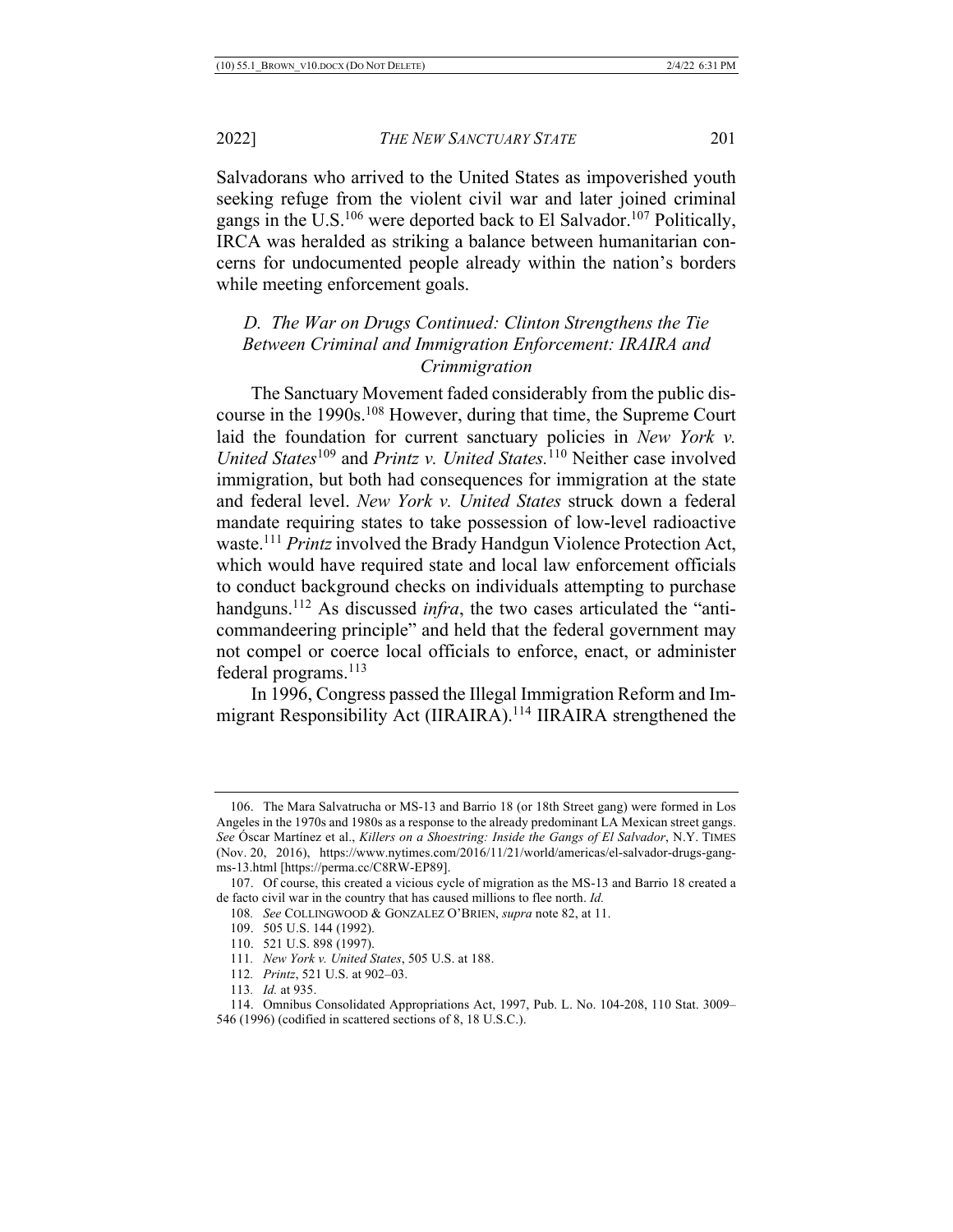criminal law and immigration connection ("crimmigration").<sup>115</sup> Before 1996 and the enaction of IIRAIRA, internal immigration enforcement was not very significant.<sup>116</sup> IIRAIRA contained stronger immigration consequences for undocumented immigrants who commit crimes within the United States and reflected President Clinton's law and order platform.<sup>117</sup> Section 287(g) of IIRAIRA allows the Department of Homeland Security (DHS) to enter into formal written agreements with state or local law enforcement and deputize officers to perform federal immigration agent functions.118 IIRAIRA also included a provision that prohibits state and local governments from enacting laws or policies that limit communication with federal immigration enforcement agencies about "information regarding the immigration or citizenship status, lawful or unlawful, of any individual."119 Further, in response to the Oklahoma City bombings, Congress enacted the Antiterrorism and Effective Death Penalty Act of 1996 (AEDPA), which "required the mandatory detention of non-citizens convicted of a wide range of offenses, including minor drug offenses."<sup>120</sup>

## *E. The War on Terror: 9/11 Drastically Changed the Immigration System and Lessened Due Process for Immigrants*

The terrorist attacks on September 11, 2001, prompted stricter enforcement of immigration laws and established the trilogy of immigration enforcement branches under the Department of Homeland Security (DHS) in force today: U.S. Citizenship and Immigration Services (USCIS), Immigration and Customs Enforcement (ICE), and Customs

<sup>115.</sup> "Crimmigration" is a term that describes the fusion between criminal law and immigration law. *See* Juliet Stumpf, *The Crimmigration Crisis: Immigrants, Crime, and Sovereign Power*, 56 AM. U. L. REV. 367, 376 (2006) (coining the term "crimmigration"); *see also* César Cuauhtémoc García Hernández, *Deconstructing Crimmigration*, 52 U.C. DAVIS L. REV 197, 202 (2018) (discussing the rise of "crimmigration" and arguing for the disentanglement of criminal law and immigration law).

<sup>116.</sup> Massey & Pren, *supra* note 104, at 8.

<sup>117.</sup> Janet Hook, *Clinton Moves to Speed Deportations: Immigration: President Orders Justice Department to Cut Backlog. He Singles Out Those Who Came to U.S. Illegally and Have Been Charged With a Crime*, L.A. TIMES (May 7, 1995), https://www.latimes.com/archives/la-xpm-1995-05-07-mn-63503-story.html [https://perma.cc/9EGA-QQ5T].

<sup>118.</sup> 8 U.S.C. § 1357(g) (2018).

<sup>119.</sup> 8 U.S.C. § 1373. "[O]ver time restrictionist bills were passed at an increasingly rapid pace. In the 30 years from 1965 to 1995, for example, only six major immigration bills were enacted, whereas in the decade from 1996 to 2006, eight pieces of legislation were signed into law.... [Sixteen] named enforcement operations [were] launched between 1993 and 2010." Massey & Pren, *supra* note 104, at 6.

<sup>120</sup>*. Analysis of Immigration Detention Policies*, ACLU, https://www.aclu.org/other/analysisimmigration-detention-policies [https://perma.cc/ZNS9-KJRF] (last visited Dec. 15, 2021).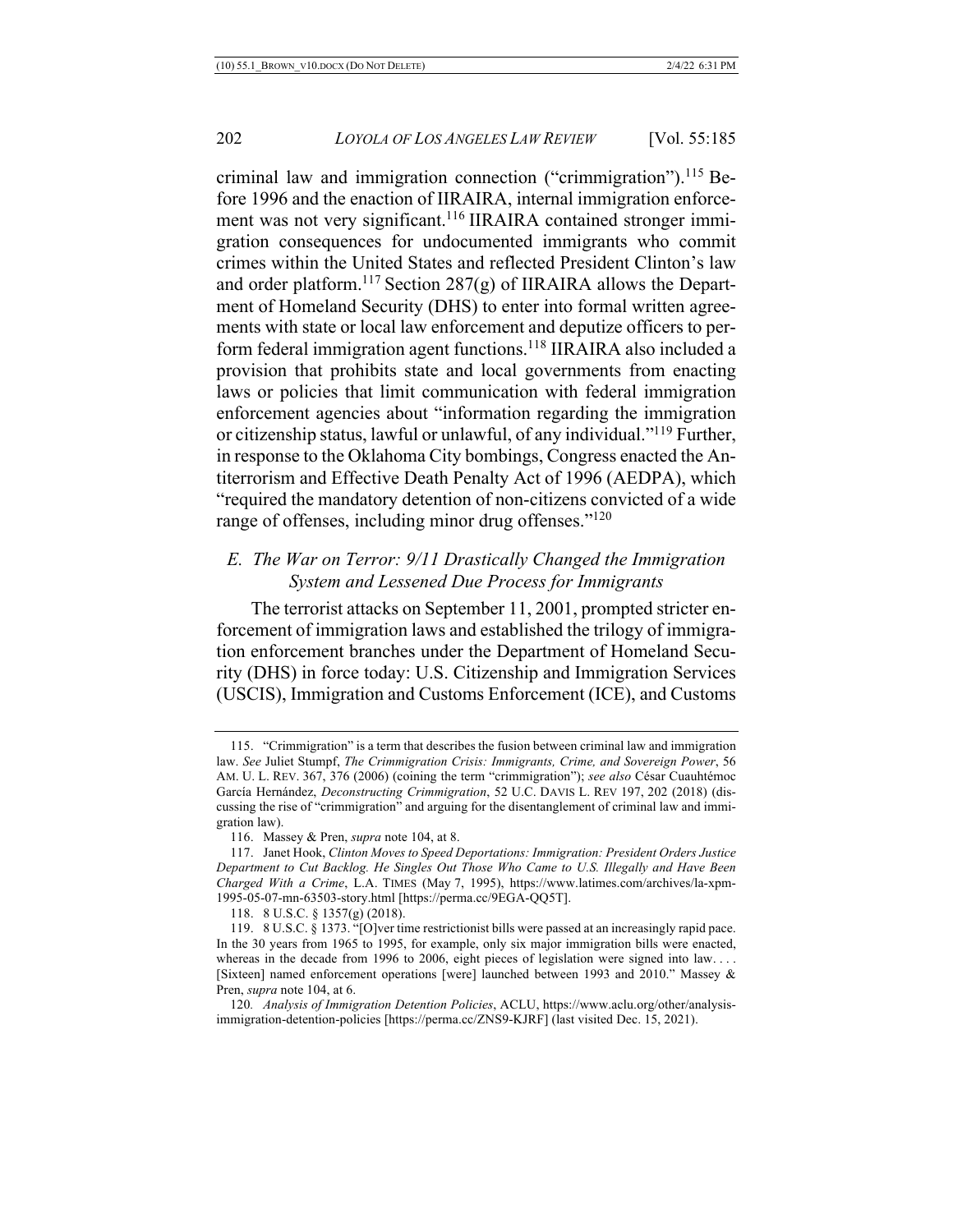and Border Patrol (CBP).<sup>121</sup> Additionally, the Uniting and Strengthening America by Providing Appropriate Tools Required to Intercept and Obstruct Terrorism (USA PATRIOT) Act authorized deportation of noncitizens without due process and expanded the executive branch's authority over immigration.<sup>122</sup> With stricter enforcement, and new immigration consequences realized by the USA PATRIOT Act, deportations rose to unprecedented numbers.<sup>123</sup> The public backlash followed Bush through most of his second term, and even followed him on his trip abroad to Guatemala.<sup>124</sup> While none of the perpetrators of the 9/11 terrorist attacks were Mexicans and none of the terrorists entered through Mexico, "Mexicans nonetheless bore the brunt of the deportation campaign launched in the name of the war on terrorism, comprising 72 percent of those removed in 2009."125 At the end of President Bush's term, Congress directed ICE to develop a plan to "identify every criminal alien, at the prison, jail, or correctional institution in which they are held" and prioritize for deportation "criminal aliens convicted of violent crimes".<sup>126</sup> In response, ICE set forth Secure Communities ("S-Comm"), an unprecedented program coordinating local and federal governments that allows local governments on agreement to share data with ICE.<sup>127</sup> By the end of the Bush administration, over seventy section 287(g) agreements had been signed.<sup>128</sup> By that time, the Sanctuary Movement resurged with a new mission to protect undocumented immigrants present in the country from deportation.

<sup>121.</sup> Homeland Security Act of 2002, Pub. L. No. 107-296, 116 Stat. 2135 (2002) (codified as amended in scattered sections of 6 U.S.C.).

<sup>122</sup>*. See How the Anti-Terrorism Bill Permits Indefinite Detention of Immigrants*, ACLU, https://www.aclu.org/other/how-anti-terrorism-bill-permits-indefinite-detention-immigrants [https://perma.cc/VL6M-HDCF] (last updated Oct. 23, 2001).

<sup>123.</sup> Massey & Pren, *supra* note 104, at 8.

<sup>124.</sup> Jim Rutenberg & Marc Lacey, *Bush Meets Anger Over Immigration Issue as He Promotes Free Trade in Guatemala*, N.Y. TIMES (Mar. 13, 2007), https://www.nytimes.com/2007/03/13/ world/americas/13prexy.html [https://perma.cc/RX6E-DMQB]; Jim Rutenberg, *Bush Calls for Compromise on Immigration*, N.Y. TIMES (May 16, 2006), https://www.nytimes.com/2006/05/16/ world/americas/16iht-wb.0516bush.html [https://perma.cc/S77M-3W7X].

<sup>125.</sup> Massey & Pren, *supra* note 104, at 8.

<sup>126</sup>*. Department of Homeland Security Appropriations for 2009 Hearings Before a Subcomm. of the Comm. on Appropriations H.R.*, 110th Cong. 592 (2008); Consolidated Appropriations Act of 2008, Pub. L. No. 110-161, 121 Stat. 1844, 2051 (2007).

<sup>127.</sup> Muzaffar Chishti et al., *The Obama Record on Deportations: Deporter in Chief or Not?*, MIGRATION POL'Y INST. (Jan. 26, 2017), https://www.migrationpolicy.org/article/obama-recorddeportations-deporter-chief-or-not [https://perma.cc/8FEA-HPZQ].

<sup>128</sup>*. Id.*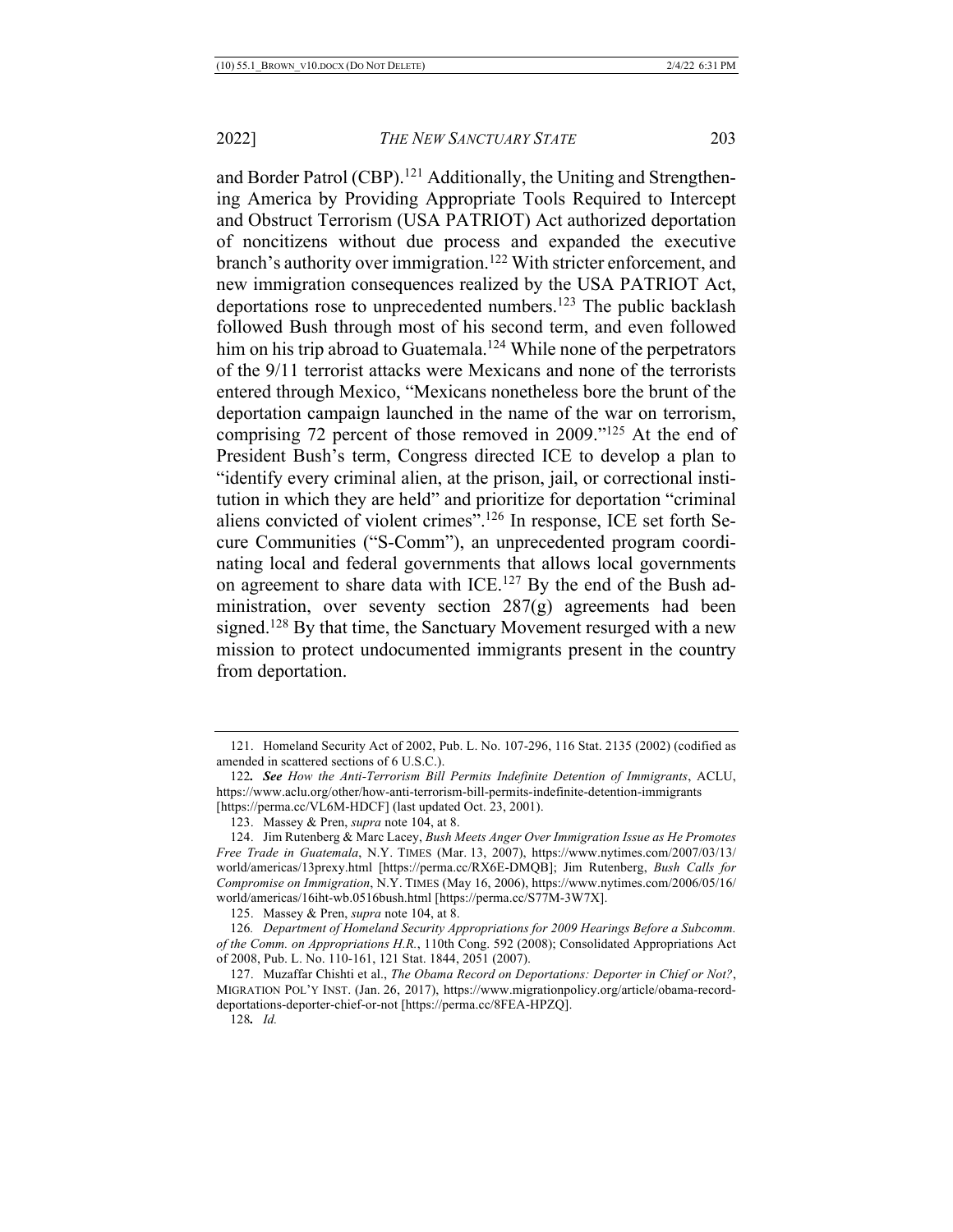## *F. Who's in Charge?: Obama Reacts to Public Outcry over Immigration Policies, Demonstrates the Unfettered Power of the Executive Branch over Immigration, and the States Respond*

Soon after his inauguration, President Obama became known as "Deporter-in-Chief."129 The Obama Administration quickly outpaced the prior administration in removals.130 In the Administration's first term, over three million immigrants were returned or removed from the country.131 By 2011, President Obama expanded S-Comm to enroll 1,600 jurisdictions.132 By 2013, S-Comm was operational in every jail and prison across the United States.<sup>133</sup> In Obama's second term, the Administration reformed its priorities to focus on immigrants convicted of criminal offenses, and returns and removals decreased to two million.<sup>134</sup>

#### 1. Arizona and SB 1070

Despite the Obama Administration's record level of deportations (or maybe because of it, creating an impression that unauthorized immigration status and criminality were one and the same), anti-immigrant sentiment steadily grew in popularity. The advent of state immigration enforcement legislation, initiated by Arizona's SB 1070's "attrition through enforcement"<sup>135</sup> and self-deportation policy goals led to the constitutional framework and political motivation for sanctuary policies. Current sanctuary type laws are an opposite form of state police powers under the Tenth Amendment intended to protect immigrant residents.<sup>136</sup> SB 1070 and copycat laws were also enacted

133**.** Chishti et al., *supra* note 127.

<sup>129</sup>*. Id.*

<sup>130</sup>*. Id.*

<sup>131</sup>*. Id.*

<sup>132.</sup> Brian Bennett, *Obama Administration Reports Record Number of Deportations*, L.A. TIMES (Oct. 18, 2011, 12:00 AM), https://www.latimes.com/archives/la-xpm-2011-oct-18-la-pndeportation-ice-20111018-story.html [https://perma.cc/NY8E-L5GV].

<sup>134.</sup> *Id.*; *see* Michele Waslin, *The Secure Communities Program: Unanswered Questions and Continuing Concerns*, IMMIGR. POL'Y CTR., https://www.americanimmigrationcouncil.org/research/secure-communities-fact-sheet [https://perma.cc/Z9LL-4WLH] (last updated Nov. 29, 2011).

<sup>135.</sup> Mark Krikorian, *Downsizing Illegal Immigration: A Strategy of Attrition Through Enforcement*, CTR. FOR IMMIGR. STUD. (May 1, 2005), https://cis.org/Report/Downsizing-Illegal-Immigration [https://perma.cc/3YH5-2WFT].

<sup>136.</sup> Ilya Somin, *Making Federalism Great Again: How the Trump Administration's Attack on Sanctuary Cities Unintentionally Strengthened Judicial Protection for State Autonomy*, 97 TEX. L. REV. 1247, 1247–48 (2019). *See also* Pamela Begaj, *An Analysis of Historical and Legal Sanctuary and a Cohesive Approach to the Current Movement*, 42 J. MARSHALL L. REV. 135, 145 (2008) ("The New Sanctuary Movement was born on January 29, 2007, when religious leaders and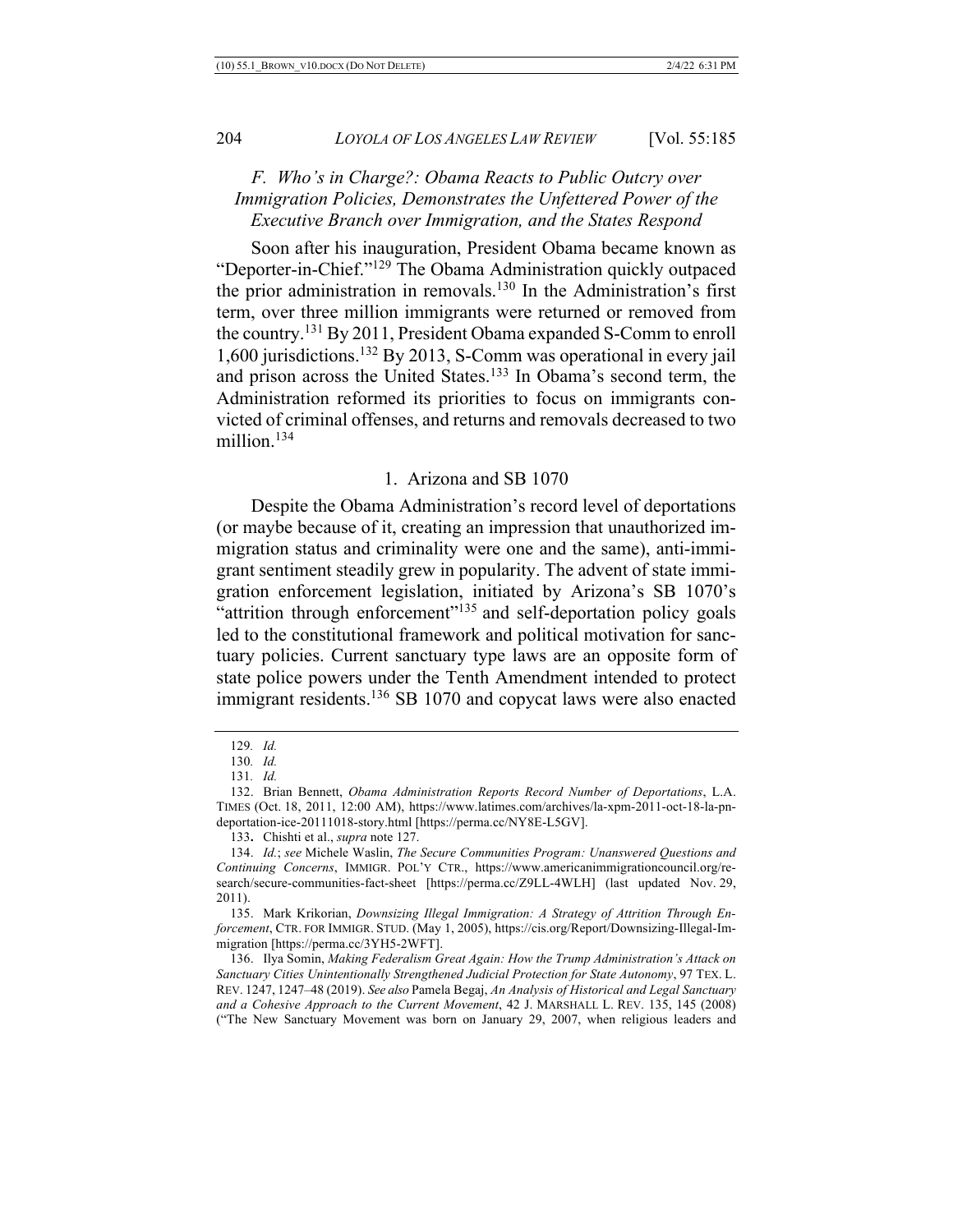pursuant to state police powers under the Tenth Amendment, but that constitutional defense against federal preemption has largely failed.<sup>137</sup>

In 2012, the Supreme Court heard *Arizona v. United States*<sup>138</sup> regarding the controversial Arizona Support Our Law Enforcement and Safe Neighborhoods Act, SB 1070, otherwise known as the "show me your papers" law.139 SB 1070 included a provision where Arizona police could detain any individual on reasonable suspicion of being undocumented in the United States and demand documentation from the individual to show otherwise.<sup>140</sup> The court struck down three of SB 1070's provisions, holding that the Supremacy Clause prohibited Arizona from authorizing state and local participation in immigration enforcement beyond the "system Congress created," thus rejecting the state's premise that it had "inherent authority" to do so under the Tenth Amendment.<sup>141</sup> But the Court upheld the "show me your papers" provision.142 The provision purportedly claimed that officers "may not consider race, color[,] or national origin . . . except to the extent permitted by the United States and Arizona Constitutions,"143 and the Court declared the inclusion of that clause allowed the provision to escape constitutional scrutiny.<sup>144</sup> Three days after the Court issued its decision, an Illinois congressman drew attention to the obvious racial profiling aspect of the law, asking the U.S. House to "Pick Out the Immigrant" between celebrities Justin Bieber, a white Canadian, and Selena Gomez, a third generation American-Mexican.<sup>145</sup> The decision

immigrants met to discuss the current immigration policy in the U.S. and the immigration raids separating families comprised of illegal aliens and their U.S. born children." ).

<sup>137.</sup> Somin, *supra* note 136, at 1247–48, 1252; *see* Arizona v. United States, 567 U.S. 387 (2012).

<sup>138.</sup> 567 U.S. 387 (2012).

<sup>139.</sup> Alisa Reznick, *'Show Me Your Papers': A Decade After SB 1070*, ARIZ. PUB. MEDIA NEWS (Aug. 7, 2020, 1:51 PM), https://news.azpm.org/p/news-splash/2020/7/30/177558-showme-your-papers-a-decade-after-sb-1070/ [https://perma.cc/H3ZV-KDH6].

<sup>140.</sup> ARIZ. REV. STAT. ANN. § 11-1051 (2021). In 2016, Arizona announced an end to the practice of requiring papers, citing costs, logistical problems with ICE, and low staffing. Nigel Duara, *Arizona's Once-Feared Immigration Law, SB 1070, Loses Most of Its Power in Settlement*, L.A. TIMES (Sept. 15, 2016, 2:55 PM), https://www.latimes.com/nation/la-na-arizona-law-20160915 snap-story.html [https://perma.cc/UF9A-RPAA]; *see also* Gabriel J. Chin et al., *A Legal Labyrinth: Issues Raised by Arizona Senate Bill 1070*, 25 GEO. IMMIGR. L.J. 47, 72–74 (2010) (discussing whether SB 1070 created a legal duty to carry identification).

<sup>141</sup>*. Arizona v. United States*, 567 U.S. at 407–10.

<sup>142.</sup> *Id.* at 416.

<sup>143.</sup> ARIZ. REV. STAT. ANN. § 11-1051.

<sup>144.</sup> *Arizona v. United States*, 567 U.S. at 411, 415.

<sup>145.</sup> Brian Browdie, *U.S. Rep. Cites Celebrity Couple Justin Bieber and Selena Gomez in Remarks on Arizona Immigration Law*, N.Y. DAILY NEWS (June 28, 2012, 12:38 PM),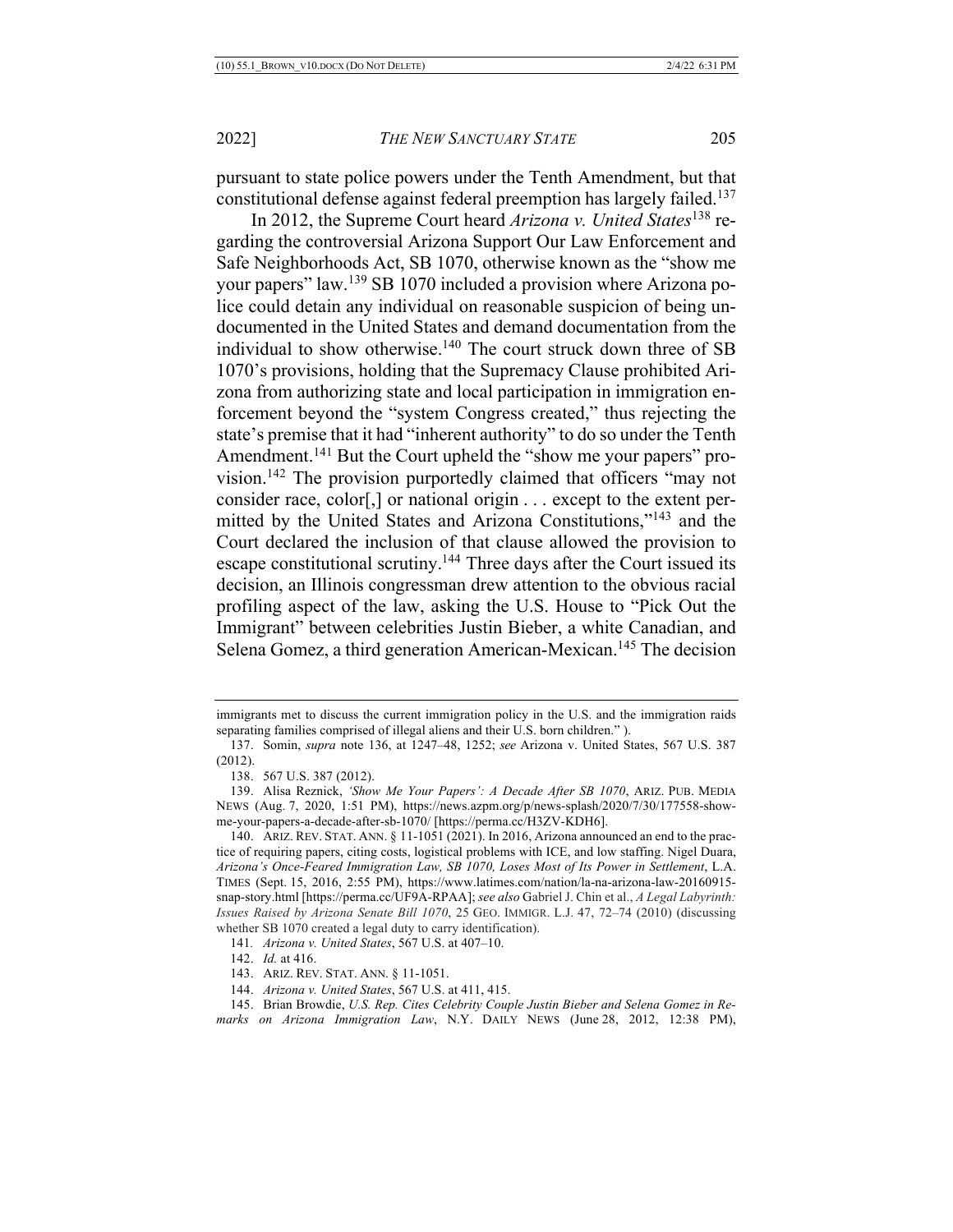in *Arizona* was also condemned by the dissenting conservative justices at the time as an erosion of states' rights, $146$  but the decision left an uncertain landscape for future liberal sanctuary policies.<sup>147</sup>

#### 2. How Much Power Does the Executive Have?: Obama and DACA

The same month that the Supreme Court issued its *Arizona* decision, the Obama Administration enacted the Deferred Action for Childhood Arrivals (DACA) program,<sup>148</sup> one of the most important and hotly contested executive memoranda of recent times. Obama signed the Executive Order in response to Congress's failure to enact comprehensive immigration reform. Specifically, its repeated failure to pass the Development, Relief, and Education for Alien Minors (DREAM) Act.149 The DREAM Act would have given approximately three million undocumented immigrants who entered as minors a path to permanent residency, and then citizenship.<sup>150</sup> DACA ultimately granted deferred action from removal and work authorization to over 800,000 undocumented immigrants.<sup>151</sup> It does not provide a path to permanent status.152 In 2014, President Obama sought to extend deferred action<sup>153</sup> to include undocumented parents to U.S. citizens and

http://www.nydailynews.com/news/national/u-s-rep-cites-celebrity-couple-justin-bieber-selenagomez-remarks-arizona-immigration-law-article-1.1103919.

<sup>146.</sup> Each of the three partial dissents were written by conservative justices: Justice Scalia, Justice Thomas, and Justice Alito. *Arizona v. United States*, 567 U.S. at 416–59.

<sup>147.</sup> David French, *How an Obama-Administration Precedent May Doom California's Effort to Make Itself a 'Sanctuary State*,*'* NAT'L REV. (Mar. 7, 2018, 3:04 PM), https://www.nationalreview.com/2018/03/how-an-obama-administration-precedent-may-doom-californias-effort-tomake-itself-a-sanctuary-state/.

<sup>148.</sup> EXERCISING PROSECUTORIAL DISCRETION WITH RESPECT TO INDIVIDUALS WHO CAME TO THE UNITED STATES AS CHILDREN, DEP'T OF HOMELAND SEC. 1 (June 15, 2012), https://www.dhs.gov/xlibrary/assets/s1-exercising-prosecutorial-discretion-individuals-who-came -to-us-as-children.pdf [https://perma.cc/C6B6-X6F6].

<sup>149.</sup> Congress made three attempts to pass some version of the DREAM Act. Yamiche Alcindor & Sheryl Gay Stolberg, *After 16 Futile Years, Congress Will Try Again to Legalize 'Dreamers*,*'* N.Y. TIMES (Sept. 5, 2017), https://www.nytimes.com/2017/09/05/us/politics/dream-act-dacatrump-congress-dreamers.html [https://perma.cc/4RP3-FRLS].

<sup>150.</sup> *See The Dream Act: An Overview*, AM. IMMIGR. COUNCIL (Mar. 16, 2021), https://www.americanimmigrationcouncil.org/research/dream-act-overview [https://perma.cc/ MPS5-WF6D].

<sup>151</sup>*. Deferred Action for Childhood Arrivals (DACA): An Overview*, AM. IMMIGR. COUNCIL 1 (2021), https://www.americanimmigrationcouncil.org/sites/default/files/research/deferred\_action\_ for\_childhood\_arrivals\_daca\_an\_overview\_0.pdf [https://perma.cc/W755-RTU7].

<sup>152</sup>*. See The Dream Act*, supra note 150.

<sup>153.</sup> Deferred Action predates DACA in the immigration system. Reno v. Am.-Arab Anti-Discrimination Comm., 525 U.S. 471, 483–84 (1999) ("At each stage [of the removal process] the Executive has discretion to abandon the endeavor, and at the time [the Illegal Immigration Reform and Immigrant Responsibility Act of 1996] was enacted the INS had been engaging in a regular practice (which had come to be known as 'deferred action') of exercising that discretion for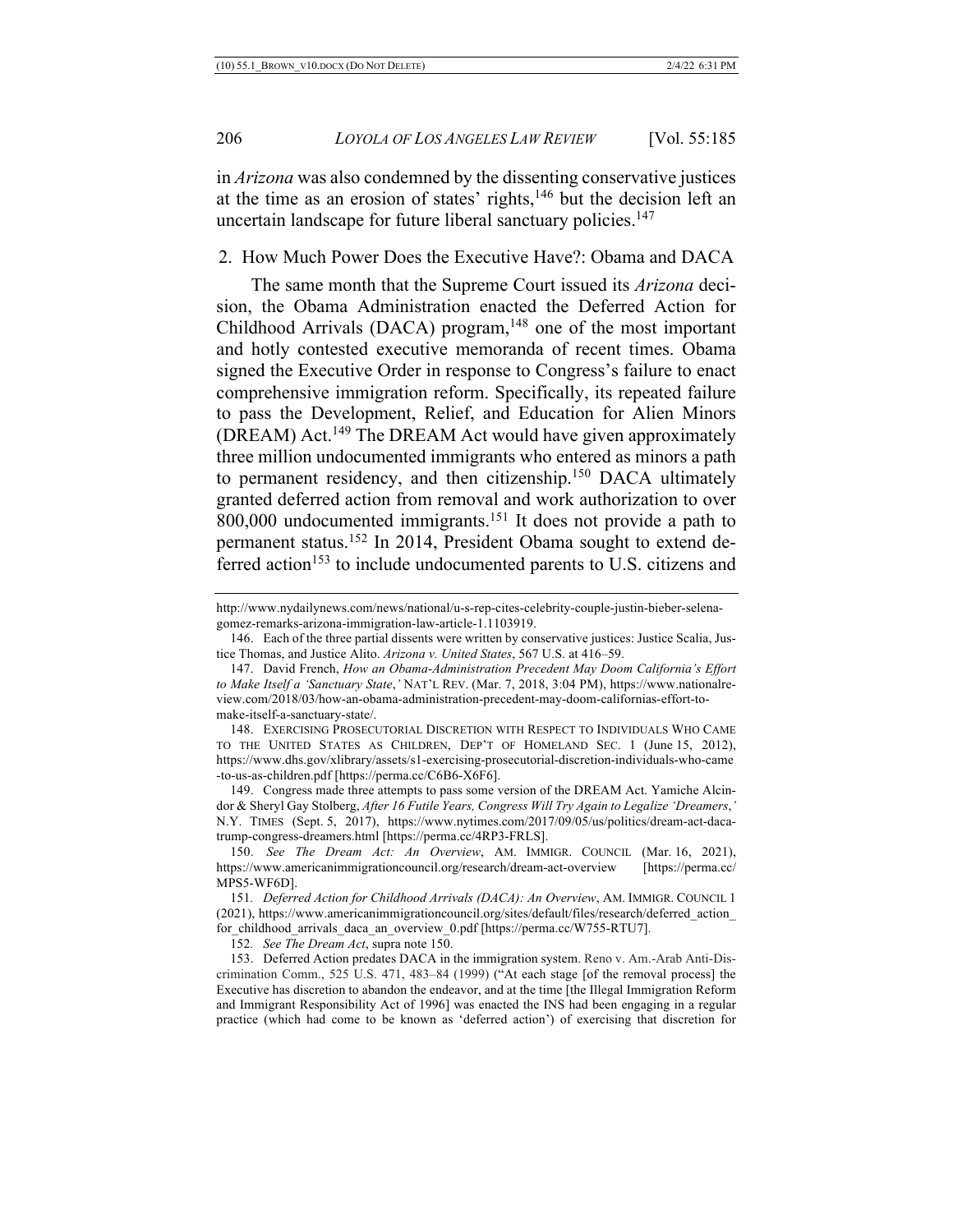permanent residents and to expand DACA.<sup>154</sup> The Order was met with legal battles, and ultimately the 2014 expansion was halted by the Supreme Court.155

#### *G. Trump's War on Immigrants Transforms the Immigration System*

In 2015, San Francisco woman Kathryn Stienle was murdered. An undocumented immigrant was charged with her death.<sup>156</sup> Stienle's murder became a national rallying cry for hardline immigration policies against undocumented immigrants.157 In response to Steinle's death, then-candidate Trump vowed to "end the sanctuary cities."<sup>158</sup> Trump's focus on immigration enforcement greatly helped him win the election.159 It was a familiar narrative: lawless predators were seeping through the porous border.<sup>160</sup> Trump and anti-sanctuary policy

154. POLICIES FOR THE APPREHENSION, DETENTION AND REMOVAL OF UNDOCUMENTED IMMIGRANTS, DEP'T OF HOMELAND SEC. 3 (Nov. 20, 2014), https://www.dhs.gov/sites/default/ files/publications/14\_1120\_memo\_prosecutorial\_discretion.pdf [https://perma.cc/8N3A-JFHL]; U.S. DEP'T OF HOMELAND SEC., EXERCISING PROSECUTORIAL DISCRETION WITH RESPECT TO INDIVIDUALS WHO CAME TO THE UNITED STATES AS CHILDREN AND WITH RESPECT TO CERTAIN INDIVIDUALS WHO ARE THE PARENTS OF U.S. CITIZENS OR PERMANENT RESIDENTS 1–5 (Nov. 20, 2014), https://www.dhs.gov/sites/default/files/publications/14\_1120\_memo\_deferred\_ action\_2.pdf [https://perma.cc/QRC3-B3GY].

155. *See* United States v. Texas, 136 S. Ct. 2271 (2016).

156. The alleged perpetrator's conviction was later overturned, but nevertheless the myth that he was responsible continued. Dennis Romero, *California Appeals Court Overturns Conviction in Kate Steinle Death*, NBC NEWS (Aug. 30, 2019, 8:04 PM), https://www.nbcnews.com/news/usnews/california-appeals-court-overturns-conviction-kate-steinle-death-n1048551 [https://perma.cc /J9AX-67YR].

157. Kristine Phillips, *An Illegal Immigrant Killed a Woman and Was Used to Justify Trump's Wall*, WASH. POST (Oct. 25, 2017), https://www.washingtonpost.com/news/post-nation/wp/2017/1 0/25/an-illegal-immigrant-killed-a-woman-and-was-used-to-justify-trumps-wall-now-hes-on-trial/ [https://perma.cc/4TXQ-3HV7].

158. Tami Luhby, *Trump Condemns Sanctuary Cities, But What Are They?*, CNN (Sept. 1, 2016, 10:08 AM), https://www.cnn.com/2016/09/01/politics/sanctuary-cities-donald-trump/index .html [https://perma.cc/N38K-SS7R].

159. Philip Klinkner, *Op-Ed: Yes, Trump's Hard-Line Immigration Stance Helped Him Win the Election—But It Could Be His Undoing*, L.A. TIMES (Apr. 17, 2017, 4:00 AM), https://www.latimes.com/opinion/op-ed/la-oe-klinker-immigration-election-20170417-story.html [https://perma.cc/T9NA-MD63].

160*. See* John Fritze, *Trump Used Words Like 'Invasion' and 'Killer' to Discuss Immigrants at Rallies 500 Times: USA Today Analysis*, USA TODAY (Aug. 21, 2019, 10:18 AM),

humanitarian reasons or simply for its own convenience."); *see also* Arizona v. United States, 567 U.S. 387, 396 (2012) ("A principal feature of the removal system is the broad discretion exercised by immigration officials. Federal officials, as an initial matter, must decide whether it makes sense to pursue removal at all." (citation removed)). "Deferred Action is a discretionary determination to defer a deportation of an individual as an act of prosecutorial discretion." Privacy Records of 1974; System of Records, 84 Fed. Reg. 54,622, 54,623 n.2 (Oct. 10, 2019). Singer John Lennon of the Beatles was famously granted Deferred Action. *You May Say He's a DREAMer: John Lennon's Immigration Case*, PBS NEWSHOUR (Dec. 14, 2012, 7:25 AM), https://www.pbs.org/newshour/pol itics/you-may-say-hes-a-dreamer-john-lennons-immigration-case [https://perma.cc/3HBB-2U3R].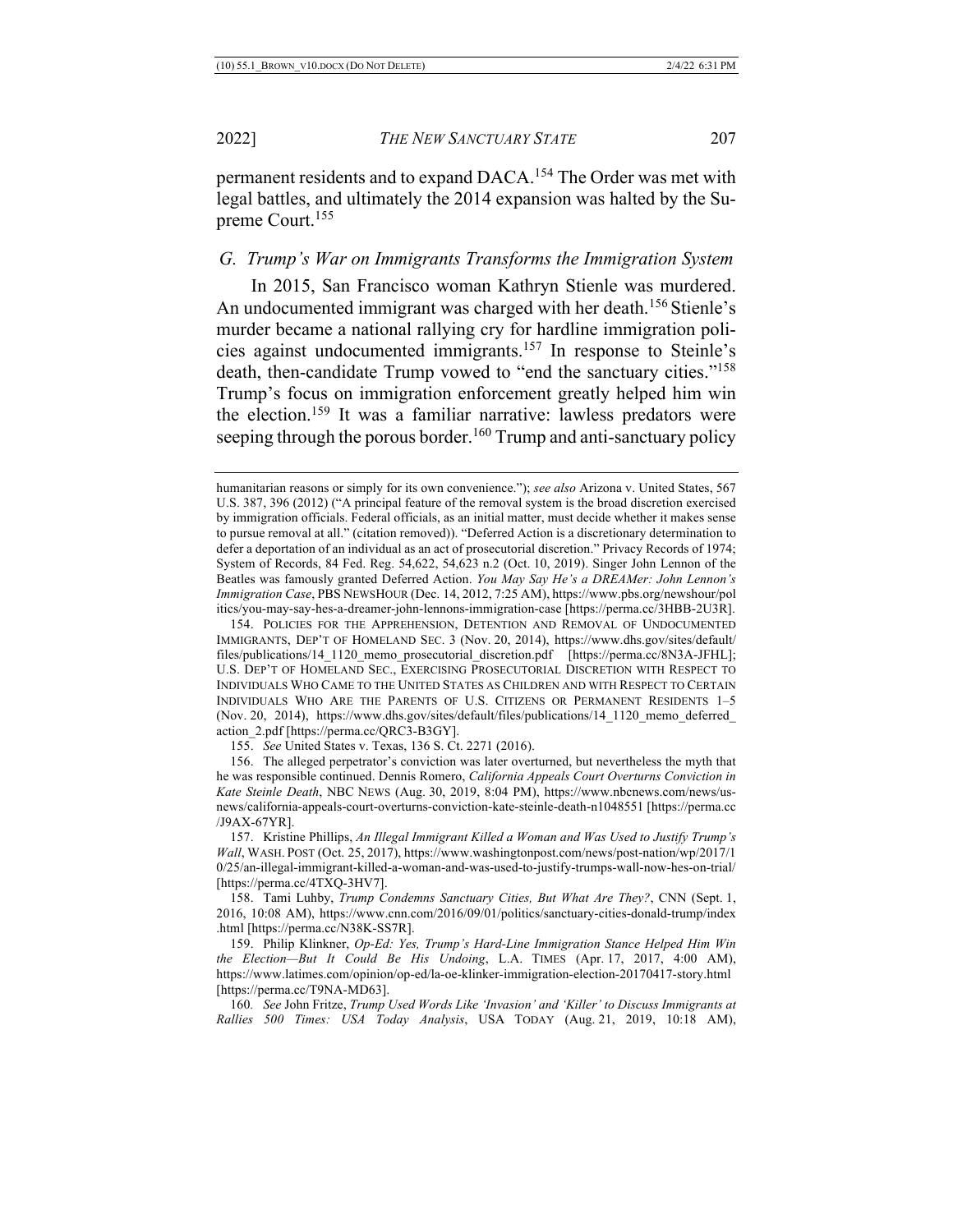sympathizers believe that sanctuary cities are fertile grounds for crime committed by undocumented immigrants.<sup>161</sup> He promised to make the banishment of "bad hombres" one of his first priorities.<sup>162</sup>

Trump selected Jeff Sessions as his Attorney General, who called for immigration changes to "end this lawlessness that threatens the public safety [and] pulls down the wages of working Americans."163 Within a week of being in office, President Trump signed Executive Order 13768, seeking to punish and withdraw federal funds from Sanctuary jurisdictions.164 That directive also effectively made *any*  undocumented immigrant an immigration enforcement priority, not just those convicted of certain crimes as previous administrations had done. Section 5 of Executive Order 13768 prioritizes the removal of aliens who:

[h]ave been convicted of *any* criminal offense; . . . [h]ave been *charged* with *any* criminal offense, where such charge has not been resolved; . . . [h]ave committed acts that constitute a chargeable criminal offense; . . . [h]ave engaged in fraud or willful misrepresentation in connection with any official matter or application before a governmental

163*. Attorney General Jeff Sessions: End Migrant Lawlessness*, BBC (Feb. 9, 2017), https://www.bbc.com/news/world-us-canada-38923511 [https://perma.cc/49DW-JRTG].

https://www.usatoday.com/story/news/politics/elections/2019/08/08/trump-immigrants-rhetoriccriticized-el-paso-dayton-shootings/1936742001/ [https://perma.cc/7V2J-JZG3]. *See generally*  LEO R. CHAVEZ, THE LATINO THREAT: CONSTRUCTING IMMIGRANTS, CITIZENS, AND THE NATION (2d ed. 2013) (providing a historical background for the rise of the false narrative that Latino immigrants are set on taking over the American education and healthcare systems).

<sup>161</sup>*. Sanctuary Cities Undermine Law Enforcement and Endanger Our Communities*, TRUMP WHITE HOUSE ARCHIVES (Mar. 20, 2018), https://trumpwhitehouse.archives.gov/briefings-statements/sanctuary-cities-undermine-law-enforcement-endanger-communities/ [https://perma.cc/G3 2J-WN9Y].

<sup>162.</sup> Lizzy Gurdus, *Trump: 'We Have Some Bad Hombres and We're Going to Get Them Out*,*'* CNBC (Oct. 19, 2016, 11:21 PM), https://www.cnbc.com/2016/10/19/trump-we-have-some-badhombres-and-were-going-to-get-them-out.html [https://perma.cc/Q8QU-JWMD]; *see also* César Cuauhtémoc García Hernández, *supra* note 115, at 212 ("[E]arly in his presidency, President Trump instructed the Justice Department to prioritize 'prosecutions of offenses having a nexus to the southern border.'").

<sup>164.</sup> Exec. Order No. 13,768, 82 Fed. Reg. 8,799 (Jan. 25, 2017); Huyen Pham & Pham Hoang Van, *Subfederal Immigration Regulation and the Trump Effect*, 94 N.Y.U. L. REV. 125, 128–29 (2019); City & Cnty. of San Francisco v. Barr, 965 F.3d 753, 756–57 (9th Cir. 2020); *FAQ on 8 USC § 1373 and Federal Funding Threats to "Sanctuary Cities*,*"* IMMIGR. LEGAL RES. CTR. (Apr. 2017), https://www.ilrc.org/sites/default/files/resources/8\_usc\_1373\_and\_federal\_funding\_t hreats to sanctuary cities.pdf [https://perma.cc/M4K4-CPVF]. President Trump made hundreds of changes to the immigration system, which are beyond the scope of this Note. For a thoughtful summary of those changes and the efforts to track them see Sarah Stillman, *The Race to Dismantle Trump's Immigration Policies*, NEW YORKER (Feb. 1, 2021), https://www.newyorker.com/ magazine/2021/02/08/the-race-to-dismantle-trumps-immigration-policies [https://perma.cc/4W2P -4WGT].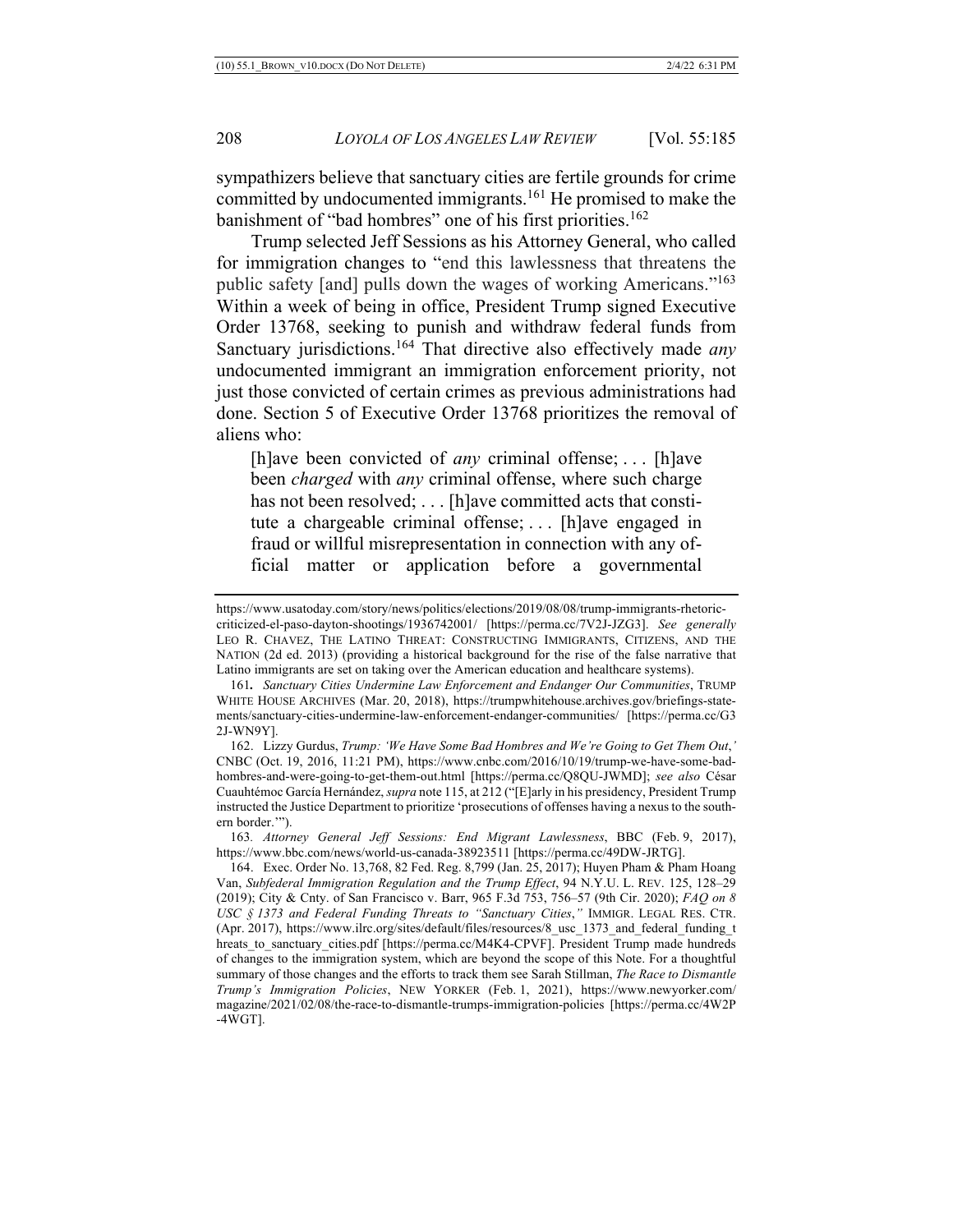agency; . . . [h]ave abused *any* program related to receipt of public benefits; . . . [a]re subject to a final order of removal, but who have not complied with their legal obligation to depart the United States; or . . . [i]n the judgment of an immigration officer, *otherwise pose a risk to public safety or national security*. 165

The order represented the first display of the new administration's "zero tolerance" policy.<sup>166</sup>

#### 1. The Caravan: Framing Immigration as a Crisis

Immigration has long been framed as a crisis.<sup>167</sup> There is fear of a tidal wave of immigrants storming the gates.<sup>168</sup> Despite stricter enforcement policies at the border and higher deportation rates within the country, a 2018 migrant caravan reportedly broke the immigration system.<sup>169</sup> In a tweet, Trump declared a national emergency<sup>170</sup> and deployed troops to defend the border in response to the "monstrous caravans"<sup>171</sup> of groups of Central American migrants, including women and children, traveling to the United States in hopes of refuge. The thousands of migrants arriving on foot<sup>172</sup> played nicely into Trump's

<sup>165.</sup> Exec. Order No. 13,768, *supra* note 164, at 8,800 (emphasis added).

<sup>166</sup>*.* AM. BAR ASS'N COMM'N ON IMMIGR., THE TRUMP IMMIGRATION AGENDA: TIMELINE OF EVENTS: JANUARY 2017–AUGUST 2018 1 (2018), https://www.americanbar.org/content/dam/ aba/administrative/immigration/trump\_immigration\_agenda\_timeline.pdf.

<sup>167.</sup> For example, in 1976, the INS Commissioner published an article in *Reader's Digest* entitled "Illegal Aliens: Time to Call a Halt!" in which he told readers that "[w]hen I became commissioner [of the INS] in 1973, we were out-manned, under-budgeted, and confronted by a growing, silent invasion of illegal aliens. Despite our best efforts, the problem—critical then—now threatens to become a national disaster." Meagan Flynn, *An 'Invasion of Illegal Aliens': The Oldest Immigration Fear-Mongering Metaphor in America*, WASH. POST (Nov. 2, 2018), https://www.washingtonpost.com/nation/2018/11/02/an-invasion-illegal-aliens-oldest-immigratio n-fear-mongering-metaphor-america/ [https://perma.cc/X7E3-A9Q6].

<sup>168</sup>*. See, e.g.*, OTTO SANTA ANA, BROWN TIDE RISING: METAPHORS OF LATINOS IN CONTEMPORARY AMERICAN PUBLIC DISCOURSE (2002).

<sup>169.</sup> Jorge Ramos, *The Migrant Caravan Isn't Causing the Border Crisis. Trump Is*, TIME (Nov. 29, 2018, 12:13 PM), https://time.com/5466781/migrant-caravan-trump-border-crisis/ [https://perma.cc/XQ2Z-WR23].

<sup>170.</sup> David Nakamura, *For Trump, A 'National Emergency' Is Anything He Says It Is—Including the Migrant Caravan*, WASH. POST (Oct. 31, 2018), https://www.washingtonpost.com/politics/for-trump-a-national-emergency-is-anything-he-says-it-is--including-the-migrant-caravan/ 2018/10/31/6954bbf4-dd1a-11e8-85df-7a6b4d25cfbb\_story.html [https://perma.cc/3SY9-99UN].

<sup>171.</sup> William Gallo & Katherine Gypson, *Trump Declares National Emergency*, VOA NEWS (Feb. 16, 2019, 1:21 AM), https://www.voanews.com/a/trump-to-sign-spending-bill-declare-nat ional-emergency/4788242.html [https://perma.cc/7VKU-WWF9].

<sup>172.</sup> *See* Caitlin Dickerson, *Border at 'Breaking Point' as More Than 76,000 Unauthorized Migrants Cross in a Month*, N.Y. TIMES (Mar. 5, 2019), https://www.nytimes.com/2019/03/05/ us/border-crossing-increase.html [https://perma.cc/4K4L-4K3Z].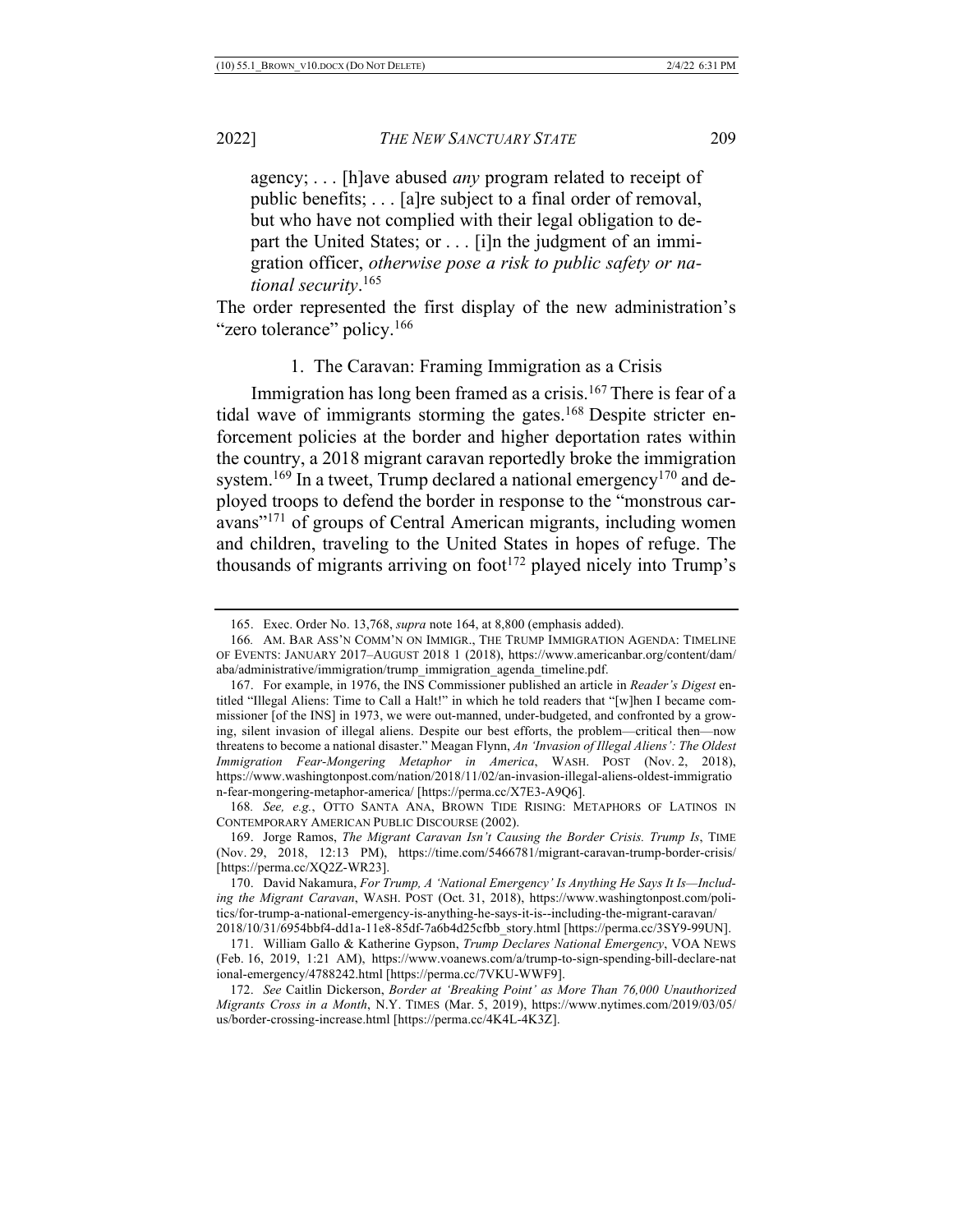call to build a border wall and fell within the narrative that the asylum system was so overrun with fraud that only Trump could fix it. Trump soon brokered a deal with Mexico to allow migrants to "remain in Mexico" for the duration of their immigration proceedings.<sup>173</sup> While border apprehensions substantially dropped due to Trump's Migrant Protection Protocols (MPP), otherwise known as the "Remain in Mexico" program,<sup>174</sup> it was at the expense of international law commitments, humanitarian values, and immigrant lives.<sup>175</sup> Immigrants waiting across the border for a determination on their asylum application were subject to abject poverty, increased rates of crime, and ultimately increased exposure to COVID.176 MPP raised serious due process concerns as there is no public funding for counsel for asylum applicants, and representation is almost impossible to find along the border.<sup>177</sup>

Much of Trump's enforcement actions were announced as a reaction to perceived increased immigration. Immigration policy,

<sup>173.</sup> The name is Orwellian. The Migrant Protection Protocols did not protect migrants at all and became a humanitarian nightmare. Stacy Caplow & Maryellen Fullerton, *Migrant 'Protection' Protocols: A Report from the Front Lines*, LEXISNEXIS: LEGAL NEWSROOM (Sept. 10, 2019), https://www.lexisnexis.com/legalnewsroom/immigration/b/outsidenews/posts/migrant-protectionprotocols-a-report-from-the-front-lines [https://perma.cc/W8P8-493C]; Maria Sacchetti, *U.S. Asylum Officers Say Trump's 'Remain in Mexico' Policy Is Threatening Migrants' Lives, Ask Federal Court to End It*, WASH. POST (June 27, 2019), https://www.washingtonpost.com/immigration/u-sasylum-officers-say-trumps-remain-in-mexico-policy-is-threatening-migrants-lives-ask-federalcourt-to-end-it/2019/06/26/863e9e9e-9852-11e9-8d0a-5edd7e2025b1\_story.html

<sup>[</sup>https://perma.cc/QH42-T3LQ]. Immigrants organized themselves into a waiting line, but could not receive hearing notices with a date, location and time. Tent cities grew and remain today. Ashoka Mukpo, *Asylum-Seekers Stranded in Mexico Face Homelessness, Kidnapping, and Sexual Violence*, ACLU, https://www.aclu.org/issues/immigrants-rights/immigrants-rights-and-detention/asylum-seekers-stranded-mexico-face [https://perma.cc/Z93V-8GWX] (last visited Dec. 17, 2021). The policy was challenged. Maria Sacchetti et al., *Federal Appeals Court Blocks President Trump's 'Remain in Mexico' Policy but Stays Its Own Ruling*, WASH. POST (Feb. 28, 2020), https://www.washingtonpost.com/immigration/trump-remain-in-mexico-halted-federal-

court/2020/02/28/87bbf85e-e481-11e9-b403-f738899982d2\_story.html [https://perma.cc/WL45- VKNT]; David Agren, *Mexico Denies Deal with US on Asylum Seekers at Border*, THE GUARDIAN (Nov. 24, 2018, 8:22 PM), https://www.theguardian.com/us-news/2018/nov/24/trump-border-policy-asylum-seekers-mexico-agrees [https://perma.cc/XE5B-26CF]; *Migrant Protection Protocols*, DEP'T HOMELAND SEC. (Jan. 24, 2019), https://www.dhs.gov/news/2019/01/24/migrant-protection-protocols [https://perma.cc/Q56Z-8V5F]; Biden v. Texas, 210 L.Ed.2d 1014 (U.S. 2021).

<sup>174</sup>*. The "Migrant Protection Protocols*,*"* AM. IMMIGR. COUNCIL (Jan. 22, 2021), https://www.americanimmigrationcouncil.org/research/migrant-protection-protocols [https://perma.cc/39BG-S5U3].

<sup>175.</sup> *See* Julian Resendiz, *DHS: Migrant Protection Protocol Program Was Key to Curbing Migrant Surge*, KXAN (Oct. 31, 2019, 8:11 PM), https://www.kxan.com/news/dhs-migrant-protection-protocol-program-was-key-to-curbing-migrant-surge/ [https://perma.cc/RV23-BHBH].

<sup>176</sup>*. "Like I'm Drowning": Children and Families Sent to Harm by the US 'Remain in Mexico' Program*, HUM. RTS. WATCH (Jan. 6, 2021), https://www.hrw.org/report/2021/01/06/im-drowning/children-and-families-sent-harm-us-remain-mexico-program [https://perma.cc/EJ8E-E8CB]. 177*. Id.*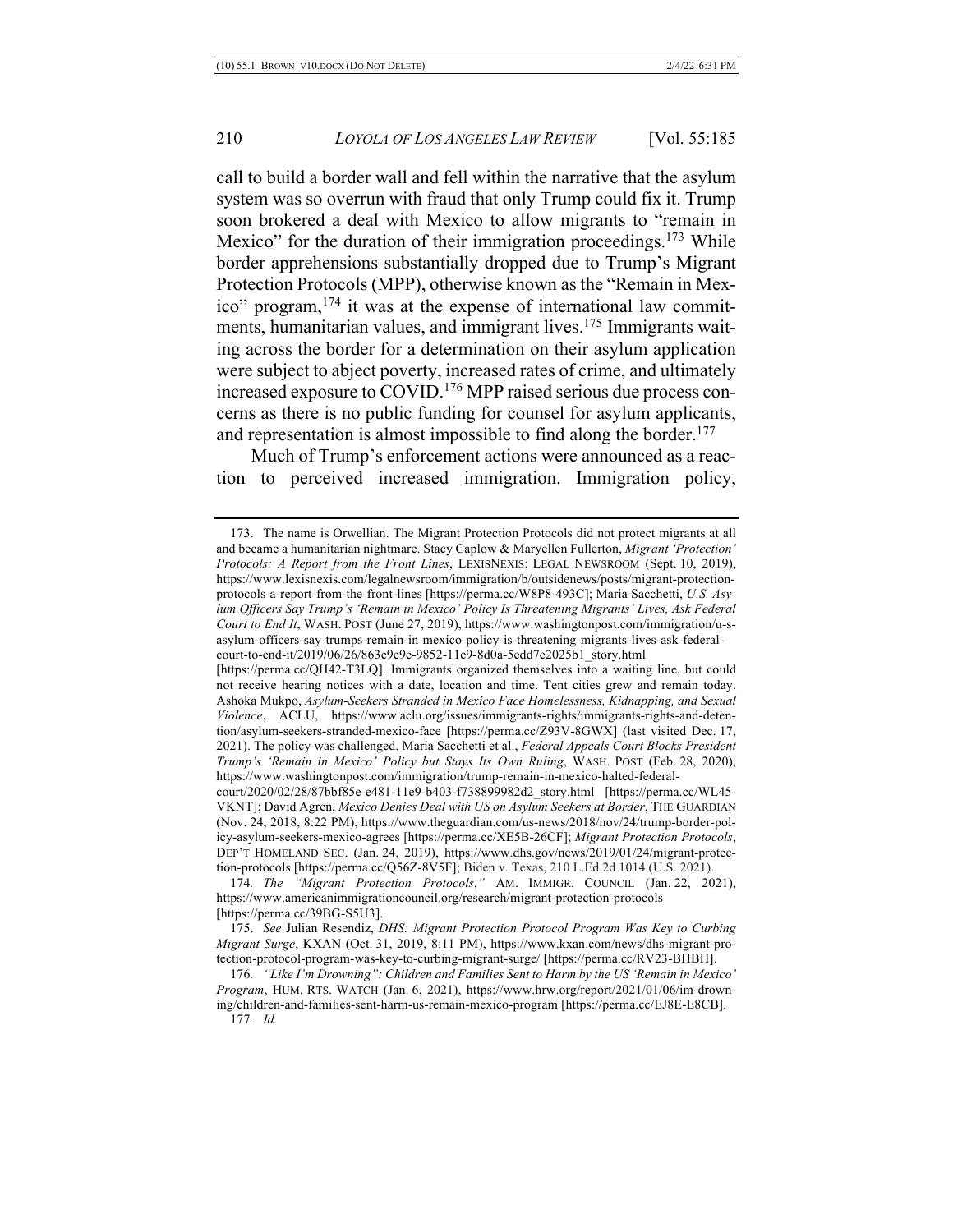however, often has little to do with "waves" of immigration and more to do with economic circumstances and political ideologies.<sup>178</sup> In times of relative economic certainty, the United States has opened its borders to increased immigration; while in times of economic uncertainty, the doors close.<sup>179</sup> The same is true of political ideologies when leaders are liberal, so are immigration policies.<sup>180</sup>

2. Identity Politics: Framing Immigrants as Criminals

Throughout his time in office, President Trump made undocumented immigrants the focus of his ire and frustration. In his second State of the Union address, Trump again placed the national spotlight on victims of crimes allegedly committed by undocumented immigrants, and falsely claimed that "countless Americans" were murdered by undocumented immigrants.<sup>181</sup> Trump even scapegoated individual immigrants for crimes<sup>182</sup> and glorified victims of immigrant crime.<sup>183</sup> Trump's rhetoric reflected a prominent enforcement-oriented ideology among Americans.184 So, like the political landscape during the original Sanctuary Movement, part of America believes that immigration reform and control rests on legalism and crime enforcement, while a majority of the country believes reform and control should take a normative and liberalist approach.

<sup>178</sup>*. See generally* Ashley S. Timmer & Jeffrey G. Williamson, *Immigration Policy Prior to the 1930s: Labor Markets, Policy Interactions, and Globalization Backlash*, 24 POPULATION & DEV. REV. 739, 739–71 (1998); Douglas S. Massey, *International Migration at the Dawn of the Twenty-First Century: The Role of the State*, 25 POPULATION & DEV.REV. 303, 303–18 (1999).

<sup>179</sup>*. See* Massey, *supra* note 178, at 307.

<sup>180</sup>*. See id.*

<sup>181.</sup> Donald Trump, President of the U.S. of Am., Remarks by President Trump in State of the Union Address (Feb. 5, 2019); Sophie Tatum et al., *Trump's State of the Union Address*, CNN POLITICS (Mar. 5, 2019, 2:13 PM), https://www.cnn.com/politics/live-news/state-of-the-union-2019/h\_224422e78661976e31fab7b43370277f [https://perma.cc/P98W-UGFR].

<sup>182.</sup> The accused perpetrator of Katherine Steinle, for one. More recently, a Guyanese national arrested for murder in NYC. Annie Correal, *Citing Murder, Top Trump Official Condemns N.Y. Sanctuary Policy*, N.Y. TIMES (Jan. 17, 2020), https://www.nytimes.com/2020/01/17/nyregion/ree az-khan-immigration-maria-fuertes.html [https://perma.cc/Z2VS-6NSL]; *ICE Lodges Detainer Against Guyanese National Arrested for the Murder of a 92-Year-Old New York City Woman*, U.S. IMMIGR. & CUSTOMS ENF'T, (Jan. 13, 2020), https://www.ice.gov/news/releases/ice-lodges-det ainer-against-guyanese-national-arrested-murder-92-year-old-new-york [https://perma.cc/G4YC-RK9Q].

<sup>183.</sup> Tara Golshan, *Trump Keeps Highlighting "Angel Moms" to Make the Case for His Immigration Agenda*, VOX (Feb. 15, 2019, 11:14 AM), https://www.vox.com/2019/2/5/18213132/ trump-angel-moms [https://perma.cc/R3XV-EQMP].

<sup>184.</sup> *See* John Gramlich, *Trump Voters Want to Build the Wall, But Are More Divided on Other Immigration Questions*, PEW RSCH. CTR. (Nov. 29, 2016), https://www.pewresearch.org/facttank/2016/11/29/trump-voters-want-to-build-the-wall-but-are-more-divided-on-other-immigration -questions/ [https://perma.cc/KM5C-NBA6].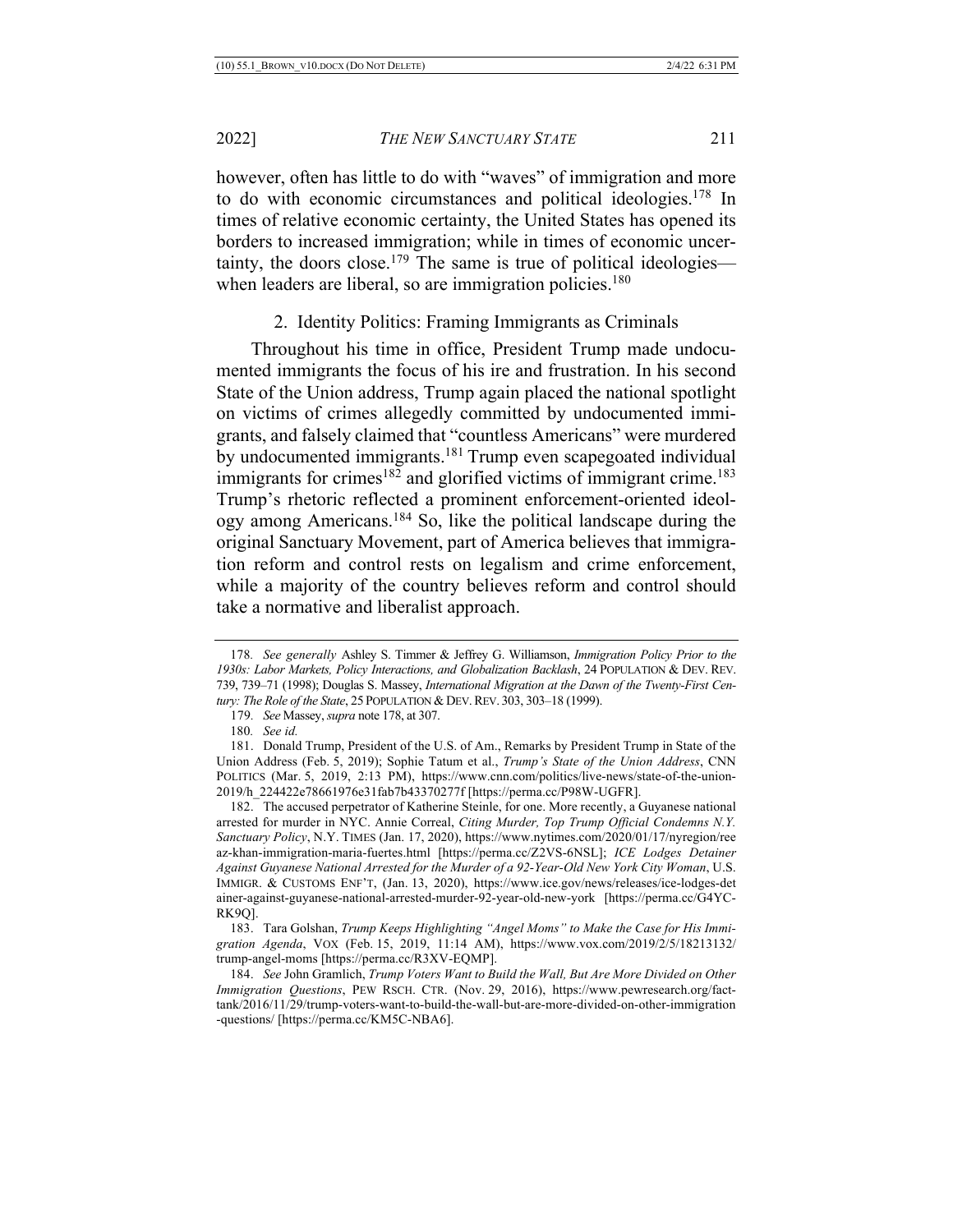As has been detailed in innumerable news reports and by President Trump himself, sanctuary cities were again at the forefront of public discourse as President Trump sermonized anti-immigrant rhetoric and hardnosed (or plainly inhumane) policies.<sup>185</sup> Trump painted immigration control as legalism; a matter of law and order.<sup>186</sup> This was evident during Trump's "zero tolerance" family separation policy, which detained children in separate facilities from their parents so the parents could be criminally prosecuted for entering the United States without legal authorization.<sup>187</sup> Amid global outrage against the policy, Trump used language reminiscent of criminal justice to justify the order: "When you *prosecute* the parents for coming in *illegally*—which should happen—you have to take the children away."188 Additionally, as a subset<sup>189</sup> of the new Sanctuary Movement, a grassroots effort to abolish ICE emerged.190 The effort to abolish ICE focuses on the

<sup>185.</sup> *Public Outcry, Sanctuary Policies Are Essential to Push Back Against Trump Administration's Anti-Migrant Agenda*, WASH. OFF. ON LAT. AM. (June 27, 2019), https://www.wola.org/2019/06/sanctuary-policies-anti-migrant-agenda/ [https://perma.cc/VTA5- UNXF]; John Burnett, *How the Trump Administration's 'Zero Tolerance' Policy Changed the Immigration Debate*, NPR (June 20, 2019, 4:21 PM), https://www.npr.org/2019/06/20/ 734496862/how-the-trump-administrations-zero-tolerance-policy-changed-the-immigration-deba [https://perma.cc/MKR3-QDYS].

<sup>186</sup>*. Sanctuary Cities Undermine Law Enforcement and Endanger Our Communities*, *supra* note 161.

<sup>187.</sup> Under the settlement agreement in *Flores v. Reno*, children cannot be held in jail-like facilities. Stipulated Settlement Agreement at 12, 14, Flores v. Reno, No. CV 85-4544-RJK (C.D. Cal. Jan. 17, 1997), https://www.aclu.org/sites/default/files/pdfs/immigrants/flores v meese agreement.pdf [https://perma.cc/5ZYW-H5XZ]. In order to criminally prosecute parents and guardians under 8 U.S.C. §§ 1324–1326 (2018), the administration physically separated families. *See* H.R. COMM. ON THE JUDICIARY, 116TH CONG., REP. ON THE TRUMP ADMINISTRATION'S FAMILY SEPARATION POLICY: TRAUMA, DESTRUCTION, AND CHAOS 2 (2020), https://judiciary. house.gov/uploadedfiles/the\_trump\_administration\_family\_separation\_policy\_trauma\_destructio n and chaos.pdf [https://perma.cc/82GY-NZNY]; Memorandum from Jeff Sessions, Att'y Gen., to all Federal Prosecutors (Apr. 11, 2017), https://www.justice.gov/opa/press-release/file/956841 /download [https://perma.cc/K3J5-YNSP]. A District Court declared 8 U.S.C. § 1326 (prescribing criminal penalties for being a deported noncitizen present in the United States) unconstitutional in *United States v. Carrillo-Lopez*, No. 20-cr-00026, 2021 WL 3667330 (D. Nev. Aug. 18, 2021).

<sup>188</sup>*. Trump Defends Separating Immigrant Families Amid Outcry*, BBC (June 19, 2018), https://www.bbc.com/news/world-us-canada-44538110 [https://perma.cc/9YNL-3WG8] (emphasis added).

<sup>189.</sup> Elaine Godfrey, *What 'Abolish ICE' Actually Means*, THE ATLANTIC (July 11, 2018, 12:32 PM), https://www.theatlantic.com/politics/archive/2018/07/what-abolish-ice-actuallymeans/564752/ [https://perma.cc/S5DH-55T5]; Rachel Levinson-Waldman & Haley Hinkle, *The Abolish ICE Movement Explained*, BRENNAN CTR. FOR JUST. (July 30, 2018), https://www.brennan center.org/our-work/analysis-opinion/abolish-ice-movement-explained [https://perma.cc/Q9PC-PFAQ].

<sup>190.</sup> Is "abolish ICE" a subset of mainstream liberal or progressive discourse? *See* Angélica Cházaro, *The End of Deportation*, 68 UCLA L. REV. (forthcoming) (manuscript at 67–72) (on file with author).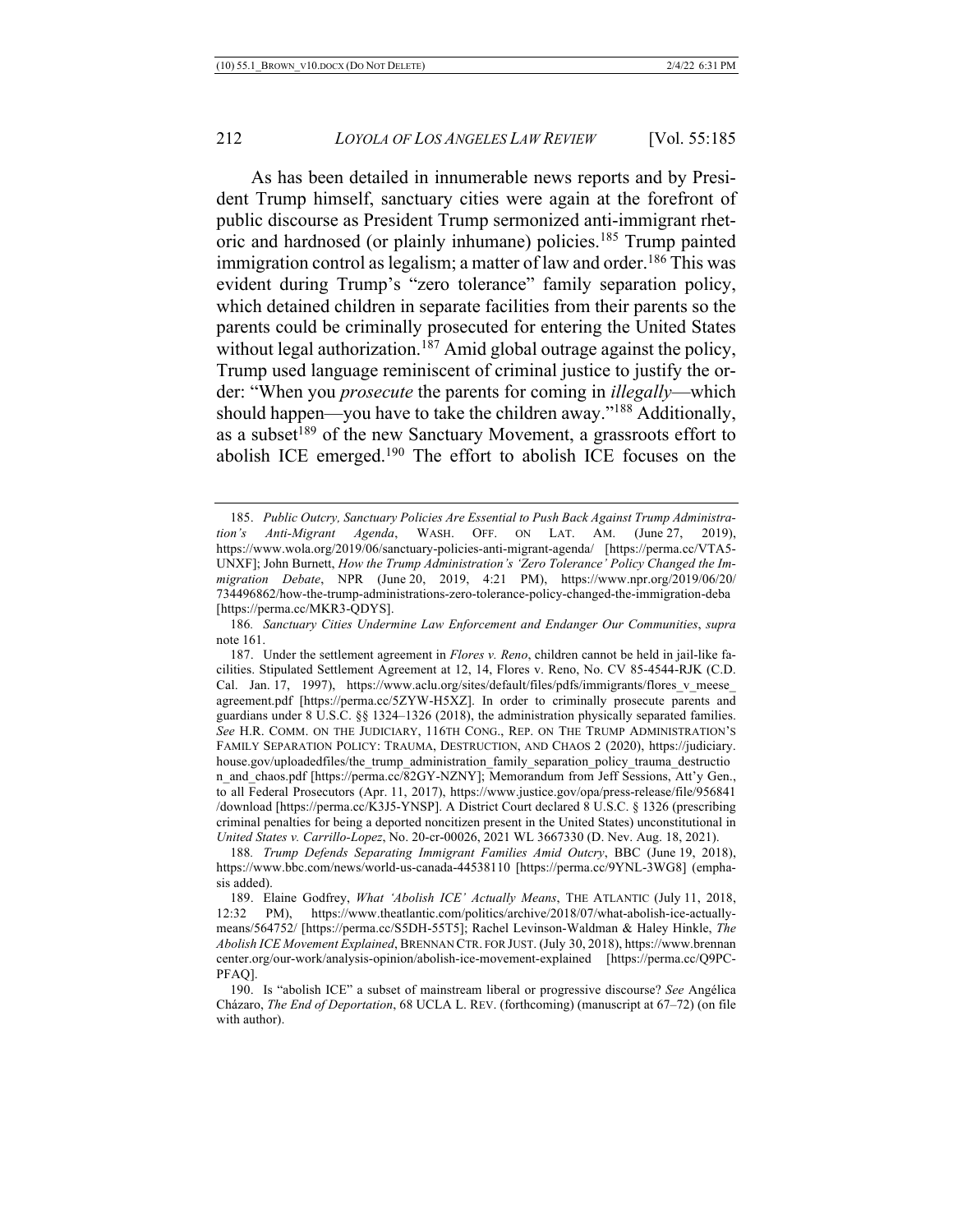restructuring or eliminating the enforcement agency and sees the agency as instrumental in family separation.<sup>191</sup>

The Trump Administration has been sued more times over immigration policies than any other presidential administration.<sup>192</sup> Professor Somin, a scholar with the conservative CATO Institute, has separated the sanctuary-focused litigation against the Administration into three categories: challenges to Executive Order 13768; "challenges to then-Attorney General Jeff Sessions's July 2017 policy of conditioning federal law enforcement grants on state and local government cooperation with federal efforts to deport undocumented immigrants"; and *United States v. California.*<sup>193</sup>

The Trump Administration's attacks on sanctuary jurisdictions relied primarily on its dubious interpretation of 8 USC § 1373. The Administration argued that sanctuary jurisdictions were unlawful because § 1373 *requires* local jurisdictions to comply with ICE requests.<sup>194</sup> Yet, this is (1) incorrect, and (2) runs afoul of the anticommandeering rule. In a strange twist for both sides of the political spectrum, Trump's attacks on sanctuary jurisdictions have unwittingly strengthened federalism.195

#### III. FEDERALISM, THE ANTICOMMANDEERING RULE AND SECTION 1373

The anticommandeering doctrine is relatively new. First announced in 1992 by the Supreme Court in *New York v. United States*,<sup>196</sup> the doctrine directs that "[t]he federal government may not directly compel state governments to enact or administer federal regulatory programs, even in areas where Congress has enumerated power to legislate."<sup>197</sup> The rule "is not derived from the text of the

<sup>191.</sup> Godfrey, *supra* note 189*.*

<sup>192.</sup> Stuart Anderson, *All the President's Immigration Lawsuits*, FORBES (Nov. 5, 2019, 12:15 AM), https://www.forbes.com/sites/stuartanderson/2019/11/05/all-the-presidents-immigrationlawsuits/ [https://perma.cc/D97J-57UQ].

<sup>193</sup>**.** Somin, *supra* note 136, at 1248. For an example of a challenge to Sessions's policy, please see Oregon v. Trump, 406 F. Supp. 3d 940 (D. Or. 2019).

<sup>194.</sup> Section 1373 contains no such requirement. There is no provision of federal law requiring states and localities to enforce the INA. *See* Arizona v. United States, 567 U.S. 387, 411–12 (2012); *City and County of San Francisco v. Barr; California v. Barr*, CONST. & ACCOUNTABILITY CTR., https://www.theusconstitution.org/litigation/city-and-county-of-san-francisco-v-sessions-californi a-v-sessions/ [https://perma.cc/M63F-TDZV].

<sup>195</sup>**.** Somin, *supra* note 136, at 1284–94.

<sup>196.</sup> 505 U.S. 144 (1992).

<sup>197.</sup> AARON H. CAPLAN, AN INTEGRATED APPROACH TO CONSTITUTIONAL LAW 437 (2d ed. 2018).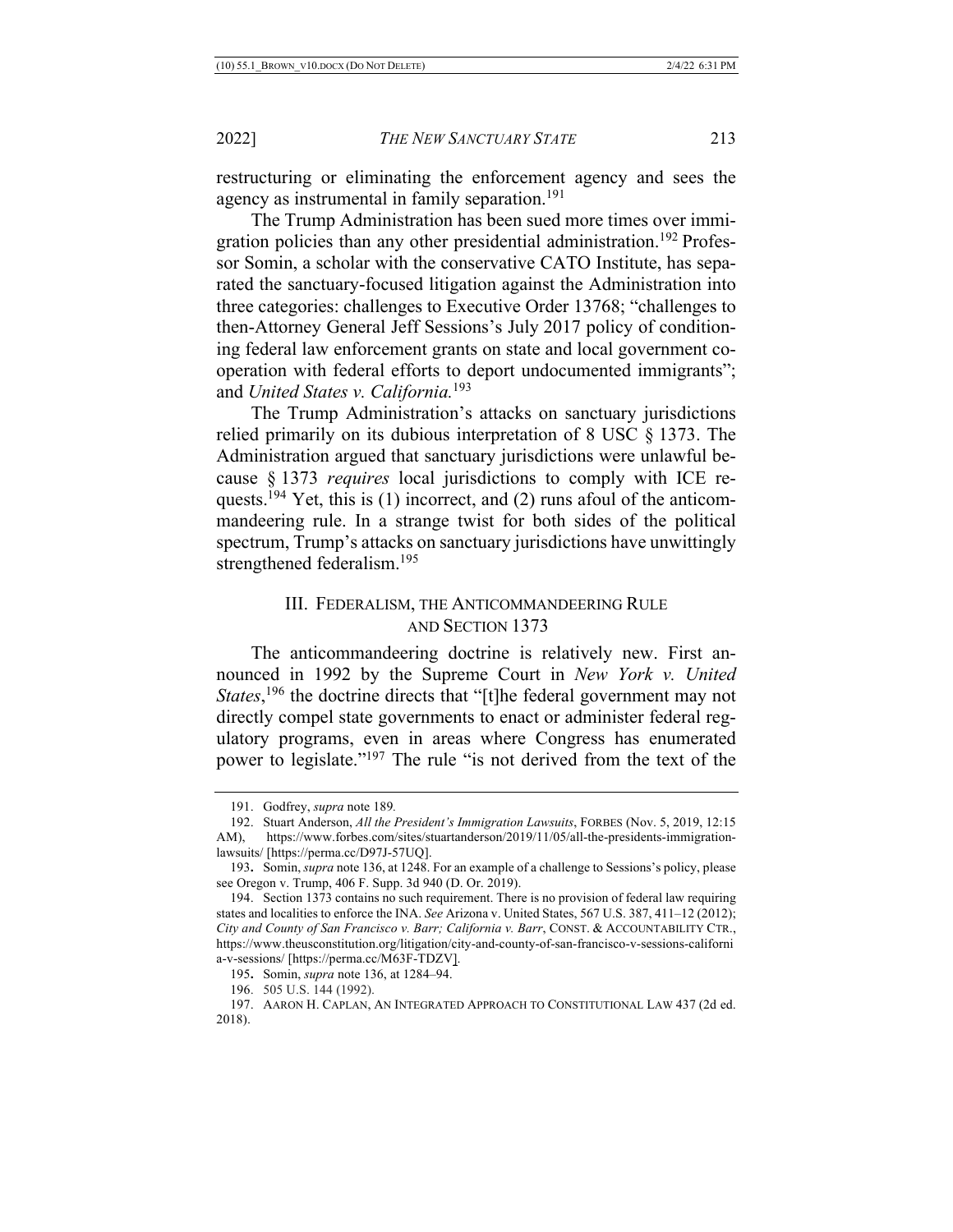Tenth Amendment itself,"198 but arose from the overall structure of the U.S. Constitution, which includes sovereign states as part of the design.199 In 1997, the Court revisited the doctrine in *Printz v. United States*. <sup>200</sup> While *Printz* examined the Brady Act, which mandated federal background checks on firearm purchases and had nothing to do with immigration, the Court looked to the history of Congressional action toward citizenship and naturalization, finding that "the Constitution was originally understood to permit imposition of an obligation on state *judges* to enforce federal prescriptions . . . . [W]e do not think the early statutes imposing obligations on state courts imply a power of Congress to impress the state executive into its service."201 Further, the Court held "[t]he power of the Federal Government would be augmented immeasurably if it were able to impress into its service—and at no cost to itself—the police officers of the 50 states."202

In 2018, the Supreme Court in *Murphy v. National Collegiate Athletic Association*<sup>203</sup> struck down a federal law banning state government "authorization" of sports gambling under their own state law, citing the anticommandeering rule. The NCAA argued that the law was not requiring the states to do something, but that it was just telling them what *not* to do.<sup>204</sup> The Court rejected this distinction: "It is as if federal officers were installed in state legislative chambers and were armed with the authority to stop legislators from voting on any offending proposals. A more direct affront to state sovereignty is not easy to imagine."205

Like the contested law in *Murphy*, section 1373 tells the states not to do something.206 Cases confronting section 1373 after *Murphy* have

<sup>198</sup>*. New York v. United States*, 505 U.S. at 156.

<sup>199</sup>*. Id.* at 156–57.

<sup>200</sup>*.* Printz v. United States, 521 U.S. 898 (1997).

<sup>201</sup>*. Id.* at 907.

<sup>202</sup>*. Id.* at 922.

<sup>203.</sup> Murphy v. Nat'l Collegiate Athletic Ass'n, 138 S. Ct. 1461, 1481 (2018); *see also* Christopher Bret Alexander, Comment, *A Slam Dunk for States' Rights: The Impact on Constitutional Federalism and Federal Regulations Following the Supreme Court in* Murphy v. NCAA, 27 JEFFREY S. MOORAD SPORTS L.J. 25, 42 (2020) (examining the impact of the Professional and Amateur Sports Protection Act on State's lawmaking power).

<sup>204.</sup> Alexander, *supra* note 203, at 30.

<sup>205</sup>*. Murphy*, 138 S. Ct. at 1478.

<sup>206.</sup> "Notwithstanding any other provision of Federal, State, or local law, a Federal, State, or local government entity or official may not prohibit, or in any way restrict, any government entity or official from sending to, or receiving from, the Immigration and Naturalization Service information regarding the citizenship or immigration status, lawful or unlawful, of any individual." 8 U.S.C. § 1373(a) (2018).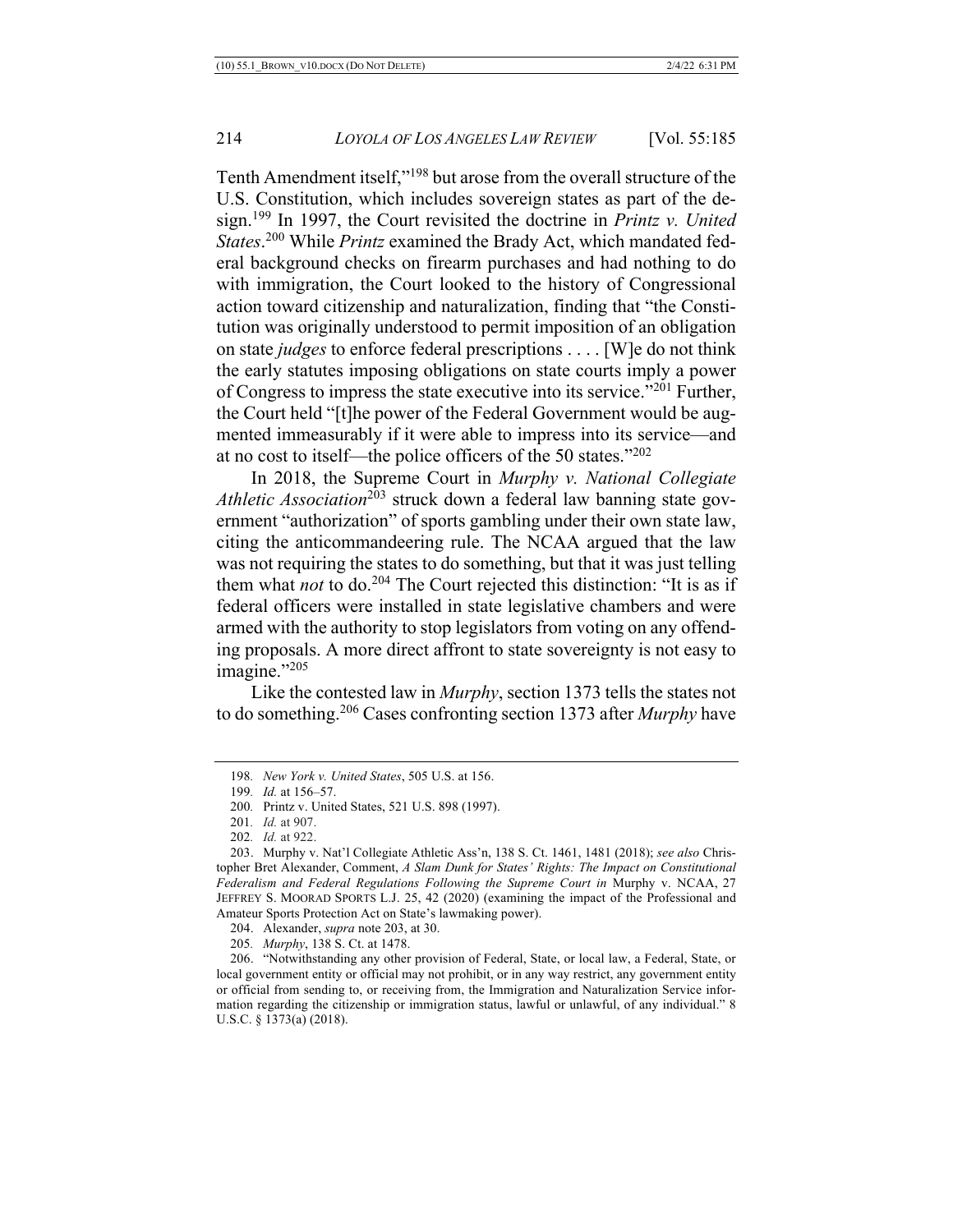ruled against it. So far, at least three federal courts have found section 1373 unconstitutional under the Tenth Amendment.207 And in *United States v. California*, the District Court found section 1373 to be "highly suspect."<sup>208</sup> These decisions have important implications for jurisdictions who wish to adopt sanctuary policies against aiding the federal government in deporting immigrants.209

## IV. *UNITED STATES V. CALIFORNIA* CONFIRMED CALIFORNIA AS A SANCTUARY STATE

California has a long history of enacting local sanctuary measures, in part because of its large Latinx population, <sup>210</sup> and in part because of its left-leaning population.<sup>211</sup> The City of Berkeley became the first sanctuary city in  $1971<sup>212</sup>$  In 1979, the Los Angeles Police Department filed a Special Order prohibiting officers from initiating "police action with the objective of discovering the alien status of the person" and from arresting persons found to be in violation of 8 U.S.C.  $§$  1325 (illegal entry).<sup>213</sup> Since then, local jurisdictions across California have enacted sanctuary policies.<sup>214</sup> More recently, as is the focus

<sup>207</sup>*. See* City of Philadelphia v. Sessions, 309 F. Supp. 3d 289, 344 (E.D. Pa. 2018); City of Chicago v. Sessions, 321 F. Supp. 3d 855, 872 (N.D. Ill. 2018); Oregon v. Trump, 406 F. Supp. 3d 940, 950 (D. Or. 2019).

<sup>208.</sup> United States v. California, 314 F. Supp. 3d 1077, 1101 (E.D. Cal. 2018), *aff'd in part, rev'd in part*, 921 F.3d 865 (9th Cir. 2019). However, the court did not make a ruling on the constitutionality of section 1373 because it found that California's laws did not conflict with the statute anyway. *Id.* at 1104; 8 U.S.C. § 1373 (2018).

<sup>209</sup>*. The Unconstitutionality of 8 U.S.C. § 1373 and Its Implications for Sanctuary Policies*, IMMIGRANT LEGAL RES. CTR. (July 2018), https://www.ilrc.org/sites/default/files/resources/uncon \_8\_usc\_sec\_1373\_sanct\_pol-20180808.pdf [https://perma.cc/SX8Y-L7Q4].

<sup>210</sup>*. Resident Population of California in 2019, by Race and Ethnicity*, STATISTA (Sept. 20, 2021), https://www.statista.com/statistics/306026/california-population-ethnicity-race/ [https:// perma.cc/SY56-LRPD]. California is "home to the largest number of immigrants in the nation." Pratheepan Gulasekaram et al., *Anti-Sanctuary and Immigration Localism*, 119 COLUM. L. REV. 837, 888–93 (2019). California also has the largest population of undocumented immigrants in the United States—2.2 million. *U.S. Unauthorized Immigrant Population Estimates by State, 2016*, PEW RSCH. CTR. (Feb. 5, 2019), https://www.pewresearch.org/hispanic/interactives/u-s-unauthori zed-immigrants-by-state/ [https://perma.cc/58XP-Y48U].

<sup>211.</sup> Tyler Kingkade et al., *California Has a Reputation for Progressive Politics. Don't Tell That to the State's Progressives*, NBC NEWS (Oct. 13, 2020), https://www.nbcnews.com/politics/ 2020-election/california-has-reputation-progressive-politics-don-t-tell-state-s-n1243023 [https:// perma.cc/8EHV-RPUR].

<sup>212</sup>*. Sanctuary*, CITY OF BERKELEY, CAL., MAYOR'S OFF., https://www.cityofberkeley.info/Mayor/Home/Sanctuary\_City.aspx [https://perma.cc/Z4HB-M5CA].

<sup>213.</sup> L.A., CAL., OFF. CHIEF POLICE, SPECIAL ORD. 40 (Nov. 27, 1979).

<sup>214.</sup> SARAH HERMAN PECK, CONG. RSCH. SERV., R44795, "SANCTUARY" JURISDICTIONS: FEDERAL, STATE, AND LOCAL POLICIES AND RELATED LITIGATION (2019), https://sgp.fas.org/crs/homesec/R44795.pdf [https://perma.cc/KL59-SNNW].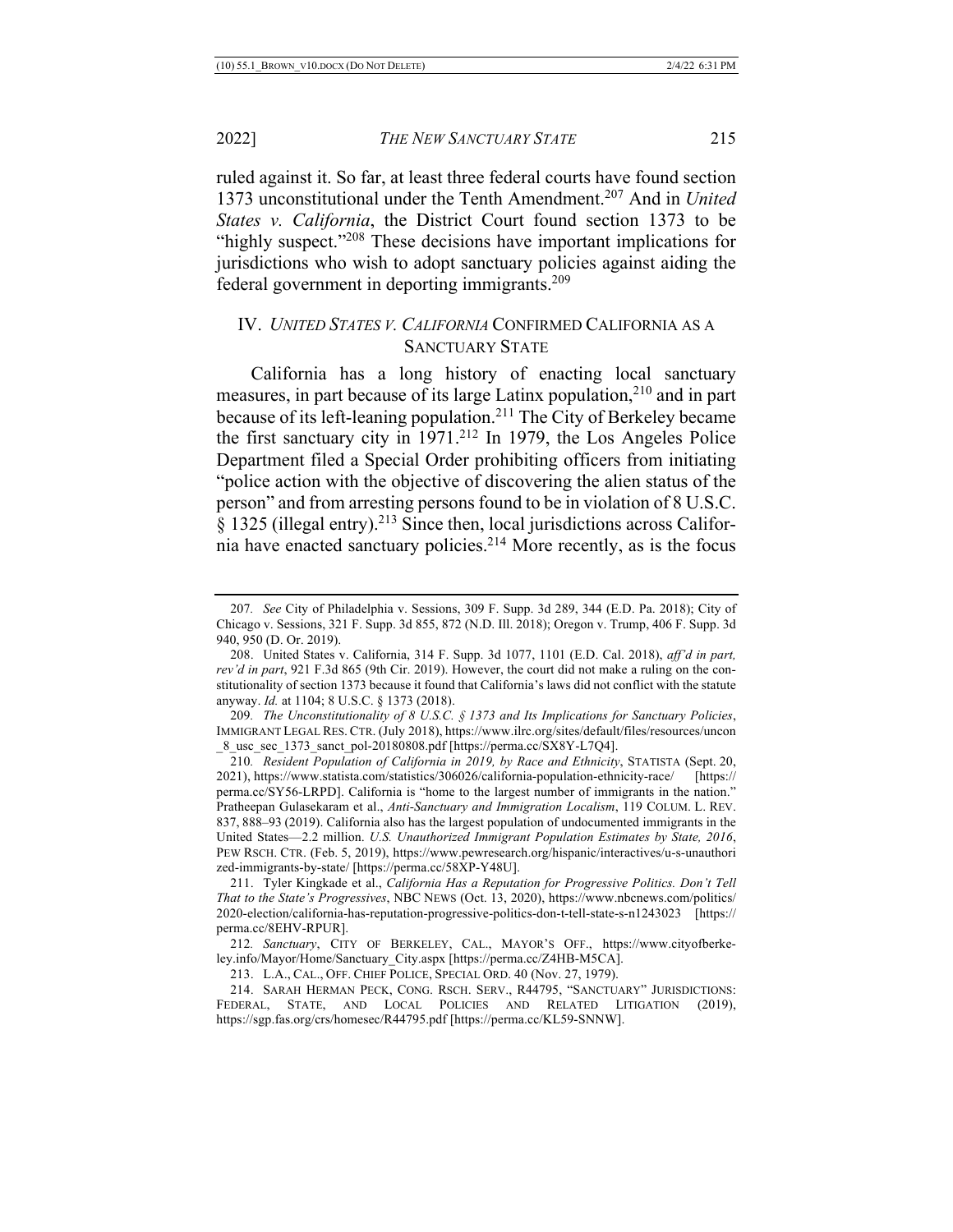of this Note, California has shifted from local sanctuary policies to state-wide sanctuary measures. For example, in 2014, California enacted the 2014 TRUST Act (AB 4), which limits local jails from holding people for the purpose of deportation.215 In 2018, California's newest sanctuary measures were taken to court.

*United States v. California* addressed three new sanctuary laws: AB 450, AB 103, and SB 54—the California Values Act.<sup>216</sup> The three laws sought to protect immigrants from the long arm of the federal government. The U.S. Government argued that the three laws encroached too far on the federal power over immigration.<sup>217</sup>

AB 450 imposes penalties on employers based on their interactions with federal immigration authorities, including prohibiting "voluntary consent to [an] immigration enforcement agent to enter any nonpublic areas of a place of labor."218 The Ninth Circuit upheld AB 450, finding that it did "not treat the federal government worse than anyone else" nor did it regulate any federal operations.<sup>219</sup>

AB 103 authorizes the California Attorney General to inspect detention facilities that house civil immigration detainees.<sup>220</sup> California amici argued that federal detention facilities lack adequate access to counsel, medical care and mental health services, which leads to increased rates of suicide.221 The Court upheld the inspection provision of the law, but struck down another portion of the law that requires examination of the circumstances surrounding apprehension and transfer of immigrant detainees<sup>222</sup> The court found one subsection of AB 103 "discriminate[d] against and impermissibly burdened the

219*. United States v. California*, 921 F.3d at 881.

<sup>215.</sup> Tom Ammiano, *TRUST Act (AB 4)*, ACLU OF N. CAL., https://www.aclunc.org/ourwork/legislation/trust-act-ab-4 [https://perma.cc/5NWK-6KE4]; *see also* Daniel Costa, *California Leads the Way*, ECONOMIC POL'Y INST. (Mar. 22, 2018), https://www.epi.org/publication/californ ia-immigrant-labor-laws/ [https://perma.cc/MR56-GX3H] (providing a survey of numerous laws California has enacted to help protect labor standards for undocumented workers).

<sup>216.</sup> United States v. California, 921 F.3d 865 (9th Cir. 2019), *cert. denied*, 141 S. Ct. 124 (2020).

<sup>217</sup>*. Id.* at 875–76.

<sup>218.</sup> CAL. GOV'T CODE § 7285.1(a) (West 2019).

<sup>220.</sup> CAL. GOV'T CODE § 12532(a).

<sup>221.</sup> "[T]he suicide rate is more than triple that of the general prison population." Brief of Amici Curiae Immigrant Legal Resource Center et al. in Support of Defendant's Opposition to Plaintiff's Motion for Preliminary Injunction at 2, 14, United States v. California, 314 F. Supp. 3d 1077 (E.D. Cal 2018) (No. 18-cv-00490).

<sup>222</sup>*. United States v. California*, 921 F.3d at 873.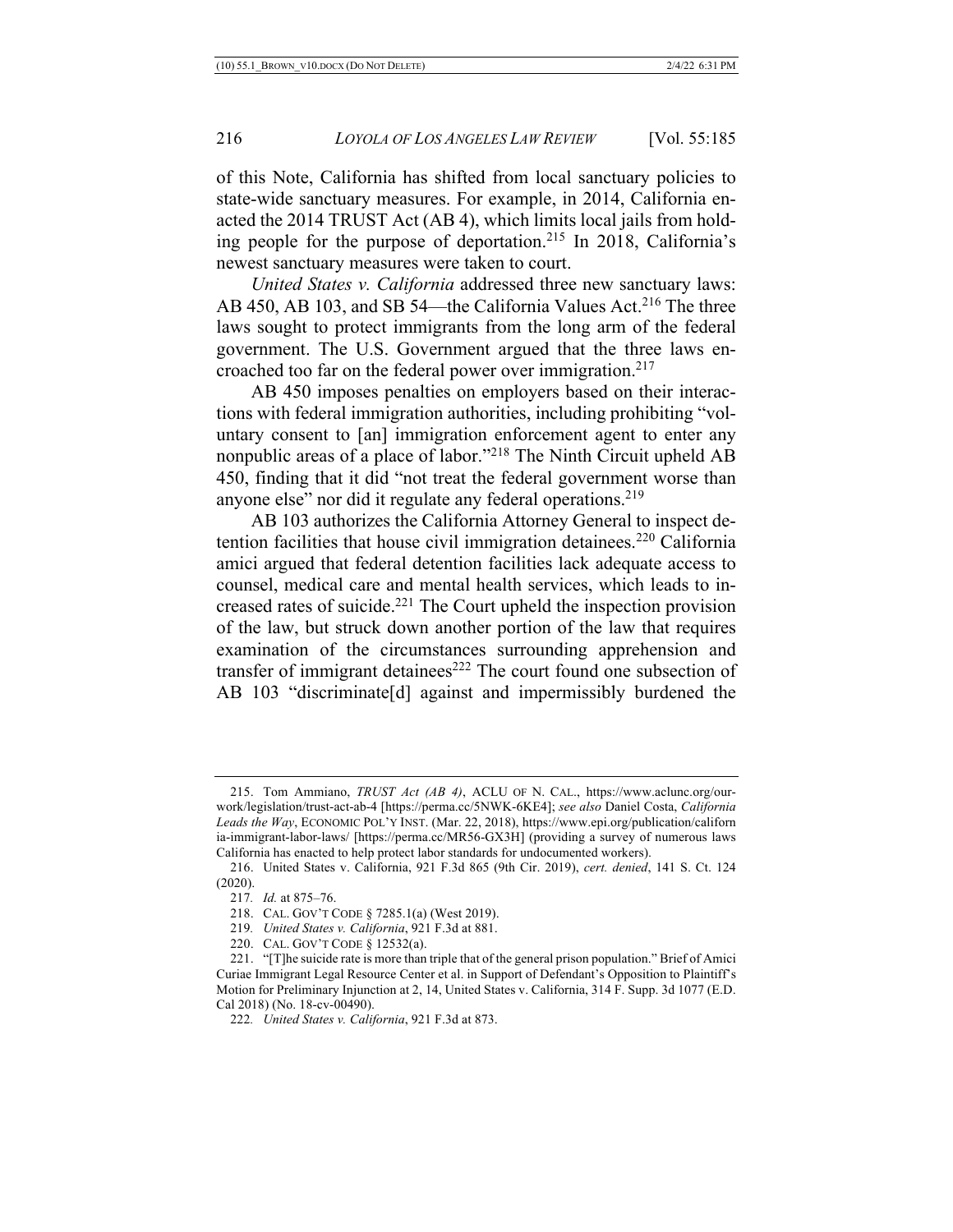federal government"223 as a "novel requirement, apparently distinct from any other inspection requirements imposed by California law."224

SB 54, known as the California Values Act, passed in 2017, prohibits state and local law enforcement agencies from sharing immigrants' personal information with immigration authorities and transferring an individual to immigration authorities unless authorized by a judicial warrant or judicial probable cause determination.<sup>225</sup> It is the most expansive law of its kind in the country—affecting 350 local institutions—police departments, state law enforcement, school and university police departments, and sheriff's departments.<sup>226</sup> At least fourteen Californian cities protested SB 54, with some voting to opt out of the law.227 The Ninth Circuit upheld the California Values Act, holding that:

SB 54 may well frustrate the federal government's immigration enforcement efforts. However, whatever the wisdom of the underlying policy adopted by California, that frustration is permissible, because California has the right, pursuant to the anticommandeering rule, to refrain from assisting with federal efforts. The United States stresses that, in crafting the INA, Congress expected cooperation between states and federal immigration authorities. That is likely the case. But when questions of federalism are involved, we must distinguish between expectations and requirements. In this context, the federal government was free to *expect* as much as it wanted, but it could not *require* California's cooperation without running afoul of the Tenth Amendment.<sup>228</sup>

<sup>223</sup>*. Id.*

<sup>224.</sup> *Id.* at 885.

<sup>225.</sup> Tanvi Misra, *Are California's Police Departments Defying Its Sanctuary Law?*, BLOOMBERG (Mar. 29, 2019, 4:30 AM), https://www.bloomberg.com/news/articles/2019-03- 29/the-impact-of-california-s-sanctuary-law [https://perma.cc/MYV5-MVD9].

<sup>226</sup>*. Id.*

<sup>227.</sup> Samantha Raphelson et al., *California Sanctuary Law Divides State in Fierce Immigration Debate*, NPR (Oct. 17, 2018, 3:11 PM), https://www.npr.org/2018/10/17/657951176/californiasanctuary-law-divides-state-in-fierce-immigration-debate [https://perma.cc/3C8M-8544]; Jerome Ma & Nicholas Pavlovic, *California Divided: The Restrictions and Vulnerabilities in Implementing SB 54*, 26 ASIAN AM. L.J. 127, 127, 144–45 (2019); *see* Gulasekaram et al., *supra* note 210, at 888– 93 (explaining various Californian cities' contests to SB 54).

<sup>228.</sup> *United States v. California*, 921 F.3d at 890–91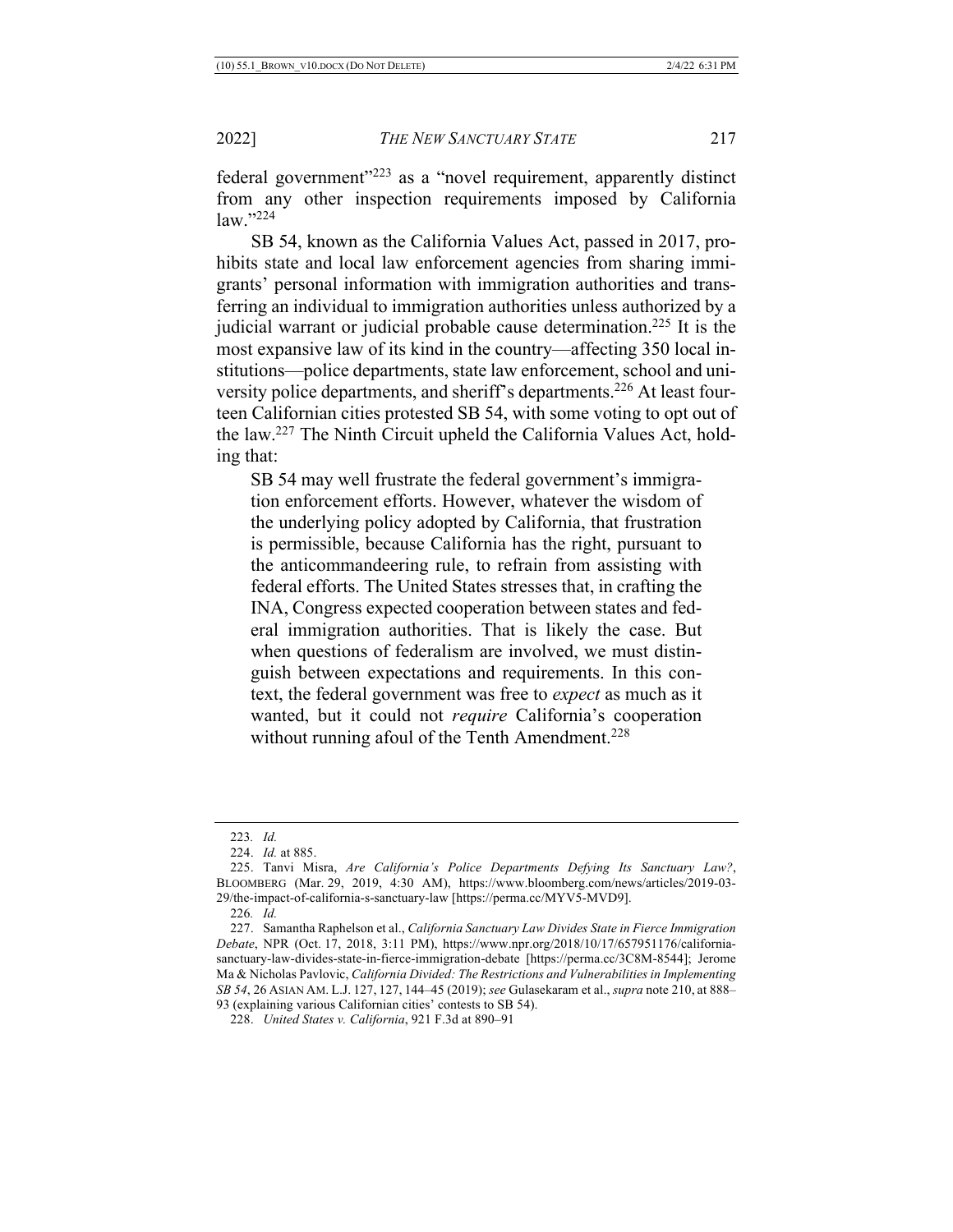With that holding, the California Values Act made California a sanctuary state.<sup>229</sup>

In response to the court's holding, President Trump pushed forward with his agenda and attacked California by organizing a "sanctuary op."230 Circumventing cooperation with local law enforcement and directly targeting immigrant communities, ICE made 128 arrests over five days in three California "sanctuary jurisdictions" in late September and early October 2020.<sup>231</sup>

#### V. THE NEED FOR SANCTUARY POLICIES

## *A. Sanctuary Policies Are Part of the National Identity and Should Be Reflected in the Law*

Then-Presidential candidate Joe Biden said the 2020 election was a battle for the "soul of America."232 The soul of America is an immigrant one. The immigrant story is deeply rooted in the American identity. The United States brandishes itself as welcomers of the tired, the hungry, the poor.<sup>233</sup> American mythology and U.S. history books tout American heritage of departing from foreign shores to the New World. Even where sanctuary policies are not formally enacted, communities are engaging in sanctuary protections.<sup>234</sup> Yet federal laws and policies do not reflect this. A society comprised of millions of quasi-legal and "illegal"<sup>235</sup> people is not a "melting pot" or even a salad. It is a class

231. Miroff, *supra* note 230.

<sup>229.</sup> *See* Raphelson et al., *supra* note 227.

<sup>230.</sup> Nick Miroff, *ICE Announces 128 Immigration Arrests in California 'Sanctuary' Cities, Part of Wider Pre-Election Operation*, WASH. POST (Oct. 7, 2020, 4:18 PM), https://www.washin gtonpost.com/national/ice-announces-128-immigration-arrests-in-california-sanctuary-cities-partof-wider-pre-election-operation/2020/10/07/820cca26-08bd-11eb-991c-be6ead8c4018\_story.html [https://perma.cc/2SQ2-RUC5]; Hans A. von Spakovsky & Lora Ries, *Trump's Counterattack on Sanctuary Cities Has Begun, and It's About Time*, THE HERITAGE FOUND. (Feb. 17, 2020), https://www.heritage.org/immigration/commentary/trumps-counterattack-sanctuary-cities-has-be gun-and-its-about-time [https://perma.cc/4Z34-Q232].

<sup>232.</sup> Elizabeth Dias, *Biden and Trump Say They're Fighting for America's 'Soul.' What Does That Mean?*, N.Y. TIMES (Jan. 20, 2021), https://www.nytimes.com/2020/10/17/us/biden-trumpsoul-nation-country.html [https://perma.cc/DC2N-CS2G].

<sup>233.</sup> Emma Lazarus, *The New Colossus*, POETRY FOUND., https://www.poetryfoundation.org/ poems/46550/the-new-colossus [https://perma.cc/QQ93-54M7].

<sup>234.</sup> Jasmine Aguilera, *When ICE Tried to Arrest an Undocumented Man in Tennessee, Neighbors and a Network of Volunteers Formed a Human Chain to Protect Him*, TIME (July 24, 2019, 9:39 AM), https://time.com/5632098/neighbors-protect-undocumented-immigrants-network -tennessee/ [https://perma.cc/ZJC6-N8SJ].

<sup>235.</sup> As noted *supra*, the term "illegal" is delusive. As José Mendoza put it, "the notion of illegality plays a large role in constructing, perpetuating, and solidifying whiteness. . . . [I]llegality, like race, has historically functioned as a signifier of nonwhiteness and thereby marks entire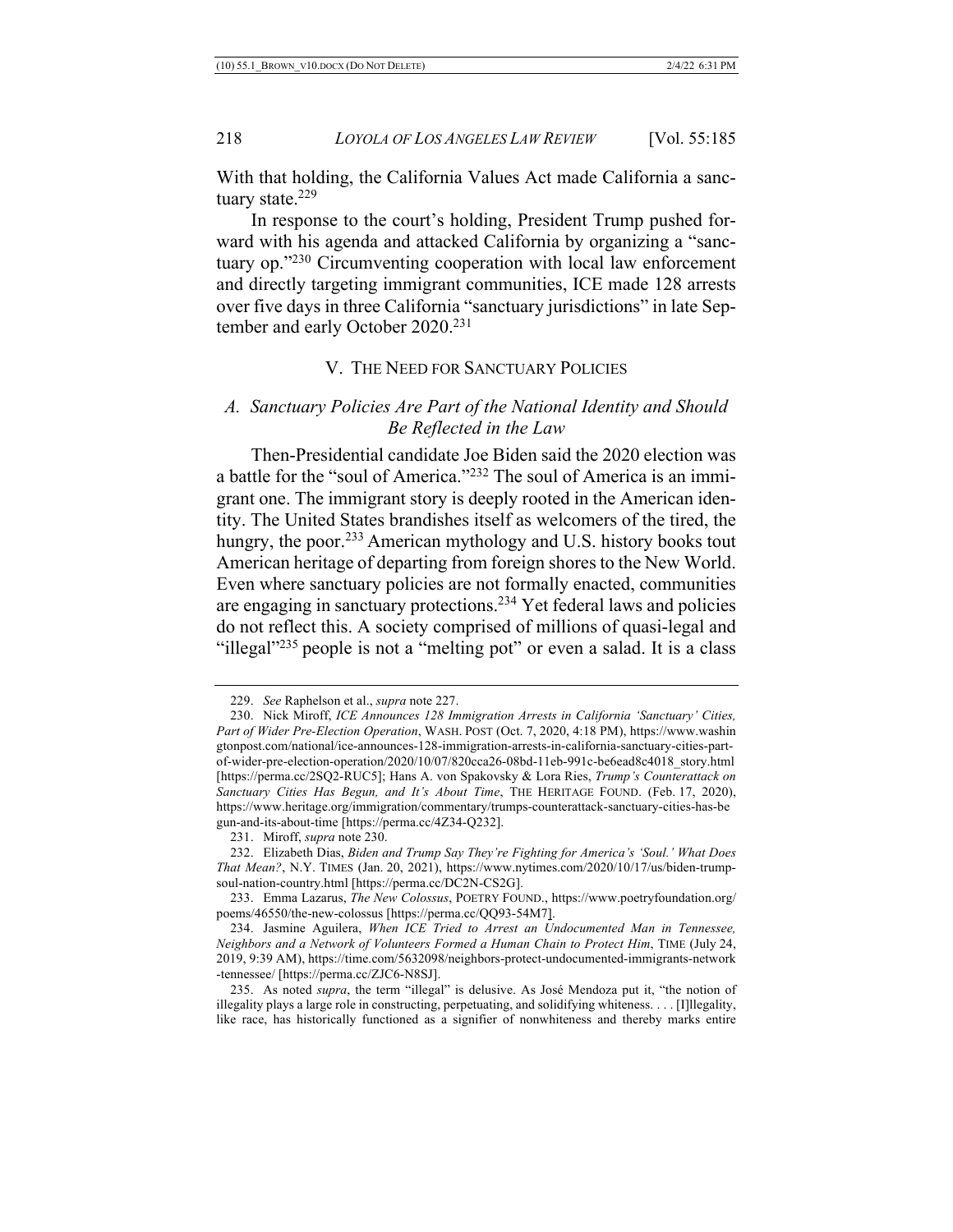system with profound effects on societal relations, family affairs, and the human psyche. $236$  For undocumented immigrants, the experience of being undocumented has profound psychological effects.237 If a child loses a parent to deportation, the experience can result in anxiety, depression, and social isolation.238 Additionally, children who lose a parent to deportation are at risk of being put into foster care, which risks increased psychological damage.<sup>239</sup> When the child becomes an adult, the cycle of poverty continues.<sup>240</sup> Beyond reflecting normative values, sanctuary policies are good business. America needs sanctuary policies because sanctuary policies do not increase unauthorized migration, they are good for the economy, and are good for law enforcement.241

#### *B. Sanctuary Policies Do Not Increase Unauthorized Migration*

Approximately eleven million undocumented people live in the United States.<sup>242</sup> An estimated 40 percent are visa overstays and are seldom the people in sanctuary; indeed, most are so integrated into society, their neighbors would be surprised to learn they are "illegal."243 There is no evidence that sanctuary policies encourage unauthorized migration.<sup>244</sup> Bad foreign policy does that.<sup>245</sup> The United States' involvement in foreign countries' affairs is almost directly correlated to waves of unauthorized migration. The starkest example is

communities (e.g., Latino and Asian communities) as nonwhite." José Jorge Mendoza, *A "Nation" of Immigrants*, 5 THE PLURALIST, Fall 2010, at 41, 47 (emphasis omitted).

<sup>236</sup>*. See* Brown v. Bd. of Educ., 347 U.S. 483, 494 (1954) (examining the negative psychological effects caused by racial segregation on children).

<sup>237.</sup> AM. PSYCH. ASS'N, WORKING WITH IMMIGRANT-ORIGIN CLIENTS: AN UPDATE FOR MENTAL HEALTH PROFESSIONALS 2–4 (2013), https://www.apa.org/topics/immigration-refugees/ report-professionals.pdf [https://perma.cc/PQH7-8MKM].

<sup>238.</sup> *Id.* at 3–4.

<sup>239.</sup> Stephanie Clifford & Jessica Silver-Greenberg, *Foster Care as Punishment: The New Reality of 'Jane Crow*,*'* N.Y. TIMES (July 21, 2017), https://www.nytimes.com/2017/07/21/nyregion/ foster-care-nyc-jane-crow.html [https://perma.cc/VTC2-HHMT].

<sup>240</sup>*. Id.*

<sup>241</sup>*. See* David K. Hausman, *Sanctuary Policies Reduce Deportations Without Increasing Crime*, 117 PROC. NAT'L ACAD. SCIS. 27262, 27262 (2020).

<sup>242.</sup> Robert Siegel & Selena Simmons-Duffin, *How Did We Get to 11 Million Unauthorized Immigrants?*, NPR (March 7, 2017, 5:55 PM), https://www.npr.org/2017/03/07/518201210/howdid-we-get-to-11-million-unauthorized-immigrants [https://perma.cc/Q3GS-PYL3].

<sup>243</sup>*. Id.*

<sup>244.</sup> Gonzalez et al., *supra* note 89, at 10–11.

<sup>245</sup>*. See, e.g.*, Lisa García Bedolla, *Latino Migration and U.S. Foreign Policy*, BERKELEY REV. LATIN AM. STUD., Spring 2009, at 50, https://clas.berkeley.edu/sites/default/files/publications/ brlas-spring2009-garciabedolla.pdf [https://perma.cc/5W27-P7FR]; MOTOMURA, *supra* note 39, at 220.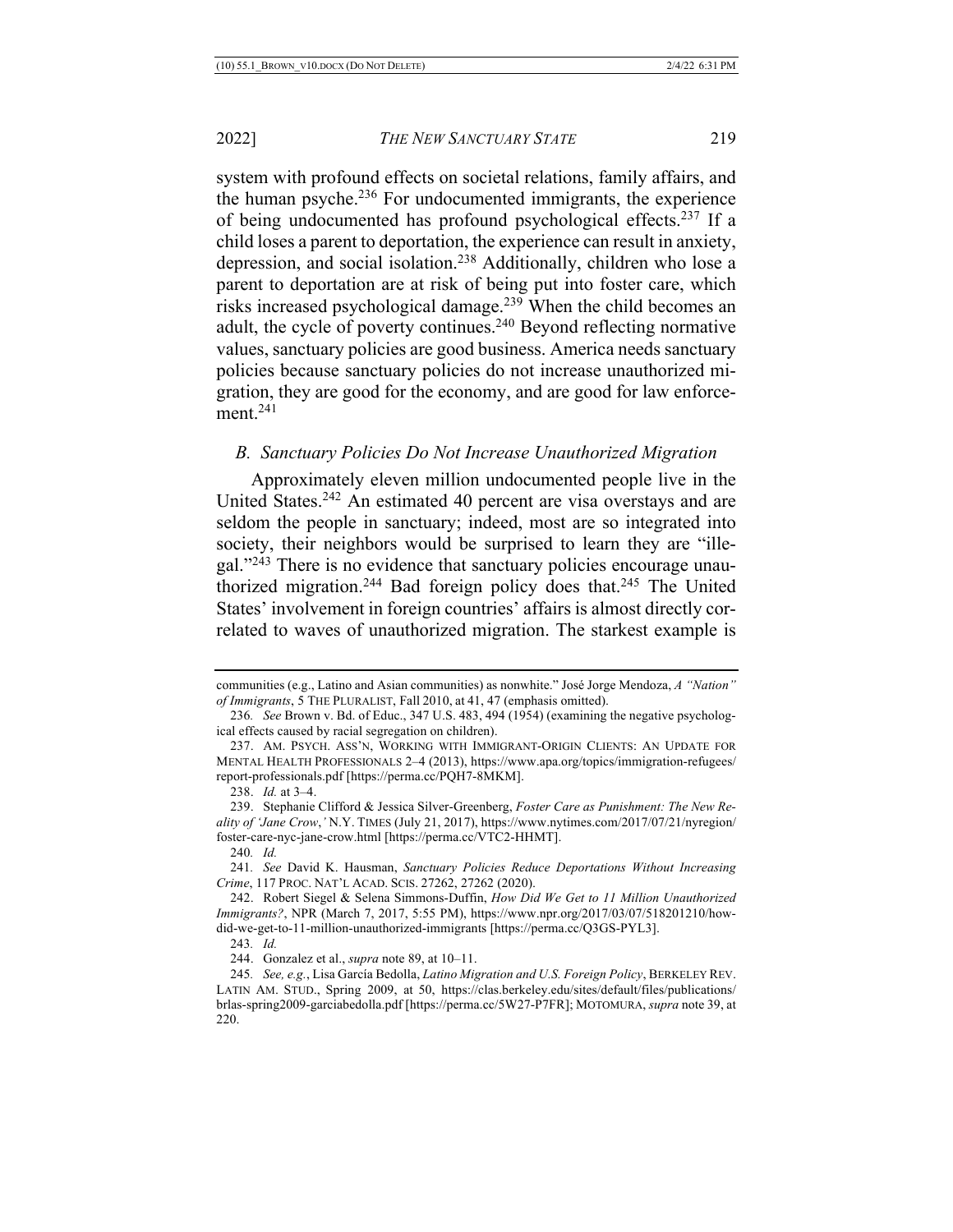that of Central America during the 1980s, described above, where the United States funded the Salvadoran military to the tune of millions of dollars a day as it killed unarmed civilians.<sup>246</sup>

#### *C. Sanctuary Policies Are Good for the Economy*

Where enacted, sanctuary policies lead to higher household income, less reliance on public assistance, and create the ability to generate inter-generational wealth.<sup>247</sup> Unauthorized immigrants make up 4.4 percent of the U.S. workforce.<sup>248</sup> In California, the nation's largest economy, DACAs alone contribute almost 200 million in tax revenue.249

#### *D. Sanctuary Policies Are Good for Law Enforcement*

Sanctuary policies have always sought to encourage cooperation between unauthorized immigrants and local law enforcement. The Supreme Court has stated that "[t]he promotion of safety of persons and property [has been] unquestionably at the core of the [s]tate's police power."250 The rationale behind sanctuary policies is that when a city promises not to act as immigration agents, its undocumented immigrants will report crimes without fear of immigration consequences, police can then respond to crime reports, and overall crime will decline.

<sup>246</sup>*. See* Bedolla, *supra* note 245, at 55.

<sup>247.</sup> TOM K. WONG, CENTER FOR AMERICAN PROGRESS, NATIONAL IMMIGRATION LAW CENTER, THE EFFECTS OF SANCTUARY POLICIES ON CRIME AND THE ECONOMY 6–8 (2017), https://www.nilc.org/wp-content/uploads/2017/02/Effects-Sanctuary-Policies-Crime-and-Econom y-2017-01-26.pdf [https://perma.cc/N2N7-K8C8]; Tom K. Wong, *The Effects of Sanctuary Policies on Crime and the Economy*, CTR. AM. PROGRESS (Jan. 26, 2017), https://www.americanprog ress.org/issues/immigration/reports/2017/01/26/297366/the-effects-of-sanctuary-policies-oncrime-and-the-economy/ [https://perma.cc/7V5U-LETM].

<sup>248.</sup> Nicole Prchal Svajlenka, *Protecting Undocumented Workers on the Pandemic's Front Lines*, CTR. FOR AM. PROGRESS (Dec. 2, 2020), https://americanprogress.org/article/protecting-und ocumented-workers-pandemics-front-lines-2/ [https://perma.cc/8GMA-G4ES].

<sup>249.</sup> Dan Kosten, *Immigrants as Economic Contributors: Immigrant Tax Contributions and Spending Power*, NAT'L IMMIGR. F. (Sept. 6, 2018), https://immigrationforum.org/article/immigra nts-as-economic-contributors-immigrant-tax-contributions-and-spending-power/ [https://perma.cc /MD7W-35HR]; Britta Glennon, *Why the Trump Administration's Anti-Immigration Policies Are the United States' Loss and the Rest of the World's Gain*, BROOKINGS (July 20, 2020), https://www.brookings.edu/blog/up-front/2020/07/20/why-the-trump-administrations-anti-immigr ation-policies-are-the-united-states-loss-and-the-rest-of-the-worlds-gain/ [https://perma.cc/PQJ9- VYNZ].

<sup>250.</sup> Kelley v. Johnson, 425 U.S. 238, 247 (1976).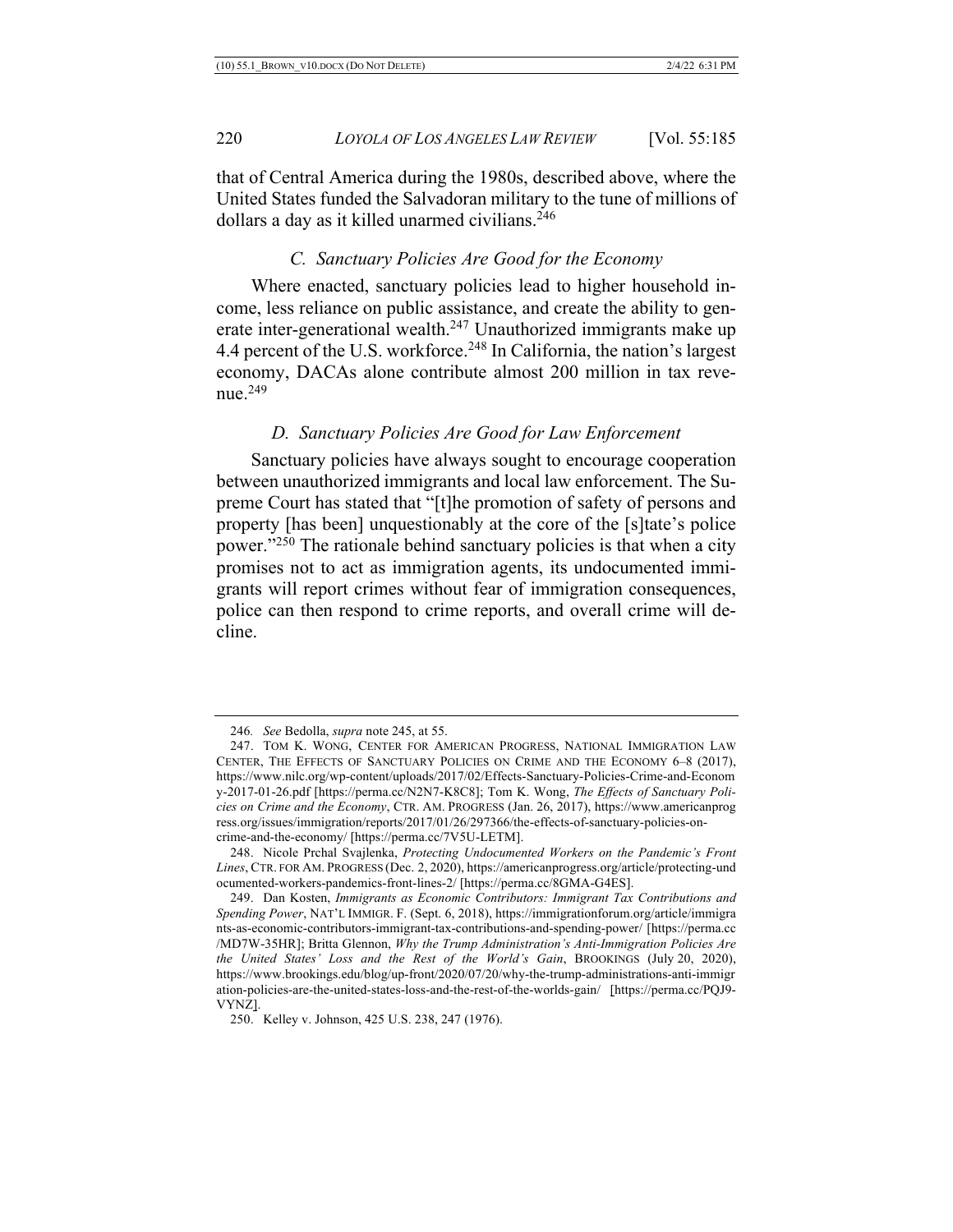Numerous studies have proved this hypothesis true.<sup>251</sup> Yet, in California, there are already violations of SB 54.252 Local law enforcement say that they are not actively trying to defy SB 54, it is just too complicated for them to enforce.<sup>253</sup> For example, Edgar Torres Gutierrez was arrested by Laguna Beach police on suspicion of a DUI.254 Mr. Gutierrez had no criminal record but was held for 15 hours at the request of ICE.<sup>255</sup> Under SB 54, the police should not have entertained the request to hold Mr. Gutierrez. It was later discovered by immigration officials that Mr. Gutierrez held DACA, and was released. Laguna Beach entered into a settlement with Mr. Gutierrez and are now required to train officers on SB 54 for the next two years.<sup>256</sup>

Further, the global protest movement in response to the murder of George Floyd and others shows that community policing is in desperate need of reform. Amidst a global pandemic, a global outcry for police reform reached a fever pitch. The Black Lives Matter movement includes calls for abolishing the police and for stripping police funding. As the immigration system and law enforcement are codependent,<sup>257</sup> any comprehensive immigration reform must address this.

## *E. There Is a Constitutional Duty to Broaden Sanctuary Policies on the National Level: Race and the Thirteenth Amendment*

Some commentators argue that the Constitution does not provide support for sanctuary policies, as immigration and naturalization are within the exclusive authority of the federal government. Yet, the

<sup>251.</sup> WONG, *supra* note 247, at 6; Charis E. Kubrin & Bradley J. Bartos, *Sanctuary Status and Crime in California: What's the Connection?*, 3 JUST. EVALUATION. J. 115, 119 (2020); Nick Miroff, *Study Finds No Crime Increase in Cities that Adopted 'Sanctuary' Policies, Despite Trump Claims*, WASH. POST (Oct. 21, 2020, 9:56 AM), https://www.washingtonpost.com/national/sanc tuary-city-study-immigration-crime/2020/10/21/5810d13a-12fa-11eb-82af-864652063d61\_story. html [https://perma.cc/4HX3-8W9E].

<sup>252.</sup> Farida Jhabvala Romero, *California Is a Sanctuary State, But Some Police Aren't Following the Law, Attorneys Say*, KQED (Mar. 6, 2020), https://www.kqed.org/news/11805331/californ ia-is-a-sanctuary-state-but-some-police-arent-following-the-law-attorneys-say [https://perma.cc/ A3YP-D6WC].

<sup>253</sup>*. Id.*

<sup>254.</sup> Lilly Nguyen, *Laguna Beach Agrees to \$18,750 Settlement with DACA Recipient Detained by City Police*, L.A. TIMES (Jan. 22, 2020, 5:55 PM), https://www.latimes.com/socal/daily-pilot/ news/story/2020-01-22/laguna-beach-agrees-to-18-750-settlement-with-daca-recipient-detainedby-city-police [https://perma.cc/3GUA-BG2Q].

<sup>255</sup>*. City of Laguna Beach to Pay DACA Recipient in Settlement Deal*, U.C. IRVINE SCH. OF L. (Jan. 22, 2020), https://www.law.uci.edu/news/press-releases/2020/irc-daca-settlement.html [https://perma.cc/CJ22-8WVS].

<sup>256</sup>*. Id.*

<sup>257.</sup> *See supra* note 115 and accompanying text.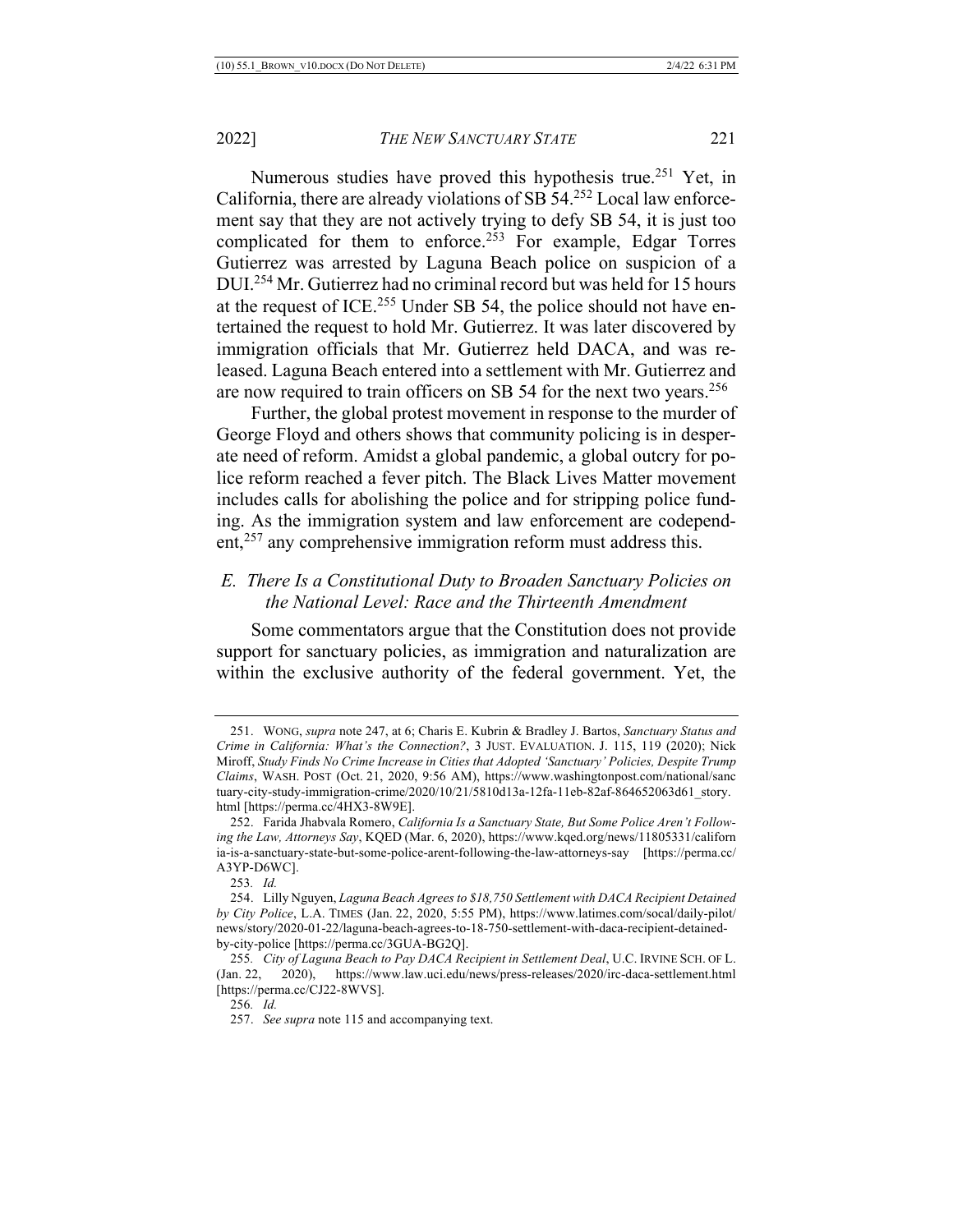policy importance of immigration reform is even more compelling if one reads the Thirteenth Amendment. Passed in 1865 as part of the Reconstruction Amendments, the Thirteenth Amendment states that no person shall be subject to slavery or involuntary servitude, *except for punishment of a crime*. <sup>258</sup> Immigrants held in detention facilities are subject to the below-cost labor. The Supreme Court has repeatedly stated that being detained for immigration violations is not criminal punishment.<sup>259</sup> That low-cost labor therefore violates the Thirteenth Amendment.260

The Thirteenth Amendment "represented the Union's deep seated commitment to end the 'badges and incidents of servitude,' [and] was an unadulterated call to abandon injustices that had made blacks outsiders in the country they helped build and whose economy they helped sustain."<sup>261</sup> Section Two of the Thirteenth Amendment empowers Congress to enforce the abolition of slavery. In *Jones v. Alfred H. Mayer Co.*,<sup>262</sup> the Supreme Court construed the Amendment as not only abolishing African chattel slavery, but also empowering Congress to "pass all laws necessary and proper for abolishing all badges and incidents of slavery in the United States."263 William M. Carter, Jr. argues that the Thirteenth "Amendment's framers intended to dismantle the lingering vestiges of the slave system and that those vestiges extend beyond African-Americans."264 The immigration detention complex is arguably a vestige of that system.<sup>265</sup> AB 103 sought inspection of detention facilities, and another law, AB 32, went into

265*. See* Rhonda V. Magee, *Slavery As Immigration?*, 44 U.S.F. L. REV. 273, 275 (2009).

<sup>258.</sup> U.S. CONST. amend XIII.

<sup>259.</sup> César Cuauhtémoc García Hernández, *Immigration Detention as Punishment*, 61 UCLA L. REV. 1346, 1351 (2014).

<sup>260.</sup> Anita Sinha, *Slavery by Another Name: "Voluntary" Immigrant Detainee Labor and the Thirteenth Amendment*, 11 STAN. J.C.R. & C.L. 1, 38 (2015); *see* César Cuauhtémoc García Hernández, *Abolishing Immigration Prisons*, 97 B.U. L. REV. 245, 286 (2017).

<sup>261.</sup> Jamison v. McClendon, 476 F. Supp. 3d 386, 397 (S.D. Miss. 2020) (alteration in original) (quoting Alexander Tsesis, *The Problem of Confederate Symbols: A Thirteenth Amendment Approach*, 75 TEMP. L. REV. 539, 542 (2002)).

<sup>262.</sup> 392 U.S. 409 (1968).

<sup>263.</sup> *Id.* at 439 (emphasis omitted) (quoting Civil Rights Cases, 109 U.S. 3, 20 (1883)).

<sup>264.</sup> William M. Carter, Jr., *The Thirteenth Amendment, Interest Convergence, and the Badges and Incidents of Slavery*, 71 MD. L. REV. 21, 22 (2011). Lawrence Sager attaches significance to the fact that *Jones*, unlike the Civil Rights Cases, includes within Congress's remedial power the authority to target not just the "badges and incidents" but also the "relics" of slavery. *See* Lawrence G. Sager, *A Letter to the Supreme Court Regarding the Missing Argument in* Brzonkala v. Morrison, 75 N.Y.U. L. REV. 150, 151–56 (2000) (contending the Thirteenth Amendment's empowerment of Congress to target "relics" of slavery provides ground for federal criminalization of violence against women).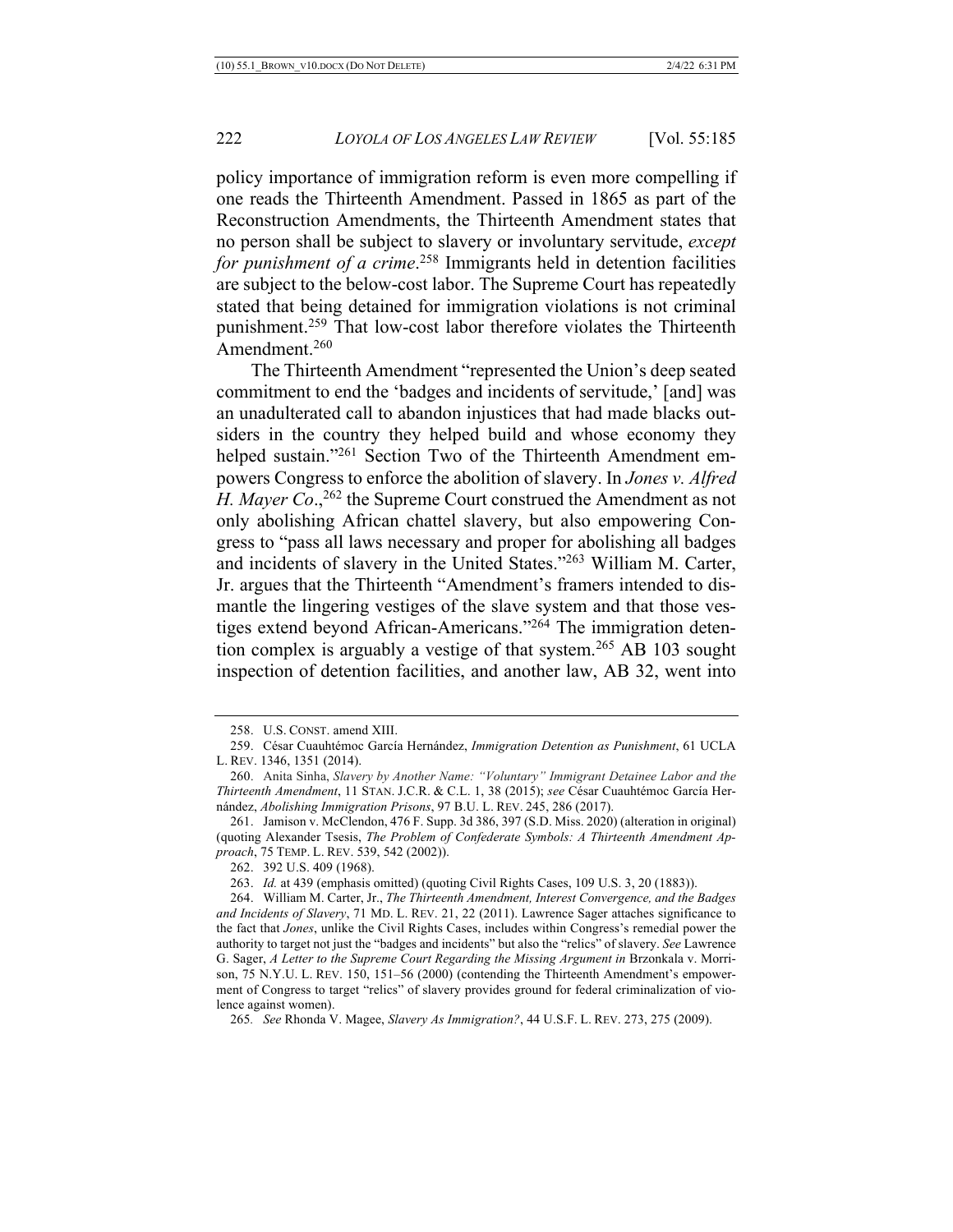effect on January 1, 2020.<sup>266</sup> AB 32 prohibits the operation of private detention facilities within California.<sup>267</sup>

"Successful creative uses of the Thirteenth Amendment in support of progressive arguments demonstrate not that the Amendment's definition of slavery is limitlessly malleable, but rather that its broad empowerment of Congress lends constitutional support to political imagination."268 The United States is confronted today, perhaps more than in any other era, with the structural racism that befalls this country.269 Congress must consider the role of race in making new immigration policy.270At the risk of being overly optimistic about Thirteenth Amendment expansion, there may be hope for Thirteenth Amendment protection in the immigration context.

268. Jamal Greene, *Thirteenth Amendment Optimism*, 112 COLUM. L. REV. 1733, 1737 (2012).

<sup>266.</sup> Lisa Pickoff-White & Julie Small, *Report: Immigration Detainees Get Inadequate Medical Care in California Facilities*, KQED (Feb. 26, 2019), https://www.kqed.org/news/11728992/ attorney-general-releases-first-report-on-immigration-detention-facilities-in-california [https://per ma.cc/3ELK-HGKZ]; Bianca Bruno, *Feds, For-Profit Prison Group Ask Ninth Circuit to Block California Private Prison Ban*, COURTHOUSE NEWS SERV. (June 7, 2021), https://www.courthouse news.com/feds-for-profit-prison-group-ask-ninth-circuit-to-block-california-private-prison-ban/ [https://perma.cc/7C98-3U7Y].

<sup>267.</sup> Bruno, *supra* note 266. While a step in the right direction, the law may have adverse consequences for immigrant detainees. Farida Jhabvala Romero, *Will California's Ban on For-Profit Immigration Detention and Prisons Survive Biden Opposition?*, KQED (July 9, 2021), https://www.kqed.org/news/11880745/will-californias-ban-on-for-profit-immigration-detentionand-prisons-survive-biden-legal-challenge [https://perma.cc/FRN4-GA6S]. Immigration and Customs Enforcement is at risk of losing several privately-run detention facilities in California. If ICE loses the facilities, they may simply move the detainees to other states, forcing families to travel and limiting access to representation. *See* Lucas Anderson, *Kicking the National Habit: The Legal and Policy Arguments for Abolishing Private Prison Contracts*, 39 PUB. CONT. L.J. 113, 115 (2009). *See generally* Doe v. United States, 831 F.3d 309, 321–22 (5th Cir. 2016) (holding female immigrant detainees assaulted by a private prison officer were unable to assert section 1983 claims against the privately run prison even though prison had contracted to provide services for ICE); Ryan S. Marion, *Prisoners for Sale: Making the Thirteenth Amendment Case Against State Private Prison Contracts*, 18 WM. & MARY BILL RTS. J. 213 (2009) (discussing the development of the private prison industry and some of the negative effects it has had on detainees); Clifford J. Rosky, *Force, Inc.: The Privatization of Punishment, Policing, and Military Force in Liberal States*, 36 CONN. L. REV. 879 (2004) (discussing the trend towards privatization of prisons); Menocal v. GEO Grp., Inc., 113 F. Supp. 3d 1125 (D. Colo. 2015) (detainee challenge to below minimum wage compensation at private prison).

<sup>269</sup>*. See* Eliott C. McLaughlin, *How George Floyd's Death Ignited a Racial Reckoning that Shows No Signs of Slowing Down*, CNN (Aug. 9, 2020, 11:31 AM), https://www.cnn.com/2020/ 08/09/us/george-floyd-protests-different-why/index.html [https://perma.cc/DD8T-M49K]; Justin Worland, *America's Long Overdue Awakening to Systemic Racism*, TIME (June 11, 2020, 6:41 AM), https://time.com/5851855/systemic-racism-america/.

<sup>270.</sup> Magee, *supra* note 265, at 274*.* For specific proposals in line with a Thirteenth Amendment approach worth considering, see *Free Our Future: An Immigration Policy Platform for Beyond the Trump Era*, MIJENTE 10 (June 2018), https://mijente.net/wp-content/uploads/2018/06/Mij ente-Immigration-Policy-Platform\_0628.pdf [https://perma.cc/8M8Y-FUVK].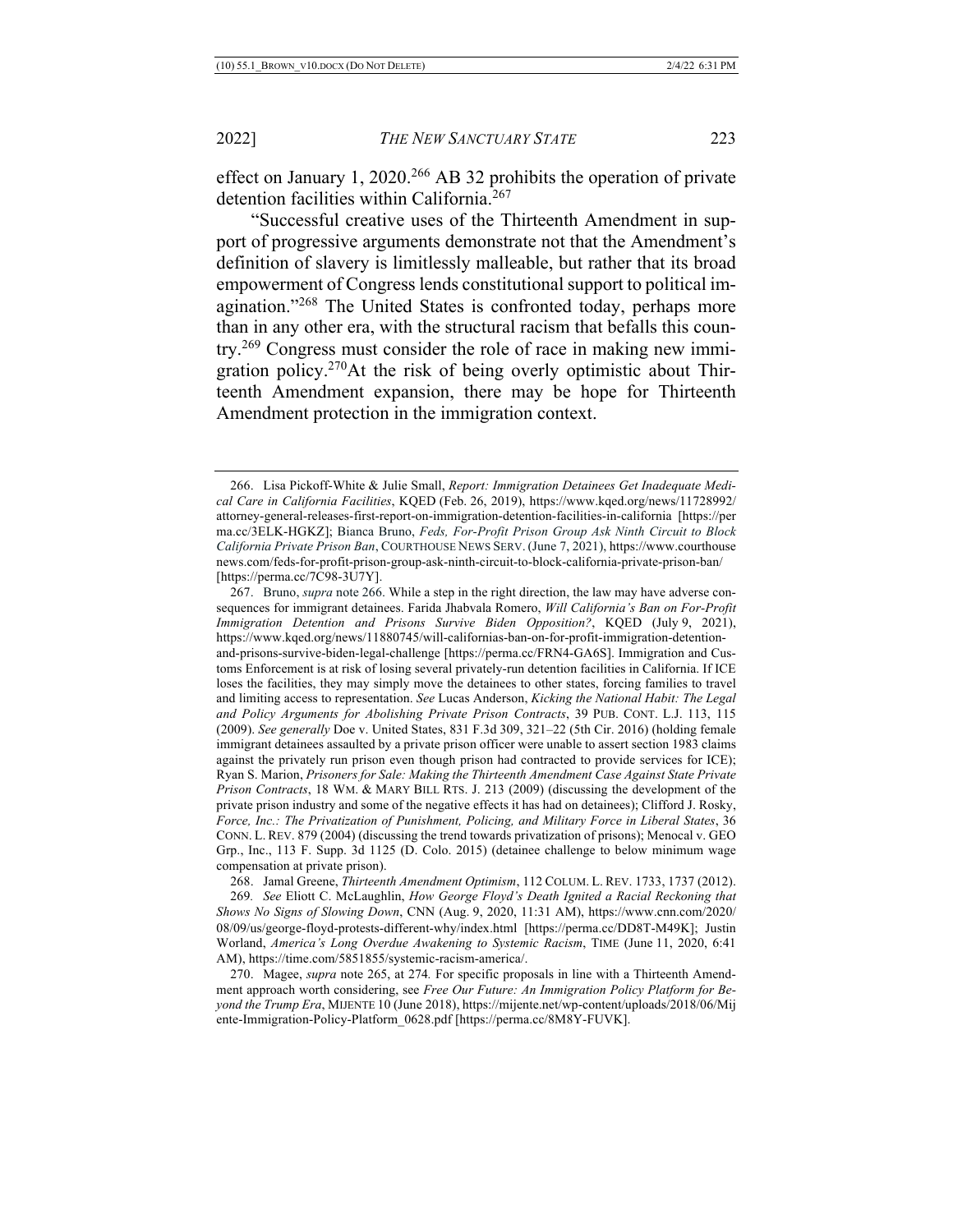## VI. SANCTUARY POLICIES MUST INFORM COMPREHENSIVE IMMIGRATION REFORM

Since the original Sanctuary Movement, Congress has attempted to stem the tide of "illegal" migration and expel "dangerous criminal aliens," while trying to solve the million-dollar question of what to do with the undocumented already within the country's borders.<sup>271</sup> The punitive and piecemeal executive and legislative immigration policies have not effectively ceased or even curbed illegal immigration. When Congress passed IRCA in 1986, there were five million unauthorized immigrants living in the United States.<sup>272</sup> Of those five million, 2.7 million were ultimately granted legal status under  $IRCA<sup>273</sup>$  Today the United States is home to over eleven million undocumented immigrants.274 This is not just because more people have come undocumented; it is also due to the fact that Congress's changes in IIRAIRA made it almost impossible for lower income immigrants to become legal even if, for example, they married a U.S. citizen.<sup>275</sup> Over 300 local jurisdictions in eleven states across the nation<sup>276</sup> have sanctuary laws in place today.277 Shifting enforcement priorities every few years depending on whoever is in the White House is like punishing the marionettes and letting the organ grinder go on his way.<sup>278</sup> While the judiciary has so far partially answered the question regarding the legality of sanctuary policies, comprehensive immigration reform must answer the political question of the nation's identity.<sup>279</sup>

276. *See* Vaughan & Griffith, *supra* note 19.

277. Barbara E. Armacost, *"Sanctuary" Laws: The New Immigration Federalism*, 2016 MICH. ST. L. REV. 1197, 1198–99; Megan McCauley, Note, *Reversing the Ice Age: Immigration Reform in California*, 49 U. PAC. L. REV. 481, 484–85 (2018).

<sup>271.</sup> Brad Plumer, *Congress Tried to Fix Immigration Back in 1986. Why Did It Fail?*, WASH. POST (Jan. 30, 2013), https://www.washingtonpost.com/news/wonk/wp/2013/01/30/in-1986-congr ess-tried-to-solve-immigration-why-didnt-it-work/ [https://perma.cc/NB7B-E8WL].

<sup>272.</sup> *Id.*

<sup>273.</sup> Badger, *supra* note 103.

<sup>274.</sup> Plumer, *supra* note 271. This figure does not include the over one million immigrants living in the United States with quasi-immigrant status under Temporary Protected Status and Deferred Action for Childhood Arrivals.

<sup>275</sup>*. The Three- and Ten-Year Bars: How New Rules Expand Eligibility for Waivers*, AM. IMMIGR. COUNCIL 1 (2016), https://www.americanimmigrationcouncil.org/sites/default/files/ research/three\_and\_ten\_year\_bars.pdf [https://perma.cc/35K5-QDE6].

<sup>278.</sup> In fact, by concentrating on the border, we have increased the number of undocumented immigrants here. "The massive increase in border enforcement . . . had the unintended and unexpected result not of deterring departures from Mexico but of reducing returns." Massey & Pren, *supra* note 104, at 13.

<sup>279</sup>*. See* Kathleen Kim, *Introduction: Perspectives on Immigration Reform*, 44 LOY. L.A. L. REV. 1323, 1328 (2011) (introducing five student authors' articles on addressing the "perplexing legal and normative dilemmas that key aspects of immigration reform present").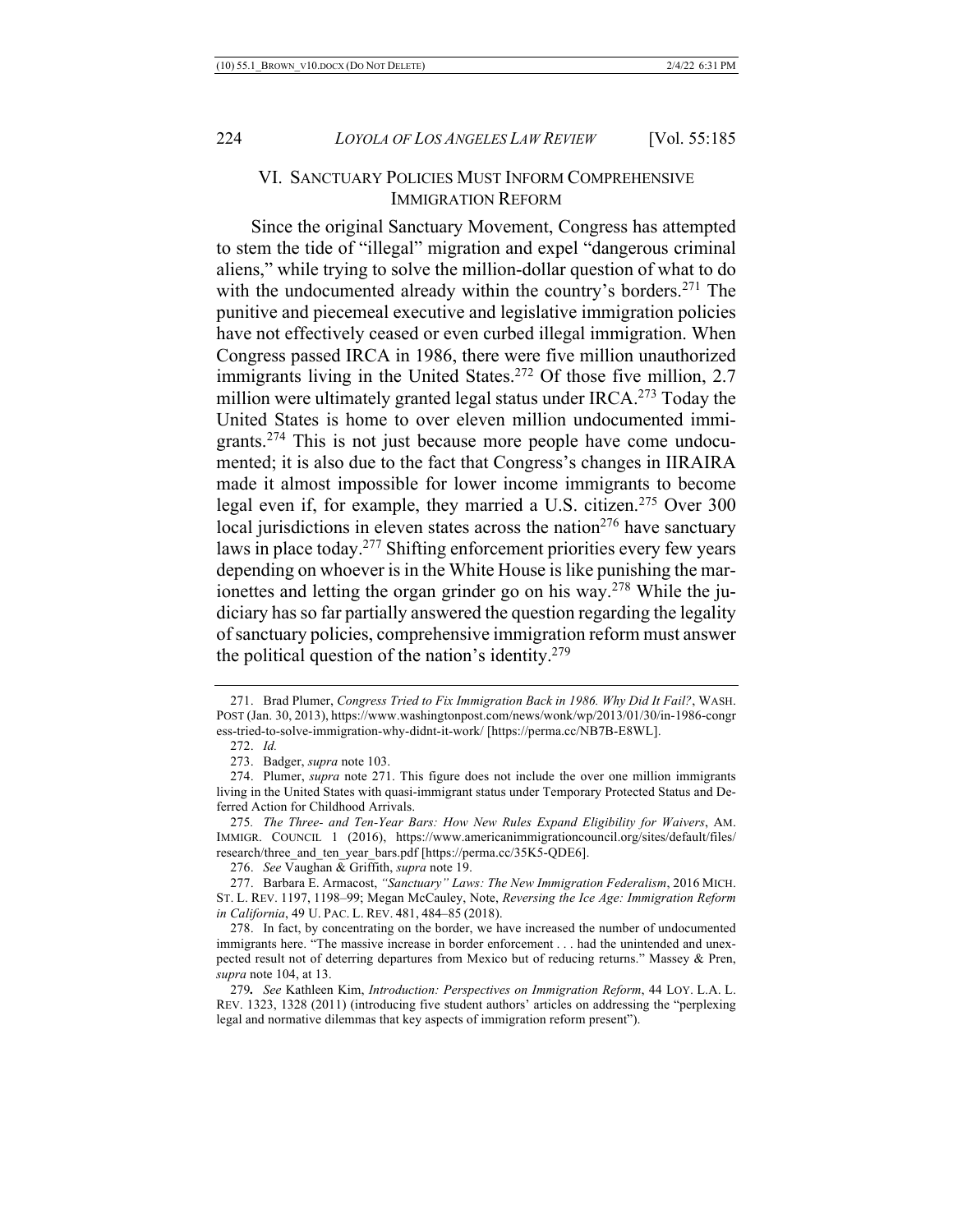Without substantive reform, undocumented immigrants face a cycle of poverty, irreversible psychological effects, and denial of free labor rights.280The Supreme Court vested that plenary power in the political branches.281 Yet, "[t]he pervasiveness of federal regulation does not diminish the importance of immigration policy to the States."282 Congressional inaction to reform immigration has left the states in murky waters, having to answer to constituents hungry for reform by imposing laws that chip away at Congress's federal power over reform.283 Ultimately, having a checkerboard system of states that impose their own immigration consequences will lead to incongruous results. Immigrants will concentrate in one part of the country284 at the economic and social peril of the other. This furthers the divide in Congress and impedes comprehensive immigration reform, leaving Congress to chase its own tail every political cycle.<sup>285</sup>

To end the cycle, Congress should enact comprehensive immigration reform that reflects a majority of the nation's values encompassed in sanctuary policies. This paper is limited to sharing insights gleaned from the Sanctuary Movement and California's transition to sanctuary state. Of course, there are many more recommendations outside the scope of this paper. The following recommendations are compelled by the Sanctuary Movement values examined.

Congress must: (1) enact a pathway to citizenship for DACA and TPS holders;<sup>286</sup> (2) repeal section  $287(g)$  and section 1373; (3) provide

<sup>280</sup>*. See* NEHA DESAI & MELISSA ADAMSON, CHILD WELFARE AND IMMIGRATION: IMPLICATIONS FOR FUNDERS, YOUTH TRANSITION FUNDERS GROUP: FOSTER CARE WORK GROUP 8–9 (June 2018), http://www.ytfg.org/wp-content/uploads/2018/06/YTFG\_FC\_Child WelfareAndImmigration\_V1R5.pdf [https://perma.cc/P2W2-FKSC]; Clifford & Silver-Greenberg, *supra* note 239.

<sup>281</sup>*. See* Ping v. United States, 130 U.S. 581, 603 (1889). Naturalization, not immigration, is in the Constitution. U.S. CONST. art. I, § 8, cls. 1, 4, 18 ("The Congress shall have Power . . . [t]o establish an uniform Rule of Naturalization . . . [and] To make all Laws which shall be necessary and proper for carrying into Execution the foregoing Powers . . . .").

<sup>282</sup>*.* Arizona v. United States, 567 U.S. 387, 397 (2012).

<sup>283.</sup> TOM JAWETZ, RESTORING THE RULE OF LAW THROUGH A FAIR, HUMANE, AND WORKABLE IMMIGRATION SYSTEM 9–10 (2019), https://cf.americanprogress.org/wp-content/uplo ads/2019/07/RuleOfLaw-report.pdf [https://perma.cc/7URQ-2CQJ].

<sup>284.</sup> *See* Michael B. Sauter & Evan Comen, *10 Best States for Immigrants*, 24/7 WALL ST. (Jan. 12, 2020, 12:27 PM), https://247wallst.com/special-report/2017/05/02/10-best-states-for-immigrants/ [https://perma.cc/8XAV-MHYC].

<sup>285.</sup> David S. Rubenstein, *Immigration Blame*, 87 FORDHAM L. REV. 125, 128–29 (2018).

<sup>286.</sup> The Biden Administration renewed the call to provide DACA and TPS recipients with permanent status. Press Release, The White House, Fact Sheet: President Biden Sends Immigration Bill to Congress as Part of His Commitment to Modernize Our Immigration System (Jan. 20, 2021), https://www.whitehouse.gov/briefing-room/statements-releases/2021/01/20/fact-sheet-presidentbiden-sends-immigration-bill-to-congress-as-part-of-his-commitment-to-modernize-our-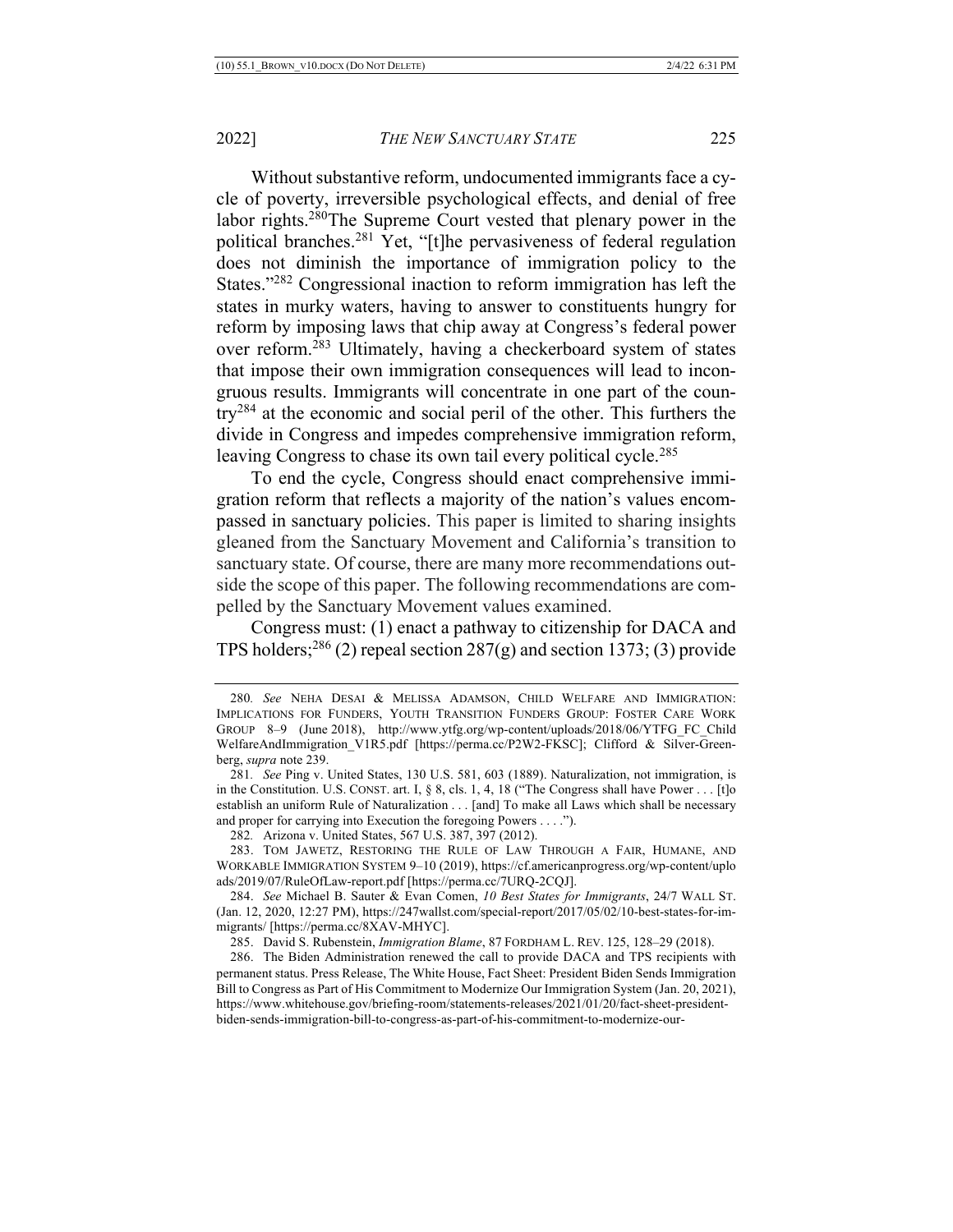free access to optional counsel at immigration proceedings;  $287(4)$  enumerate enforcement priorities;<sup>288</sup> and (5) decrease barriers to applying for asylum.289

First and foremost, there are nearly 700,000 DACA recipients in the United States.<sup>290</sup> There are 300,000 TPS holders.<sup>291</sup> These individuals have lived in the U.S. for many years and have undergone strenuous background checks multiple times. Any comprehensive immigration reform must provide a pathway to citizenship for them. Allowing these individuals to fully participate in society and live without fear of deportation will strengthen the economy and social relations. A majority of the country supports this proposal and any reform without it would be incomplete.

Recent years have demonstrated the danger of 287(g) and section 1373. As explained above,  $287(g)^{292}$  has been the focus of local sanctuary policies. 287(g) allows DHS to deputize state and local law enforcement officers to enforce federal immigration law. 287(g) leads to workplace and civil rights violations and racial profiling, as seen in Arizona's "show me your papers" law.293 Likewise, section 1373's

immigration-system/ [https://perma.cc/29L4-VU6D]. The need to enact a pathway to citizenship for DACA recipients is ever more urgent. On July 16, 2021, the U.S. District Court for the Southern District of Texas held that the DACA policy is "illegal." Texas v. United States, No. 18-CV-00068, 2021 WL 3022434, at \*2 (S.D. Tex. July 16, 2021). The program is again on pause, with thousands of lives again in limbo. Likewise, the future of TPS for El Salvador, Haiti, Nicaragua, and Sudan remains uncertain. Ramos v. Wolf, 975 F.3d 872 (9th Cir. 2020); *Update on* Ramos v. Nielsen, U.S. CITIZENSHIP & IMMIGR. SERVS., https://www.uscis.gov/humanitarian/update-on-ramos-vnielsen [https://perma.cc/956P-RNVP] (last updated Sept. 9, 2021).

<sup>287.</sup> While proponents of universal access to representation raise valid Sixth Amendment and humanitarian reasons for mandatory universal representation, it should remain optional given strategic advantages within the current asylum framework.

<sup>288.</sup> The author acknowledges that enforcement policies must change given national security concerns but argues Congress could provide a default baseline.

<sup>289.</sup> Stephen Meili, *Asylum Under Attack: Is It Time for a Constitutional Right?*, 26 BUFF. HUM. RTS. L. REV. 147 (2019). We repeatedly violate constitutional rights of minorities in times of crisis. There must be greater protection for the most vulnerable seeking safe haven. *See* Kam C. Wong, *The USA Patriot Act: A Policy of Alienation*, 12 MICH. J. RACE & L .161, 188–89 (2006).

<sup>290</sup>*. Deferred Action for Childhood Arrivals (DACA)*, *supra* note 151, at 2.

<sup>291.</sup> Nicole Prchal Svajlenka et al., *TPS Holders Are Integral Members of the U.S. Economy and Society*, CTR. FOR AM. PROGRESS (Oct. 20, 2017, 9:01 AM), https://www.americanprogress .org/issues/immigration/news/2017/10/20/440400/tps-holders-are-integral-members-of-the-u-seconomy-and-society/ [https://perma.cc/QP76-J3FJ].

<sup>292.</sup> 8 U.S.C. § 1357(g) (2018).

<sup>293.</sup> Duara, *supra* note 140. Section 287(g) agreements also place an enormous burden on state and city budgets. *See* Wesley Tharpe, *Voluntary Immigration Enforcement a Costly Choice for Georgia Communities*, GA. BUDGET & POL'Y INST. 4 (July 2018), https://gbpi.org/wp-content/up loads/2020/05/Voluntary-Immigration-Enforcement-a-Costly-Choice-for-Georgia-Communities .pdf [https://perma.cc/5K82-MXHU].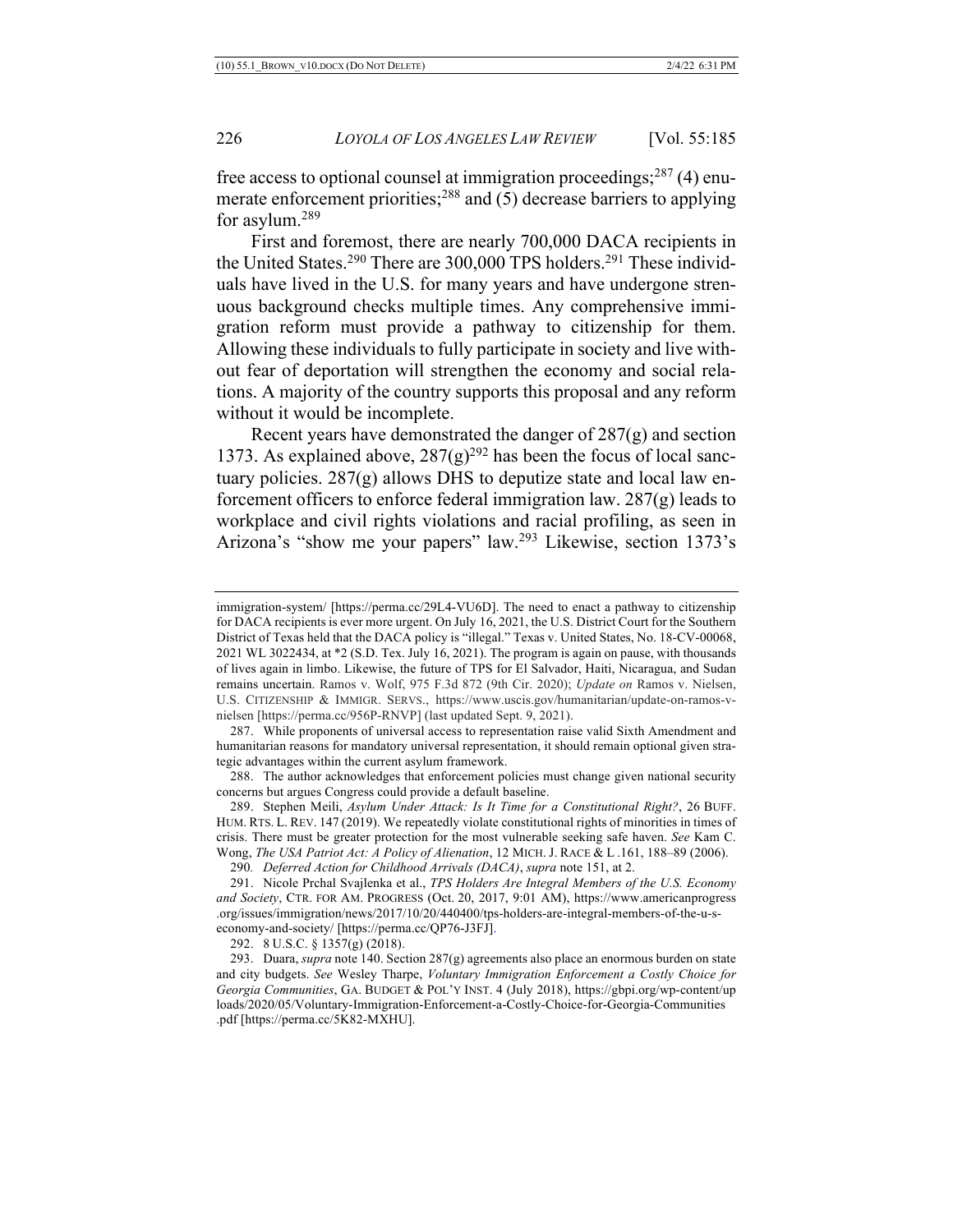constitutional validity is questionable, at a minimum, and runs contrary to federalism and sanctuary principles.<sup>294</sup>

Without recognizing that the Sixth Amendment extends to immigration deportation proceedings,  $295$  Congress can provide free access to optional counsel at immigration proceedings for indigent immigrants by removing the Legal Services Corporation Act (LSC) restriction on non-citizens.<sup>296</sup> LSC currently excludes funding for organizations representing undocumented immigrants. Removing the restriction would increase access to counsel for indigent immigrants and identify applicants eligible for a path to citizenship. Increased access to funding would also serve as a barrier to future due process violations in the immigration context.297

The executive branch currently identifies enforcement priorities, but there is no law prohibiting Congress from enacting its own. While it may be so that enforcement priorities must be flexible to adapt to changing need, a congressional list would serve as a guiding hand to the Executive's power over immigration and limit the President's almost unfettered authority to enact enforcement priorities inconsistent with those of Congress and the people it represents.

<sup>294</sup>*. See* Section III, *supra*.

<sup>295.</sup> Since "[r]emoval is a civil, not criminal matter," it is largely outside the purview of the Sixth Amendment's right to counsel. Arizona v. United States, 567 U.S. 387, 396 (2012). Courts have repeatedly declined to find that indigent individuals in removal proceedings have a Sixth Amendment right to counsel at the government's expense in removal proceedings. *See, e.g.*, Tang v. Ashcroft, 354 F.3d 1192, 1196 (10th Cir. 2003); United States v. Ramos, 623 F.3d 672, 682 (9th Cir. 2010); Romero v. U.S. Immigr. & Naturalization Serv., 399 F.3d 109, 112 (2d Cir. 2005); Al Khouri v. Ashcroft, 362 F.3d 461, 464 (8th Cir. 2004); Goonsuwan v. Ashcroft, 252 F.3d 383, 385 n.2 (5th Cir. 2001); Hernandez v. Reno, 238 F.3d 50, 55 (1st Cir. 2001); Stroe v. Immigr. & Naturalization Serv., 256 F.3d 498, 500–01 (7th Cir. 2001); Xu Yong Lu v. Ashcroft, 259 F.3d 127, 131 (3d Cir. 2001); Mejia Rodriguez v. Reno, 178 F.3d 1139, 1146 (11th Cir. 1999); Mustata v. U.S. Dep't of Justice, 179 F.3d 1017, 1022 n.6 (6th Cir. 1999); Gandarillas-Zambrana v. Bd. of Immigr. Appeals, 44 F.3d 1251, 1256 (4th Cir. 1995); Mantell v. U.S. Dep't of Just., Immigr. & Naturalization Serv., 798 F.2d 124, 127 (5th Cir. 1986); *see also* Padilla v. Kentucky, 559 U.S. 356, 366 (2010) (In the context of deportation proceedings triggered by criminal conduct, "advice regarding deportation is not categorically removed from the ambit of the Sixth Amendment right to counsel."); United States v. Garcia-Villa, No. 14CR1481WQH, 2014 WL 4955703, at \*4 (S.D. Cal. Sept. 30, 2014) ("No statutory or regulatory provision of the expedited removal proceedings [under Section 235 of the INA] provides a right to consult with counsel.").

<sup>296.</sup> 45 C.F.R. § 1626 (2011). There is also growing support for the argument to make the immigration courts independent, Article I courts. *Immigration Courts Aren't Real Courts. Time to Change That*, N.Y. TIMES (May 8, 2021), https://www.nytimes.com/2021/05/08/opinion/sunday/ immigration-courts-trump-biden.html [https://perma.cc/7NHQ-27LG].

<sup>297.</sup> The Sixth Amendment requires the existence of public-defender systems, but civil legalaid programs have no such constitutional mandate.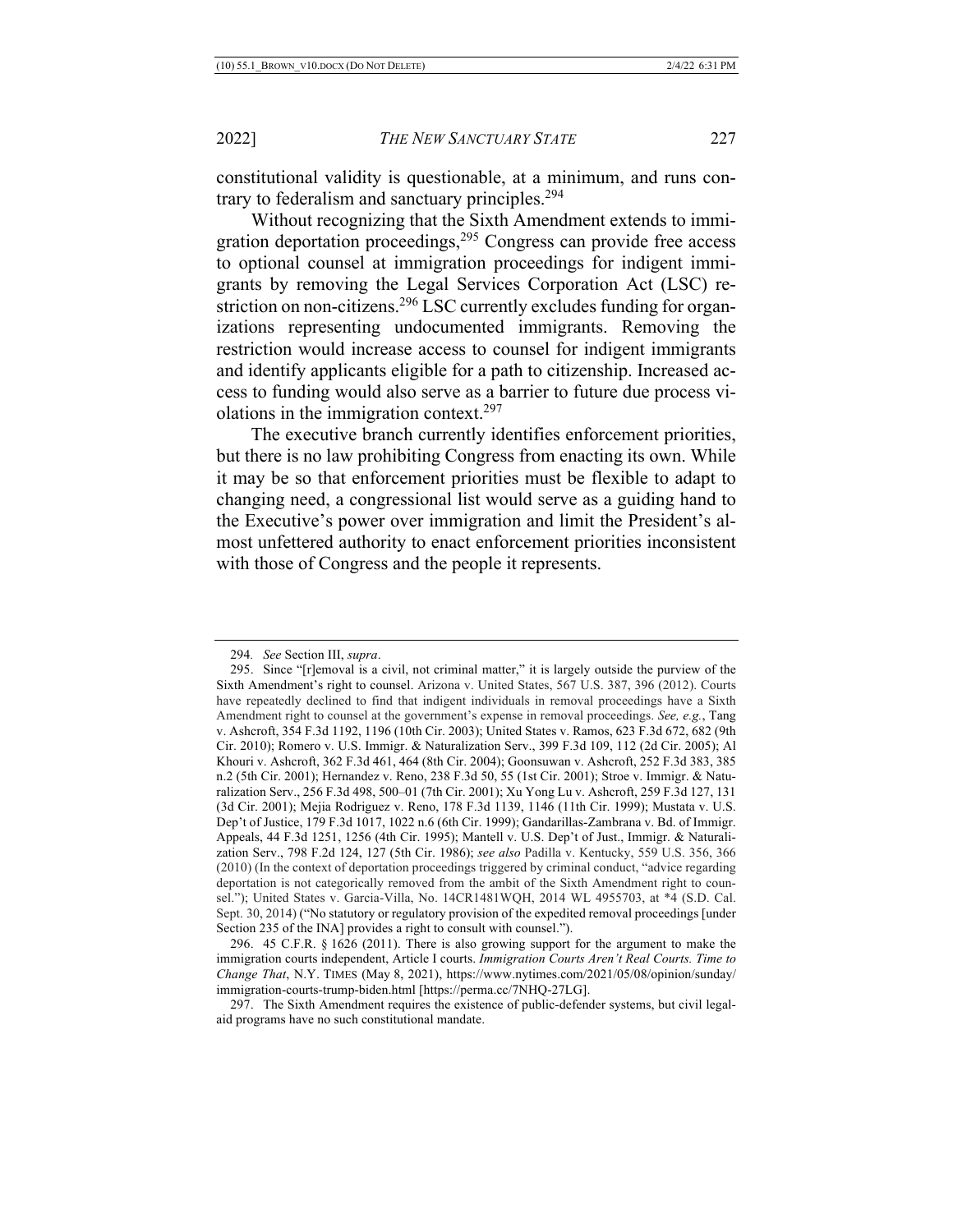Thirty-five percent of the world's countries acknowledge the right to asylum within their domestic laws or constitutions.<sup>298</sup> Several Circuit Courts have acknowledged that the right to asylum resides within the due process rights of non-citizens.<sup>299</sup> It is unlikely the Supreme Court will recognize such a right anytime soon.300 Section 208 of the INA governs asylum.<sup>301</sup> Currently, an individual is barred from applying for asylum if they fail to do so within the first year of entry.<sup>302</sup> Congress must eliminate the one year filing deadline.<sup>303</sup> There are potentially thousands of immigrants that face cognizable persecution if returned to their country of origin but are prohibited from stating that claim because of the one year filing deadline. While lesser relief is still available under the Convention Against Torture to those who miss the one-year filing deadline, in a strange result, the lesser relief has a higher standard of proof.<sup>304</sup> Additionally, relief under the Convention Against Torture does not lead to permanent residence or citizenship. Moreover, currently if an individual is denied asylum based on a safe third country option, has exceeded the one-year deadline, was previously denied asylum, or fails to demonstrate changed circumstances, there is no judicial review of the decision. Congress must also eliminate the prohibition on judicial review.<sup>305</sup>

#### VII. CONCLUSION

Academics, practitioners, politicians on both sides of the aisle.<sup>306</sup> the public, and immigrants caught in the wheels of the immigration machine all acknowledge that the immigration system is broken.<sup>307</sup>

<sup>298.</sup> Meili, *supra* note 289, at 148.

<sup>299</sup>*. Id.* at 149.

<sup>300</sup>*. Id.*

<sup>301.</sup> 8 U.S.C. § 1158(a)(1) (2018).

<sup>302.</sup> *Id.* § 1158(a)(2)(B) (an alien must "demonstrate[] by clear and convincing evidence that the application has been filed within 1 year after the date of the alien's arrival in the United States"). Exceptions to the rule are provided in  $8$  U.S.C.  $\S$  1158(a)(2) and  $8$  C.F.R.  $\S$  208.4(a) (2011).

<sup>303.</sup> Admirably, President Biden's proposed bill includes this. Press Release, *supra* note 286.

<sup>304.</sup> G.A. Res. 39/46, Convention Against Torture and Other Cruel, Inhuman or Degrading Treatment or Punishment (Dec. 10, 1984); Act of Oct. 21, 1998, Pub. L. No. 105-277, 112 Stat. 2681-822 (1998) (codified as note to 8 U.S.C. § 1231); 8 C.F.R. § 208.16–18 (2011).

<sup>305.</sup> Dep't of Homeland Sec. v. Thuraissigiam, 140 S. Ct. 1959, 2008 (2020) (Sotomayor, J., dissenting).

<sup>306</sup>*. See* LOU DOBBS, WAR ON THE MIDDLE CLASS: HOW THE GOVERNMENT, BIG BUSINESS, AND SPECIAL INTEREST GROUPS ARE WAGING WAR ON THE AMERICAN DREAM AND HOW TO FIGHT BACK 131 (2007).

<sup>307.</sup> "To say that US immigration policies have failed is an understatement. From 1970 to 2010 the population born in Latin America increased more than 11 times. . . . If the goal of such actions was to limit immigration from Latin America and prevent the demographic transformation of the